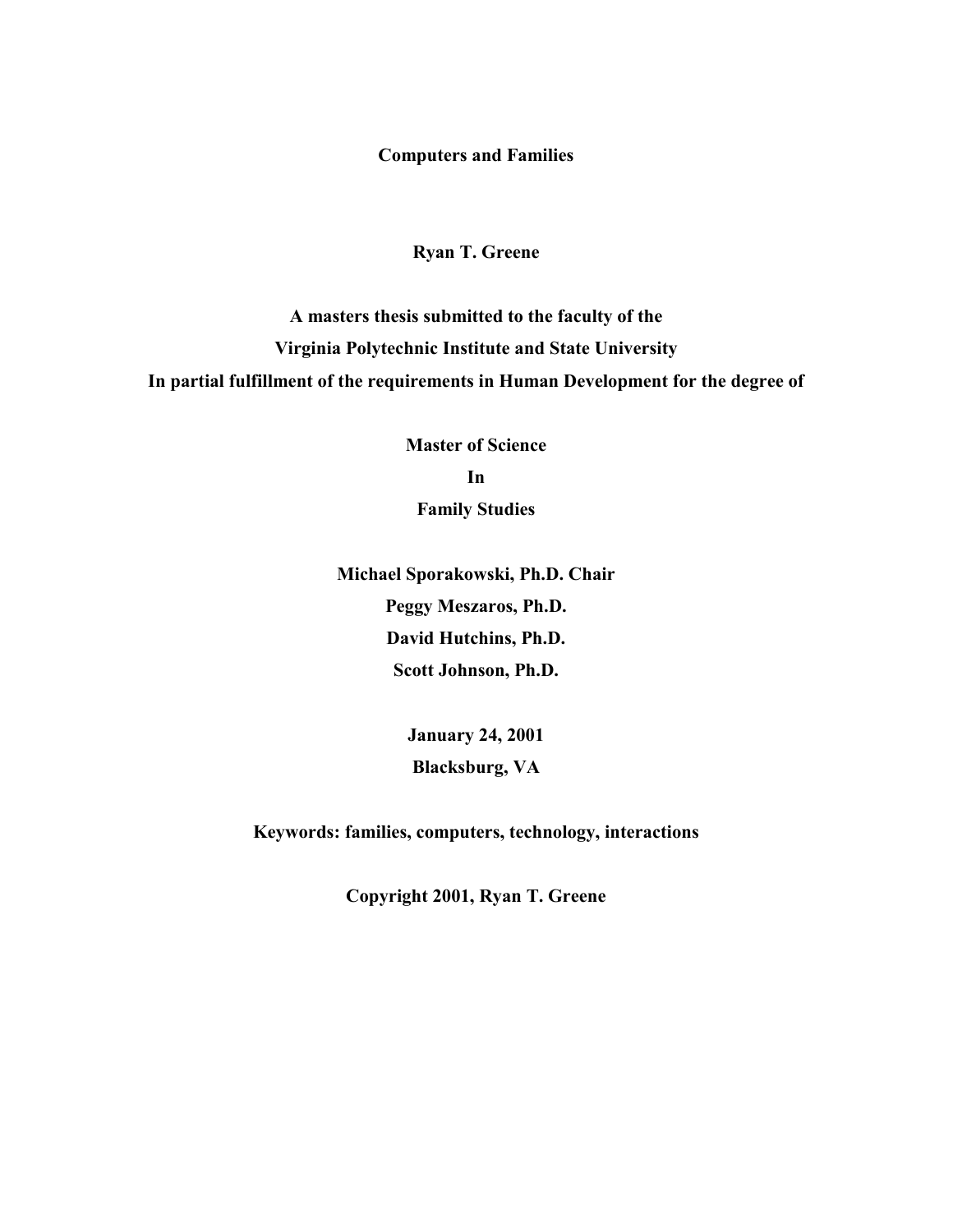#### **Computers and Families**

**Ryan T. Greene** 

#### **Abstract**

 As we move into the new millennium, computers will increasingly become part of the human culture. As such, computers will continue to effect families, and there will undoubtedly be a proliferation of computer usage across family types. Because computers will be an integral part of change in the next millennium, it is important to examine their potential impact on the basic unit of society- the family. This study, descriptive in nature, provides insight on families and their interactions as related to computer use in their homes. Better understanding of computers and family life can help provide the basis for a smoother transition for families into the expanding world of information technology.

 As the expansion of the digital age proceeds, its impact on family life would seem to warrant investigation. Information on who is using computers in the home, how those computers are being used, and how time is spent on computers can add to our appreciation of the impact of computer technology. In addition, the perceived impact of computers needs to be assessed in relation to outcomes for family life- interaction, relationships, and familial organization.

**This research was supported in part by a grant from the Provost's Office at Virginia Tech.**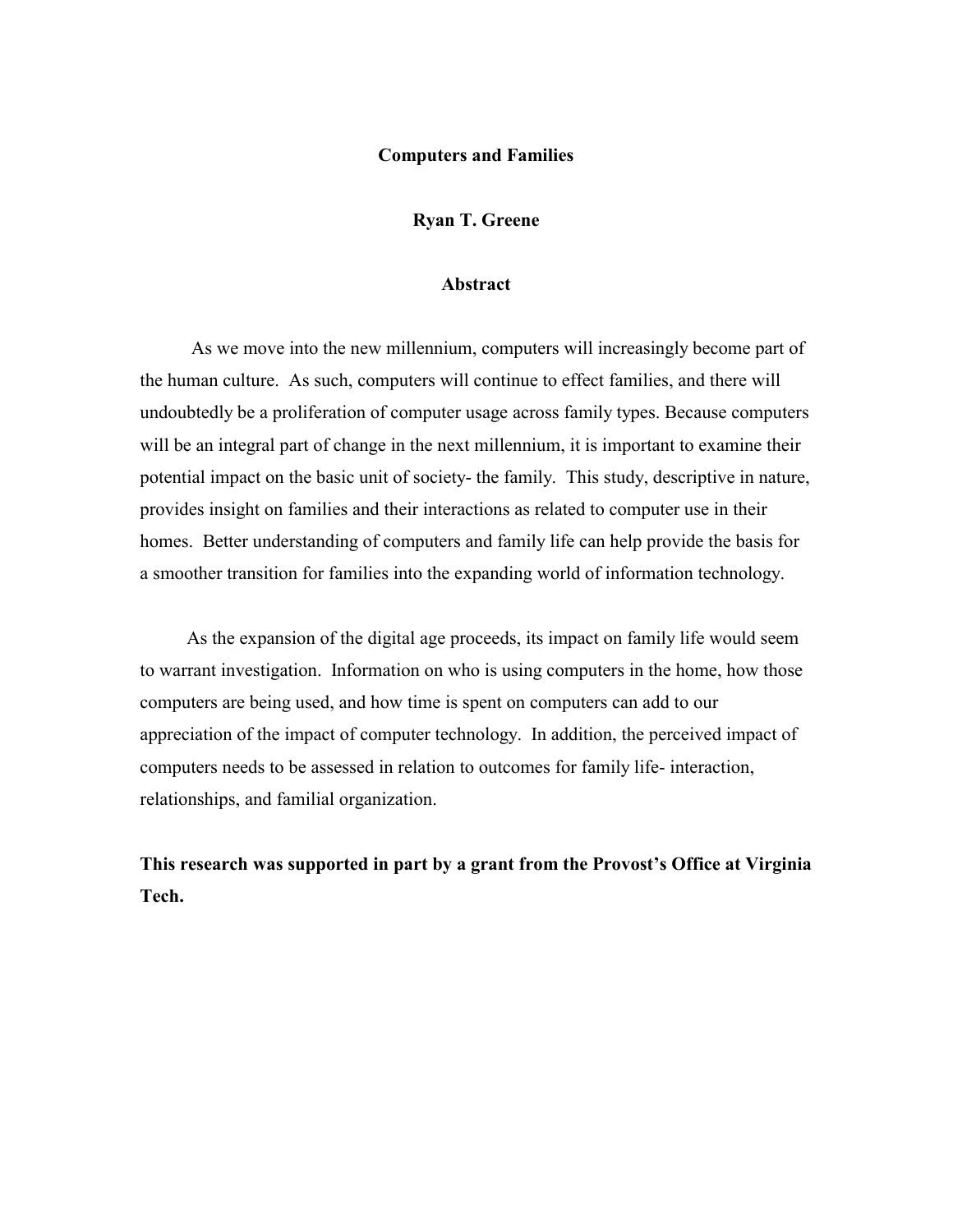# **Table of Contents**

| Chapter 1.                                   | Introduction                     | $\mathbf{1}$     |
|----------------------------------------------|----------------------------------|------------------|
| 1.1. Introduction                            |                                  | 1                |
| <b>Theoretical Ground</b><br>1.2.            |                                  | $\boldsymbol{2}$ |
| 1.3.<br><b>Purpose</b>                       |                                  | 5                |
| Chapter 2.                                   | <b>Literature Review</b>         | 7                |
| Chapter 3.                                   | <b>Methodology</b>               | 12               |
| 3.1. Sampling                                |                                  | 12               |
| 3.2<br><b>Data Collection</b>                |                                  | 13               |
| 3.3 Results                                  |                                  | 14               |
| Chapter 4.                                   | <b>Discussion and Conclusion</b> | 27               |
| 4.1. Discussion                              |                                  | 27               |
| Conclusion<br>4.2                            |                                  | 30               |
| <b>References</b>                            |                                  | 33               |
| <b>Appendices</b>                            |                                  | 35               |
| <b>Appendix A- Pilot Questionnaire</b>       |                                  | 35               |
| <b>Appendix B- Adult Questionnaire</b>       |                                  | 37               |
| <b>Appendix C- Child Questionnaire</b>       |                                  | 45               |
| <b>Appendix D-. Sample Description Chart</b> |                                  | 48               |
| <b>Vita</b>                                  |                                  | 50               |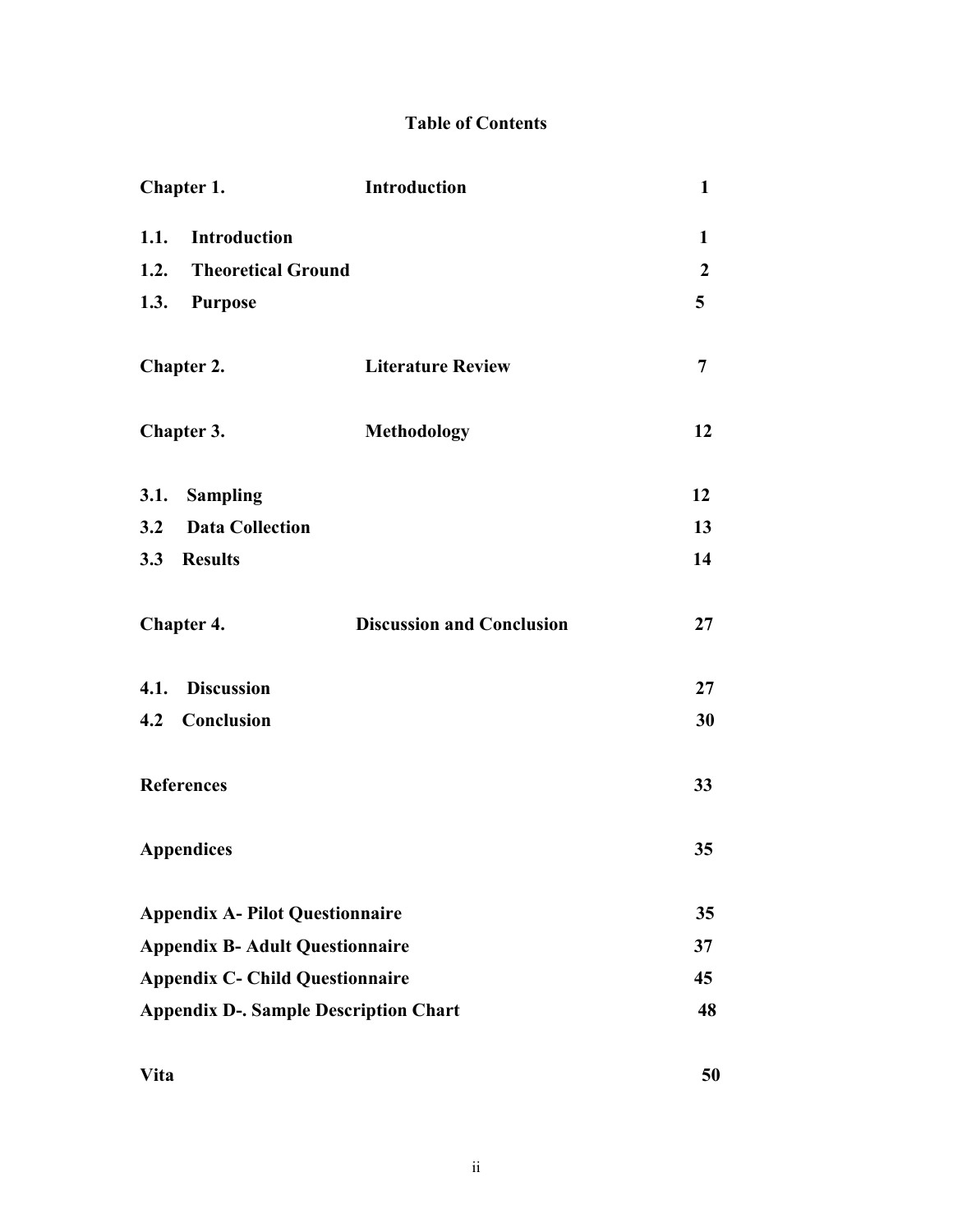#### **Chapter 1- Introduction**

#### **Introduction**

 As we move into the new millennium, computers will increasingly become part of the human culture. As such, computers will continue to effect families, and there will undoubtedly be a proliferation of computer usage across family types. As of 1998, 37% of households had a computer and 19% were connected to the Internet (NTIA, 1998). These numbers are significantly increasing and will continue to grow as computers become less expensive and more accessible to the public at large. The U.S. Department of Labor, Bureau of Labor Statistics (1999) reports increases in computer ownership in all areas of education, age, race, income and region. More recent data indicate that currently over 50% of households own a computer and over 60% percent of those owners are connected to the internet (Rainie & Kobut, 2000). In addition, 60% of people online report that the internet is an important part of their daily lives compared to only 32% only 3 years ago. Competition in the market of internet providing, internet advertising, and internet business alone will spark interest in making computers accessible to as many people as possible. The computer age is on the verge of major expansion, both in the workplace and at home. Information technology is becoming a significant part of family life (Hughes, Ebata & Dollahite, 1999).

 As the expansion of the digital age proceeds, its impact on family life would seem to warrant investigation. Information on who is using computers in the home, how those computers are being used, and how time is spent on computers can add to our appreciation of the impact of computer technology. In addition, the perceived impact of computers needs to be assessed in relation to outcomes for family life- interaction, relationships, and familial organization. "There is much we need to know about the ways that this technology is altering the life of families and society" (Hughes et al., 1999, p.5).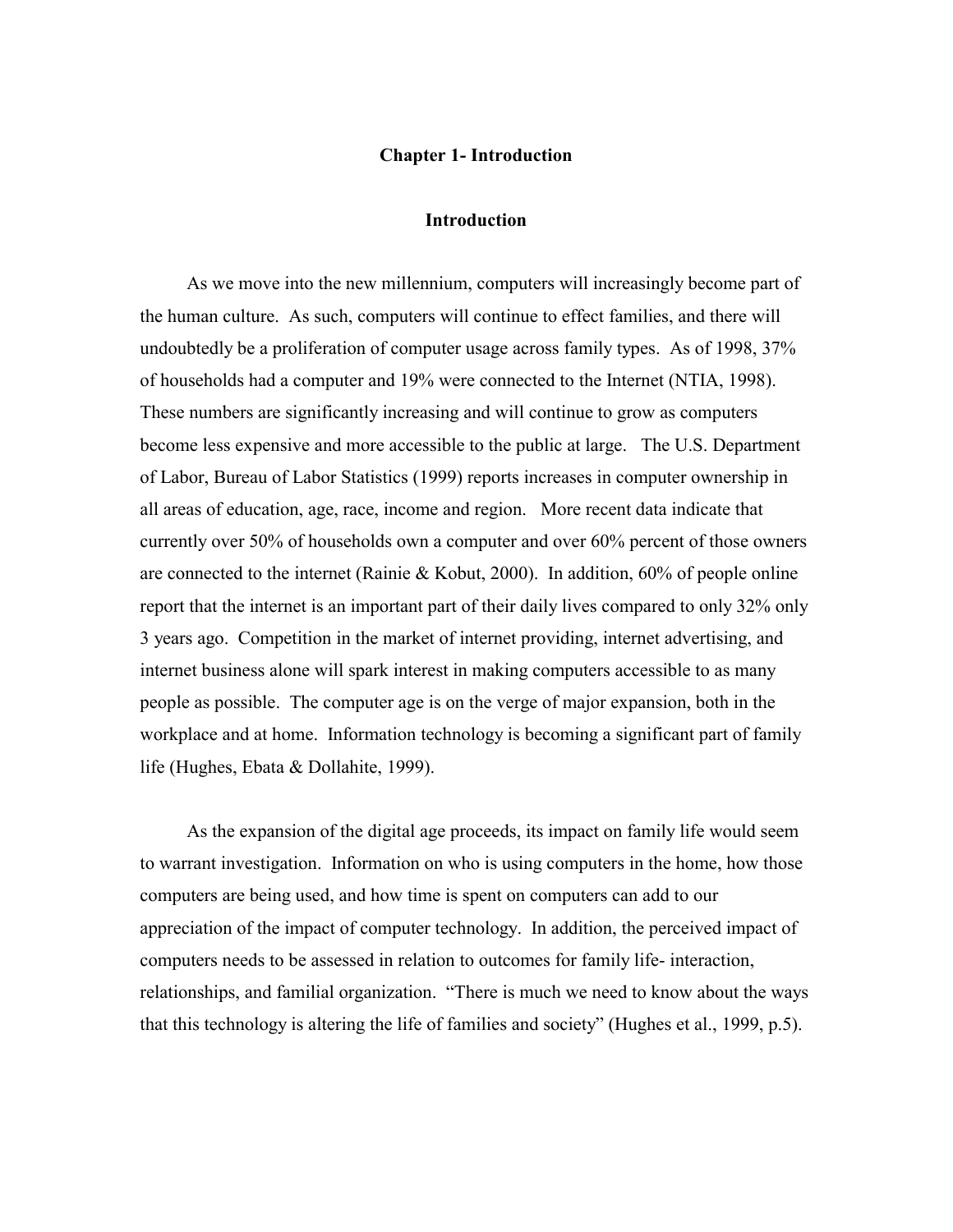Kraut (1998) and his colleagues, studying the use of the internet, found decreased communication between family members and slight increases in feelings of depression as the use of the internet increased in the family home. Similarly, the effects of other media, such as television, video games and movies on family life have also been demonstrated, and these media will effect personal and social development (Huston et al., 1992; Larson, 1995). Extrapolation of these effects, both positive and negative, to computers as a newer form of the media bolsters the need for investigation of families with computers.

 Because of the interactive nature of computers, family members could potentially have the opportunity to interact together where a computer is concerned. Unlike television, a family could work together to investigate a topic on the internet; parents could help their children with educational software; siblings could play a game together; and, family members could use the computer to "chat" with geographically distant kin, bridging generation gaps. To ignore this huge market in family life could be a missed opportunity. Professionals could use the aforementioned types of interactions as activities they request families to do to foster and build familial interaction. Computers will be in our future and to utilize them in constructive ways may help build positive family environments.

 Inevitably, cultural and sociological aspects of life are going to change. Keeping up with change in our society gives a chance at understanding life and the world in which we live. Because computers will be an integral part of change in the next millennium, it is important to examine their potential impact on the basic unit of society- the family. This study, descriptive in nature, provides insight on families and their interactions as related to computer use in their homes. Better understanding of computers and family life can help provide the basis for a smoother transition for families into the expanding world of information technology.

#### **Theoretical Ground**

 The use of theory to drive research is an important aspect of conducting research. Investigators must ground their research in a comprehensive review of the literature and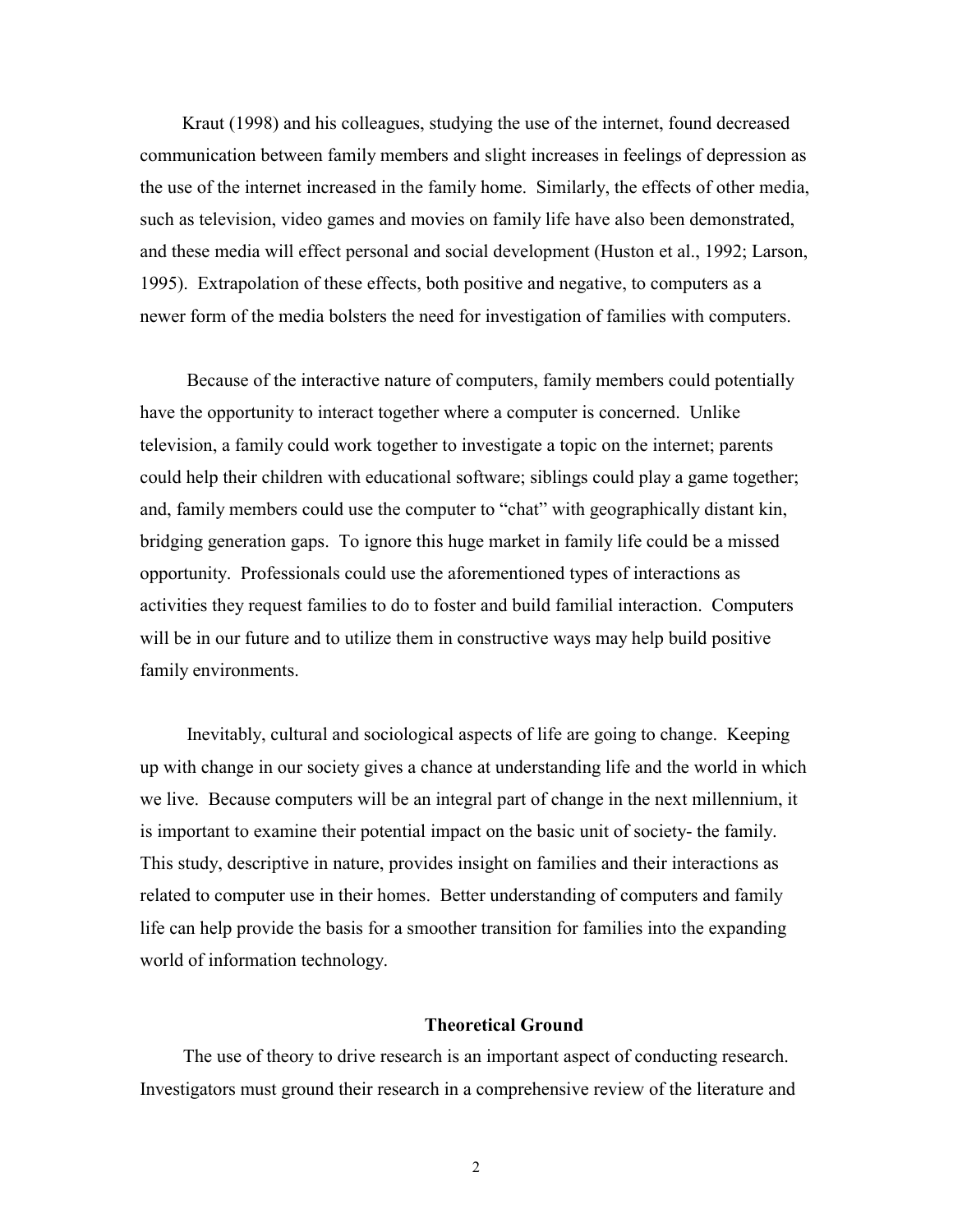in theoretical contexts useful to the research question. Without incorporating a theoretical perspective, the reader is left to discern the context in which the study was made, and this leaves the door open to multiple interpretations. As such, readers with different political agendas and different theoretical orientations may distort the meaning implied in the research. For ambiguity to be erased, explicit statement of theory should be incorporated into all empirical research endeavors, so the readers will get the meaning and direction the researcher intends. With less ambiguity, a more concise, comprehensive body of literature can be formed which can be used in future research activity.

 For family science to continue to be a driving force in social research and be useful to the public, it is imperative to utilize methods of incorporating theory into research design and reporting. A reciprocal interaction between research and theory is needed to advance family science, because theory leads to more relevant research which then can be used to better understand the family (Lavee & Dollahite, 1991). Through a fuller description and understanding of the family, enrichment of applied fields such as policy, education, or therapy can be initiated.

 In the search for understanding of a complex unit such as the family, there is a will to discover the "truths" that describe family functioning. Ironically, due to the enormous amount of diversity in the family, there can not be a universal truth to describe the family. In fact, research merely adds empirically based "proof" on an infinitesimally small portion of understanding about family; that is, the small portion of the family that the research explicitly describes. However, even though there is only description of one aspect of family in a research article, with the incorporation of theory to that information, a broader generalization may be warranted. It is through research that the theory becomes more complex, relevant and valid, and a more general understanding of family functioning can result. The linkage between theory and empirical research reminds the scientist of the thin, permeable line that exists between facts in theory and science (Lavee & Dollahite, 1991). In a postmodern view, theorists realize "there is no such thing as 'facts' that imprint themselves photographlike on science's journal pages" (Agger, 1998,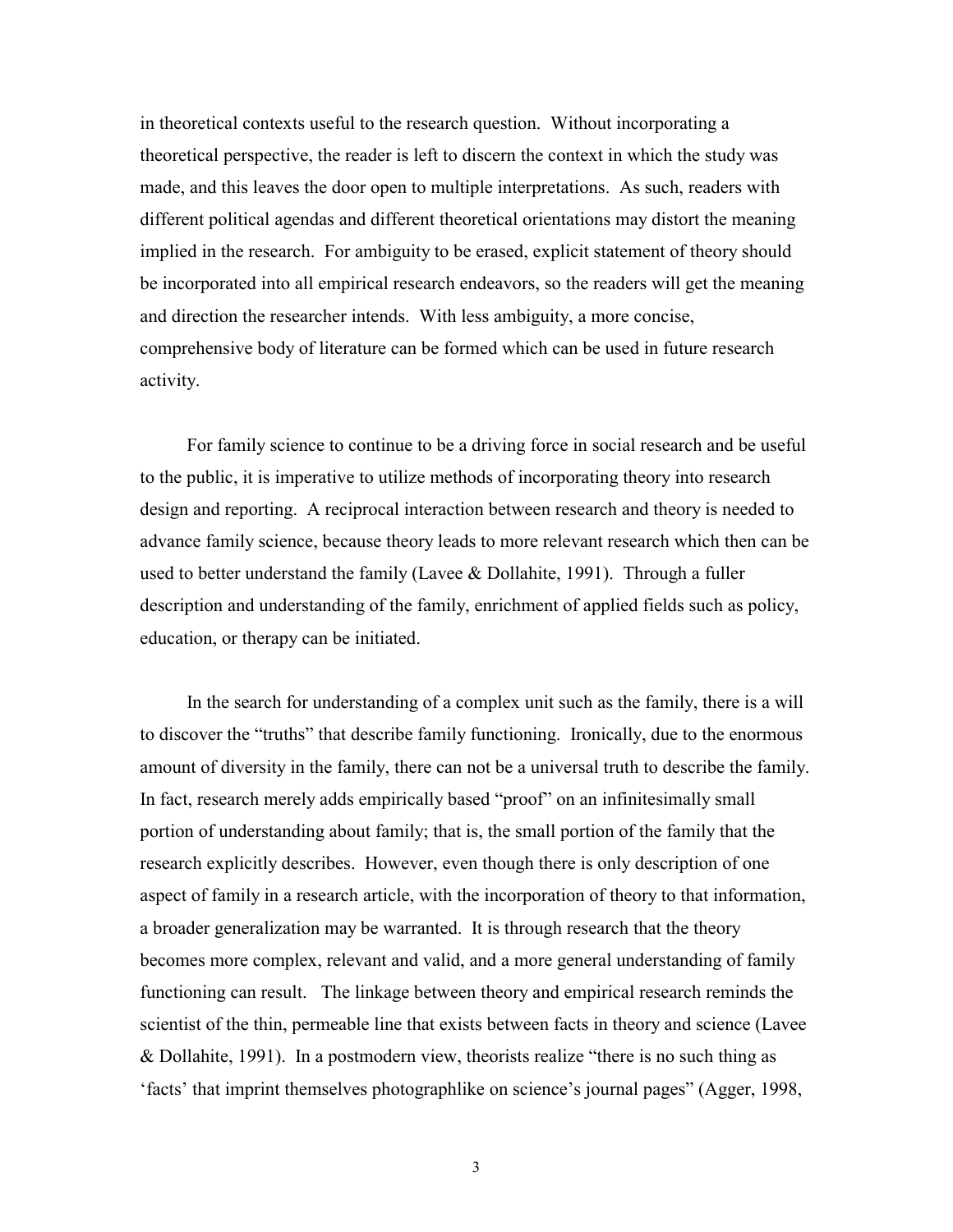p. 19), but it is in theory that research becomes relevant. "It is theory that gives meaning to research findings, and it is theory that enables the development of systematic consensual explanation of family phenomenon" (Lavee & Dollahite, 1991, p. 370).

 With the basis of the importance of the linkage between theory and empirical research, this study investigates families' interactions as impacted by computer technology in the home. As mentioned earlier, there are no "truths" that explain family functioning; however, within the context of Family Development Theory, this study will explore family functioning on multiple levels and at different stages of a family's development. The study does not cover all family stages, nor does it imply that all familial interactions within the covered stages are expounded upon. Instead, by applying the results of the data to a well-grounded and researched theory, this researcher intends to extrapolate from the results to add one more piece to the complex puzzle of understanding familial functioning.

 According to Family Development Theory, there are at least four levels of analysis relevant in family development: the individual family member, family relationships, the family group, and the institution of the family (Rodgers  $\&$  White, 1993). This study focuses primarily on the first three levels of analysis and extrapolates to the fourth level. In order to explore each level, all family members (including children ages 6 and up) were asked to complete surveys about computers in their families. From this data, each of the first three levels of analysis can take place, and when the study is taken as a whole, the fourth level is explored.

 For the purposes of this thesis, the definition of family will be grounded in Family Development Theory as postulated by Rodgers and White: "A family is an intergenerational social group organized and governed by social norms regarding descent and affinity, reproduction, and the nurturing socialization of the young." (p. 231). The social convention focused upon primarily in this thesis is the norm of the impact of computer technology on the family, a newer social standard that has received little attention in family studies. Computer technology definitely organizes and governs familial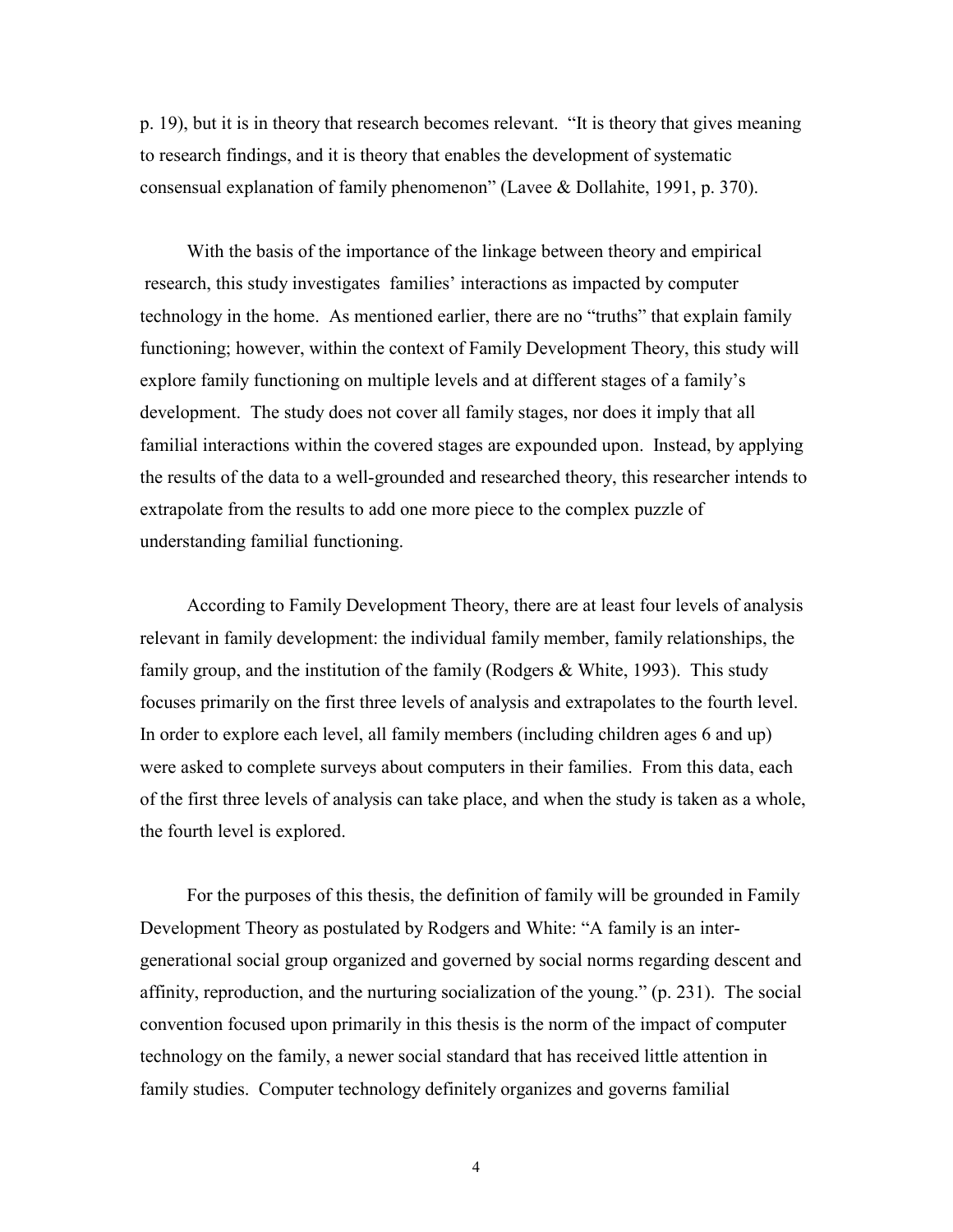interactions in a plethora of ways that impact family dynamics and family socialization, both internally and externally, and this study will expound upon some of those themes.

 Furthermore, Family Development Theory implies that families change and progress through a series of stages that are not necessarily all inclusive nor required (Rodgers & White, 1993). For example, a young couple may cohabit, then marry, then have children, and so on. Each transition represents a new stage in a family's development (cohabitation, early marriage, pre-school aged children, adolescentchildren, launching, divorce and so forth). This thesis focuses on families in the youngchildren and adolescent children stage, reminding the reader that each stage is not necessarily exclusive and can occur simultaneously. Other stages of family life may unintentionally come forth in this study, but the primary focus is on families with children.

 Although the term computer technology encompasses a wide array of possibilities, this study will focus on home computers and connections to the internet only. Thus, when computer technology is mentioned from this point on, it is in reference to home computers and connections to the internet. To look beyond this, although important, is beyond the scope of this paper. Furthermore, familial interactions primarily take place in the home, so the investigation of home computing impact seems to be the primary target for this thesis. Dynamic, by definition, describes an entity that is changing, in flux, or in motion, and for the purposes of this study, family dynamics will refer to how a family interacts and changes on a daily basis.

#### **Purpose**

This study focuses on computers and their effects on family interactions. As families increasingly have computers in their homes, family dynamics will likely be affected, as evidenced by the effects of other media introductions, such as television, video games and movies. This work investigates families who have computers, how the computers are being used, and how computer usage affects family relationships

.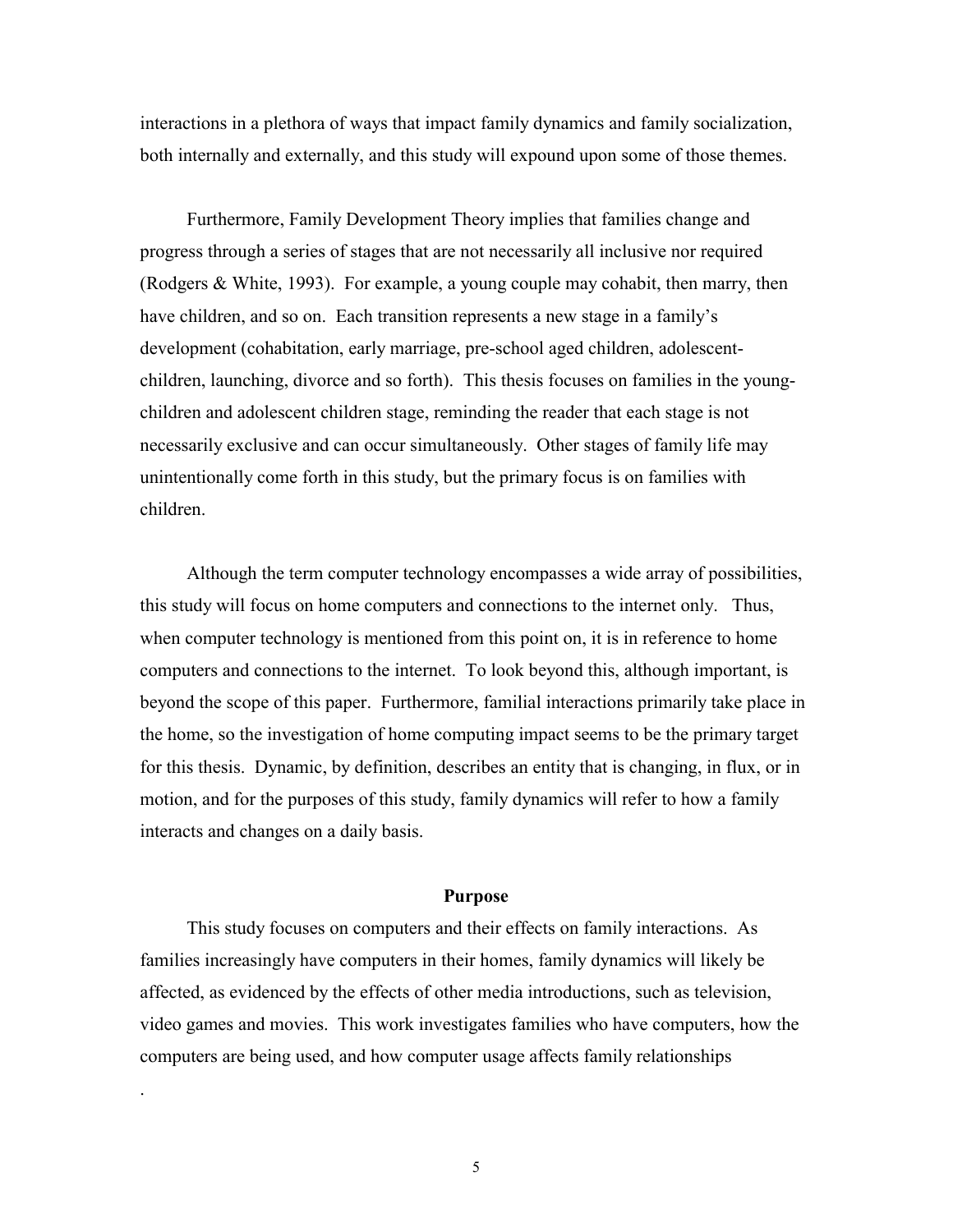In gathering data for this research project, a surveyed sample of families in the state of Virginia was investigated with regard to the use of computers, time spent on computers, how the family separates their time for computer use, experience and knowledge about computers, and how computers affect the family dynamics. The topics of the survey were chosen to help answer several research questions-

- 1. How do families utilize computers in the home?
- 2. What are the impacts on the family of computer availability and use?
- 3. Who uses the computer in the family, and in what capacities?
- 4. What are the positive and negative influences of the computer on the family system?
- 5. How are family functions, such as interactions, communication, and time spent together, affected by computer use?
- 6. What are families' histories of computer use and contact?
- 7. What generations in the families have computer experience, and how do computers affect interactions between those generations?
- 8. How have family dynamics changed resulting from computer technology?

 In answering the proposed research questions, I intend for this study to be primarily descriptive in nature. The study looks at characterizing the sample of families chosen to describe them in relation to computer technology. The results then give insight into families in the sample, and can be a springboard for future research targeting a specific area pinpointed in this description.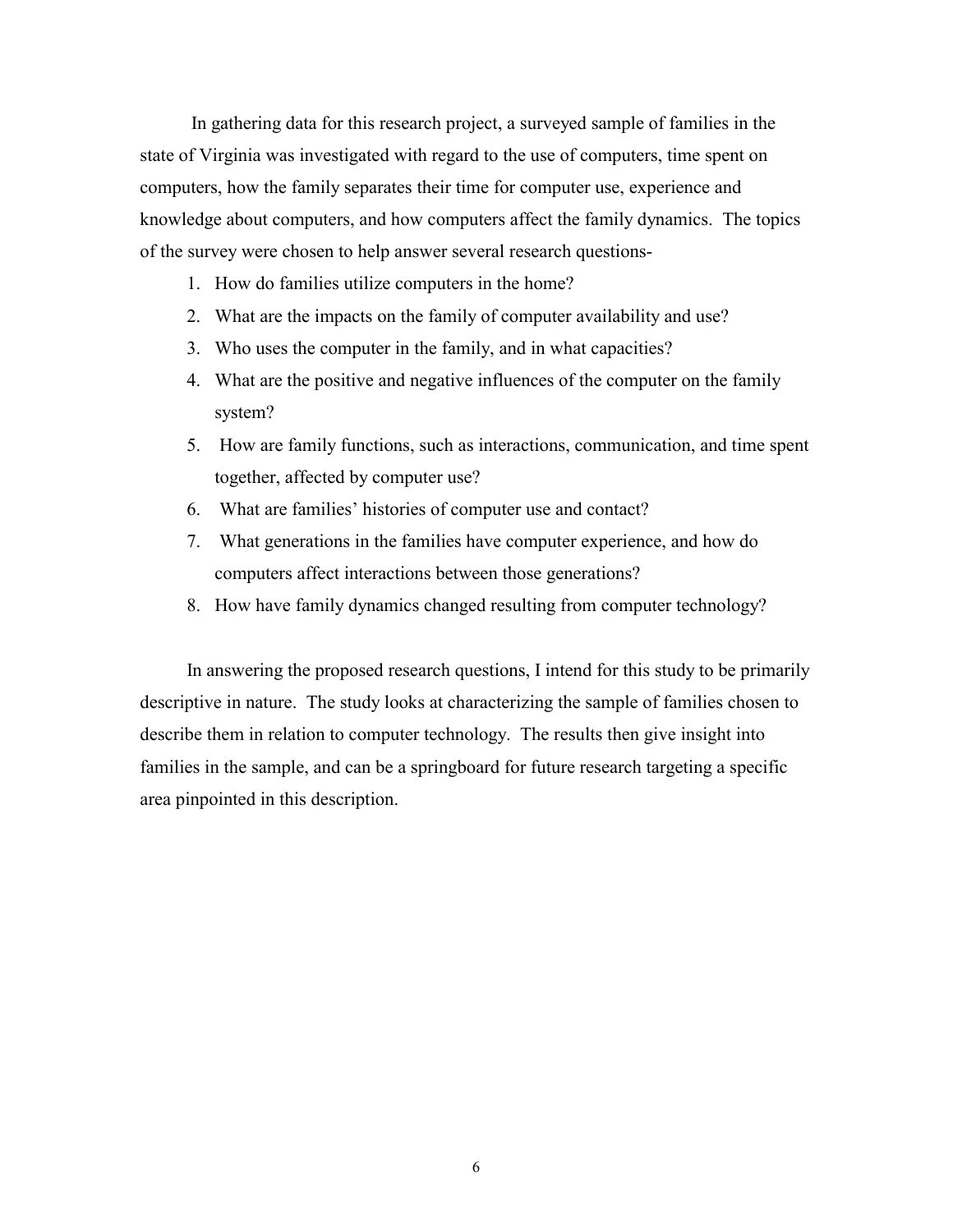#### **Chapter 2- Literature Review**

 Historically speaking, little peer-reviewed research has been conducted on computers and families. A review of the literature indicates only a few research articles dealing with the subject. Nevertheless, computer proliferation and availability of computers to families will generate the need for research in this area, and this proliferation will likely lead to an increase in research on the topic. Research in this area begins as early as 1985, and the review of literature will start there for historical context.

In 1985, Charles Figley edited a special edition of The Journal of Psychotherapy  $\&$ the Family that had as its focus the topic of computers and family therapy (Figley, 1985). In his introduction, Figley wrote of the impact of computers on life and the family. "Even today, computers impact nearly every facet of our life, including the intimate environment of our home." (p. 2). The home computer affords a family the ability to generate income, do banking, play games, and become educated. Figley suggests that the family has become more autonomous and powerful as a result of the computer. Furthermore, Figley suggests that the number of families with computers has increased and will continue to increase. Even then, in 1985, before the expansion of the information superhighway, researchers understood the potential impact computers would have on our society and its impact on families.

 In the same publication, Rowan Wakefield (1985) also wrote of the impact of computers on family life and the need for investigation. Wakefield argued for filling the knowledge gap between the potential of the computer and what is known and less used of that potential for families and psychotherapists. Arguments for more cohesive research on computers are made and justified by the computer revolution of the time. Wakefield illustrated the large numbers of books on computers, such as how to use computers for business, or how to use computers in general, but indicated that only a small amount of information on computers and families, or computers and psychotherapy existed. Wakefield's chapter suggested that computers empower families in a variety of ways, and ultimately changed the relationships within the family. In contrast, the author noted that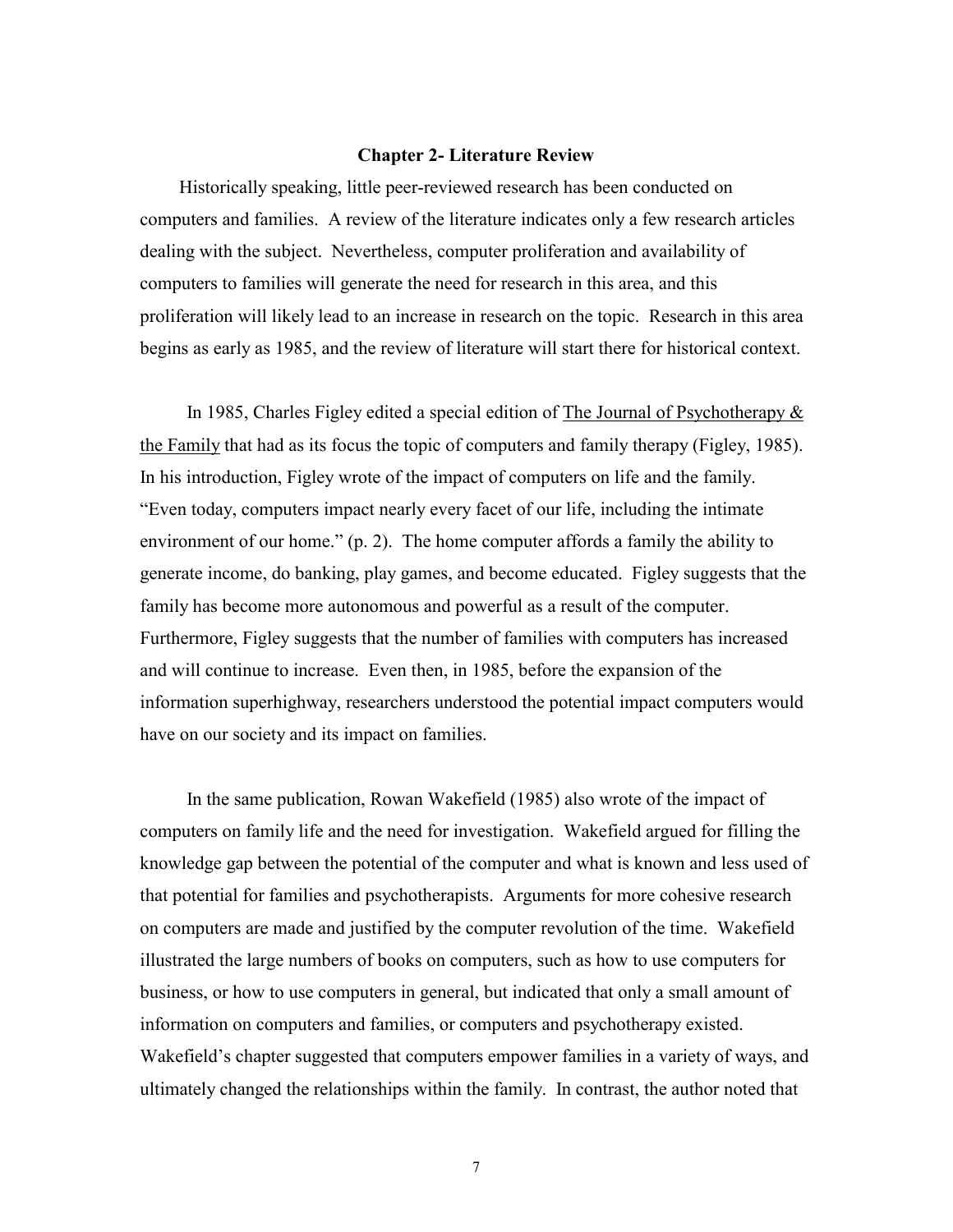computers might generate family friction because the computer may require time in amounts frequently underestimated. Issues of time become even more salient with the advent of today's internet.

 The previous two writings are important in that they provide some historical insight into the impact of computers in family life. Interestingly, the works of these researchers did not generate the proliferation of research the authors may have expected in the field of family studies. However, the authors did argue that computers in the home would change families. Empowerment of families will be achieved by taking advantage of the computer's versatility, the growing number of computer programs related to the family, and the new communication medium the computer has created (Wakefield, 1985).

 The aforementioned research was conducted before the expanse of the information superhighway of today's internet, before the vast proliferation of home computer availability and ownership, before the growth of computer programming directed at the family, and before the ability of communication via e-mail. Yet, these researchers saw the importance of the impact of computers on families. Today, research becomes even more important to the understanding of families and their use of computers, and how those uses may impact the family's interaction and development. For example, a family that has just had its first baby may now have access to pediatric information, a direct link to its extended families to send pictures and receive advice, the ability to work from the home and stay with its child. These changes should be looked at to gain deeper understanding of families in the midst of a technological expanse that grows in large proportions day by day. "Continuing family and societal changes suggest an urgent need for much greater understanding of the impact of home computer use on families" (Wakefield, 1985, p. 19). I concur with the author and his work from 1985, and feel the need expressed earlier is even more profound today.

 Robert Hughes (1999) and colleagues write about family life in the information age and address the need for further research on families and computers. They question who is using this technology, how is it being used, and who is not using this technology. The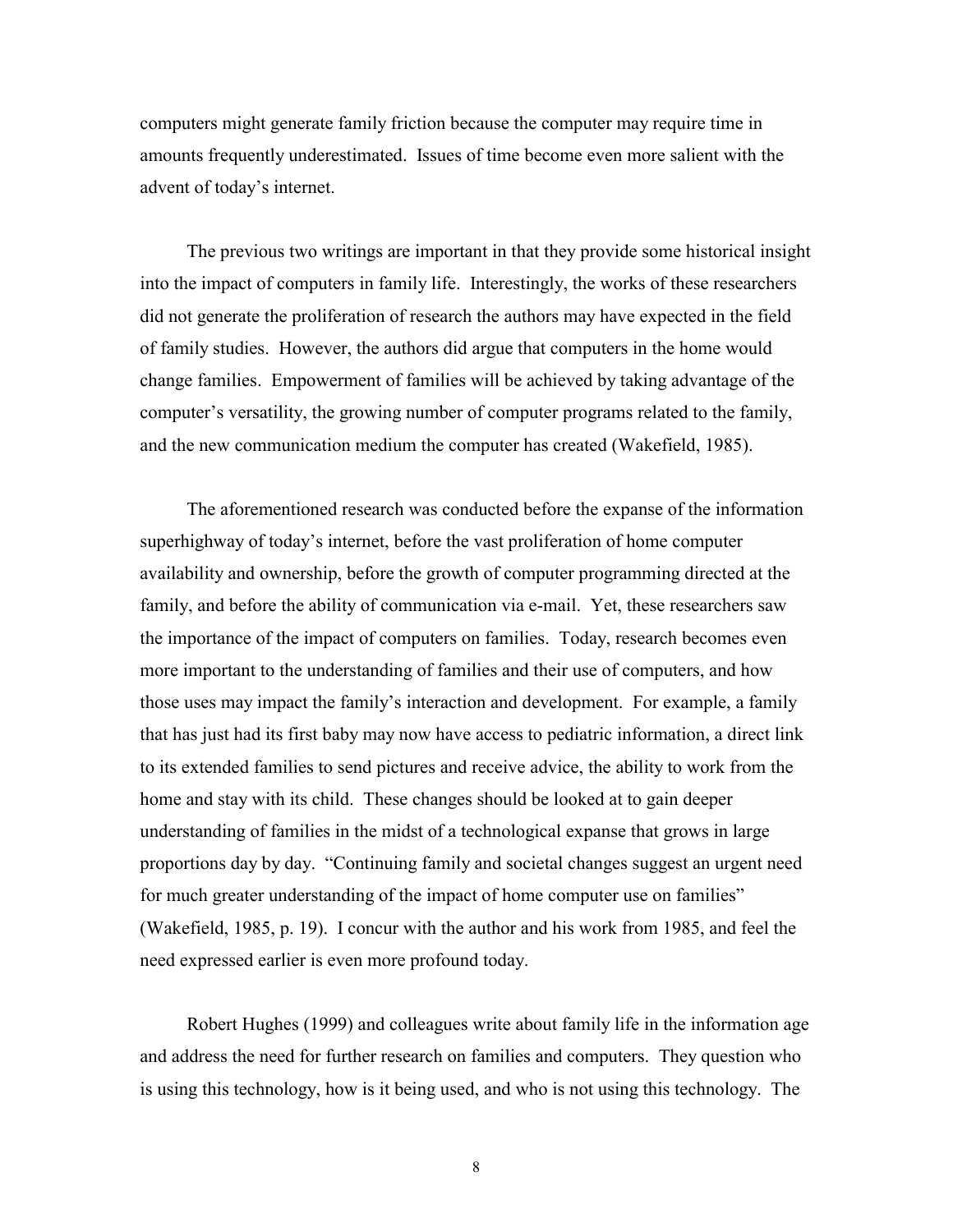authors mention the "digital divide" which separates computer users from non-users. Rural poor, rural and central city minorities, young households, and female-headed households are less likely to have access to computers (Hughes et al., 1999), but these numbers are changing and the digital divide appears to be slowly closing. Also, the authors stress the need for research involving the use of information technology in the family. This introduction also calls for information regarding professionals and their use of technology in reaching families. Their article is a call for work relating to computers and technology, and it will likely generate new research in this area.

 In a study identifying family life education on the World Wide Web, Mark Elliot (1999) created a set of criteria categorizing web sites pertaining to family life education, and then investigated the prevalence of these sites on the web. He found 356 sites that met his criteria, with headings related to human development and sexuality (76), education and parenthood (71), family interaction (58), family resource management (56), interpersonal relationships (48), and family and society (47). These sites fit within the strict criteria set by the researcher, and they represent a number of quality family life education sites. These sites exist, but it is another question to see how often these sites are utilized. The web can be a great place to get information regarding family life. The reference list of sites found is located at [www.familytrack.com.](http://www.familytrack.com/) 

 Jennifer Bremer and Paula Rauch (1998) investigated children and computers and the associated risks and benefits. In an arena that allows the posting of any information, the web can be a place that is both healthy and risky for children. Children can be easily exposed to inappropriate material or be preyed upon in chat rooms by older predators. It is crucial for parents to be involved in their children's online experiences. Chat rooms can provide a safe environment for children to develop socially without the anxiety of face to face contact. The practice of these social interactions can foster positive development and increase self-esteem. The authors address these issues about the possible benefits and risks to children. Likewise, computers can have benefits and risks to the entire family system.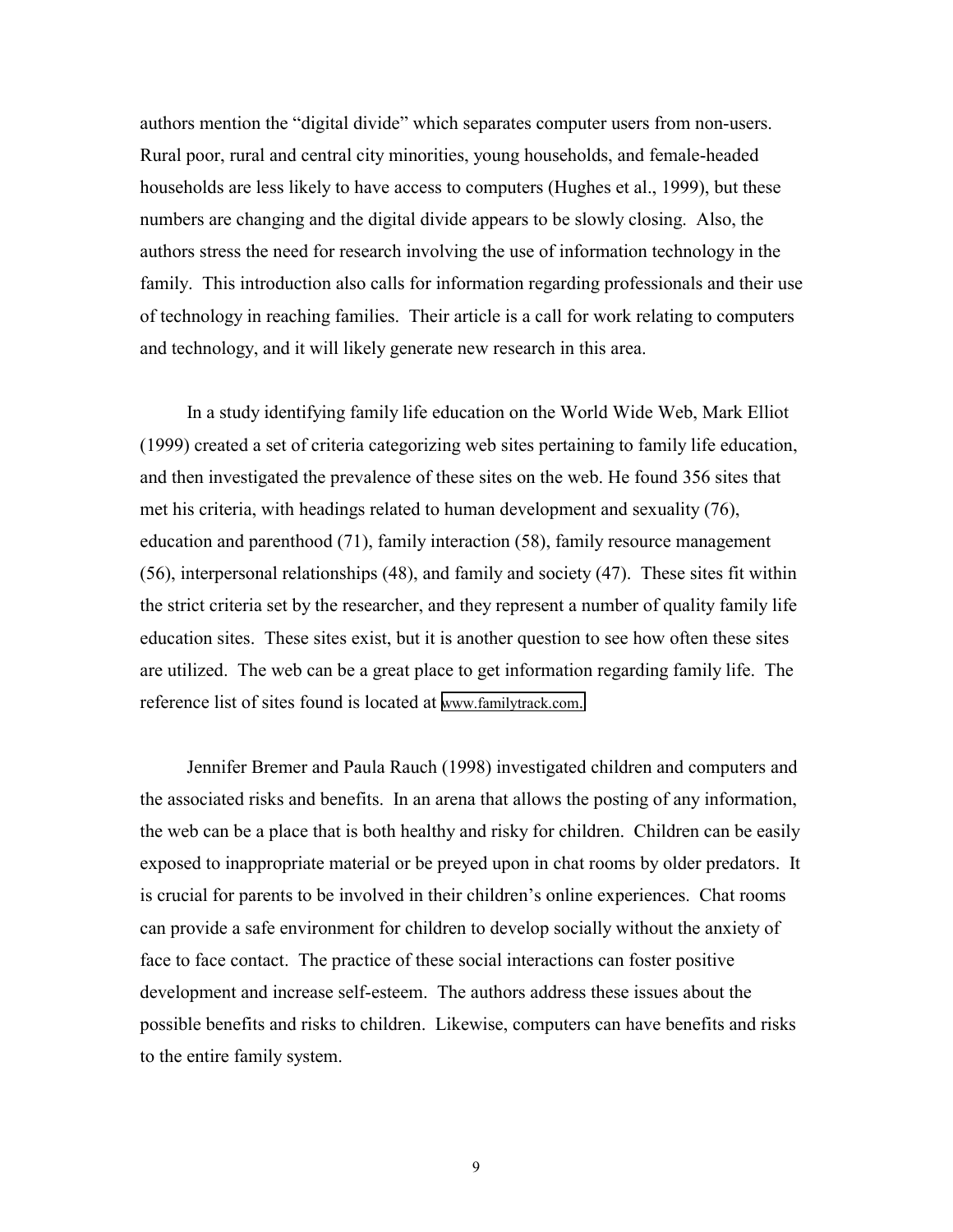In a recent non-peer reviewed study conducted by The Pew Internet  $\&$  American Life Project, researchers examined internet use and looked at how specific internet use affected family life and communication (Rainie & Kobut, 2000). Furthermore, the study looked at gender differences in the use of internet technology. The researchers found that a surge of women have gone online within the last 6 months, leading to gender parity in the internet population. The report found that 55% of internet users say that email exchanges have improved their connections to family members, but despite the increased connections, there is not a feeling of increased emotional connectedness. In fact, 20% feel that email is too impersonal to discuss burdensome material (the report does not define burdensome material). Applying percentages to numbers of people on the internet, the report finds that 26 million Americans have started communicating via email with a family member with whom they had little previous contact; 24 million have used the Web to locate family and friends with whom they had lost touch; 16 million say they have learned more about their families since being online; and 30 million have at least one family member with a website. The study also provides evidence to dispel the notion that the internet isolates a person- "This survey provides clear evidence that email and the Web have enhanced users' relationships with their family and friends- results that challenge the notion that the Internet contributes to isolation." (p. 20). This report demonstrates a change in family dynamics associated with computer use in the home.

 Watt and White (2000) explore computers and family life from a developmental perspective. The article explains family interactions theoretically, but does not have any supporting data. Using a family development framework, which states that families are heterogeneous across time and pass through distinct stages (Rodgers & White, 1993), Watt and White explain, "families at relatively distinct stages of development will be faced with differing opportunities and issues related to the family's computer use." (p. 2). The authors explain each stage and pose some theoretical possibilities related to family interactions and their computer use based on the stage of the family. For example, the article suggests that computers can add a new dimension to the individualization of early marriage and complicate a couples quest for joint time together, simply because the computer and the internet are tools that are used by individuals and can utilize a lot of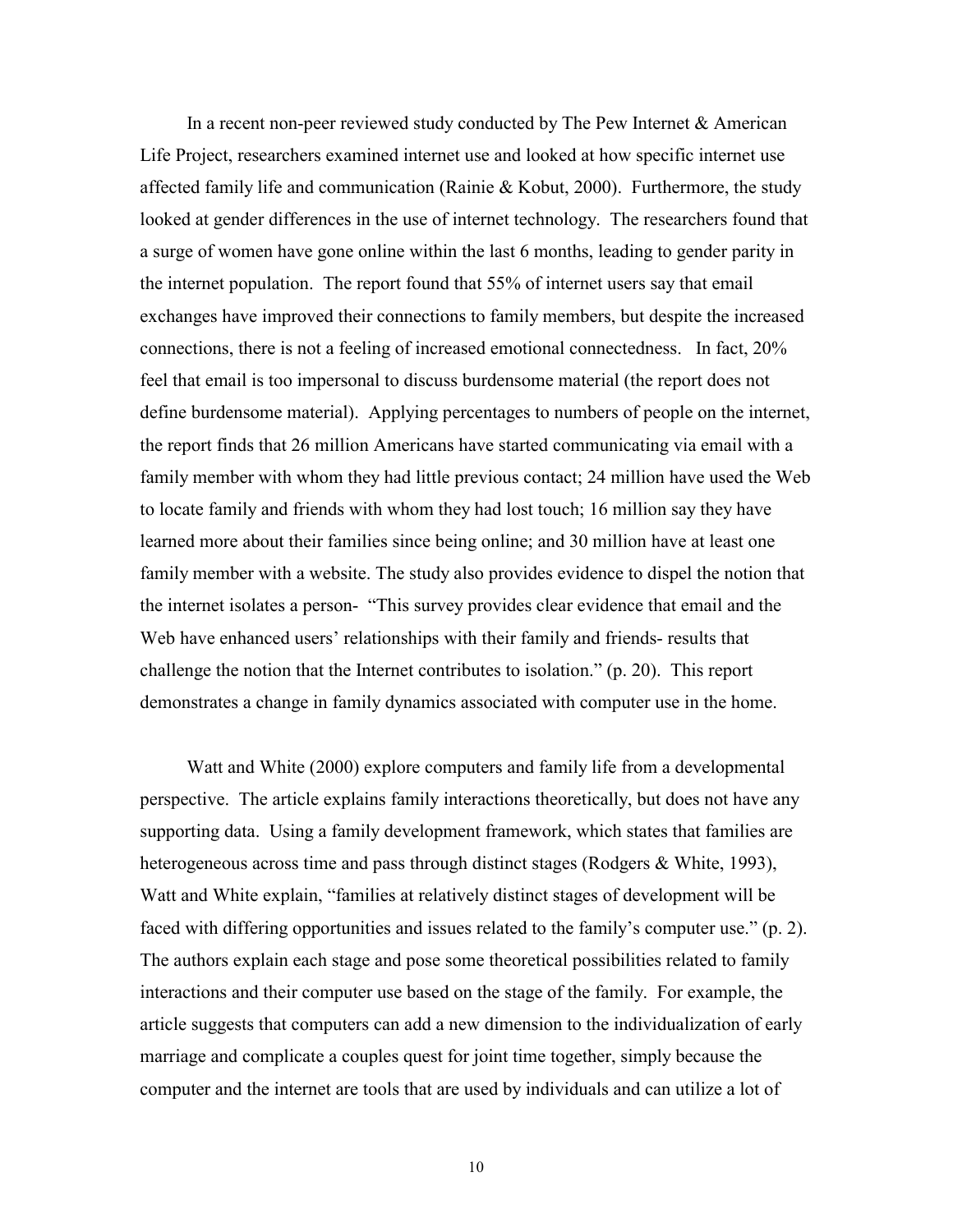individual time. In fact, the addition of a computer in the family home increases time spent alone by 23% (Venkatesh & Vitalari, 1985), and tends to take time away from sleeping and family interaction (Venkatesh & Vitalari, 1987); and these are numbers found before the enormous expanse of the information superhighway know as the internet, which undoubtedly will add to those numbers. Watt and White (2000) also postulate that adolescents who tend to socially isolate themselves are at risk of becoming absorbed into the "safe" world of cyberspace, where they can finally interact socially without some of the inhibitors of interacting personally face to face. Watts' article affirms and enumerates on many possibilities of family interactions as related to computers and family stage of development; furthermore, this paper would appear to affirm the use of Family Development Theory as a useful framework in studying the relationships fostered involving computers and families.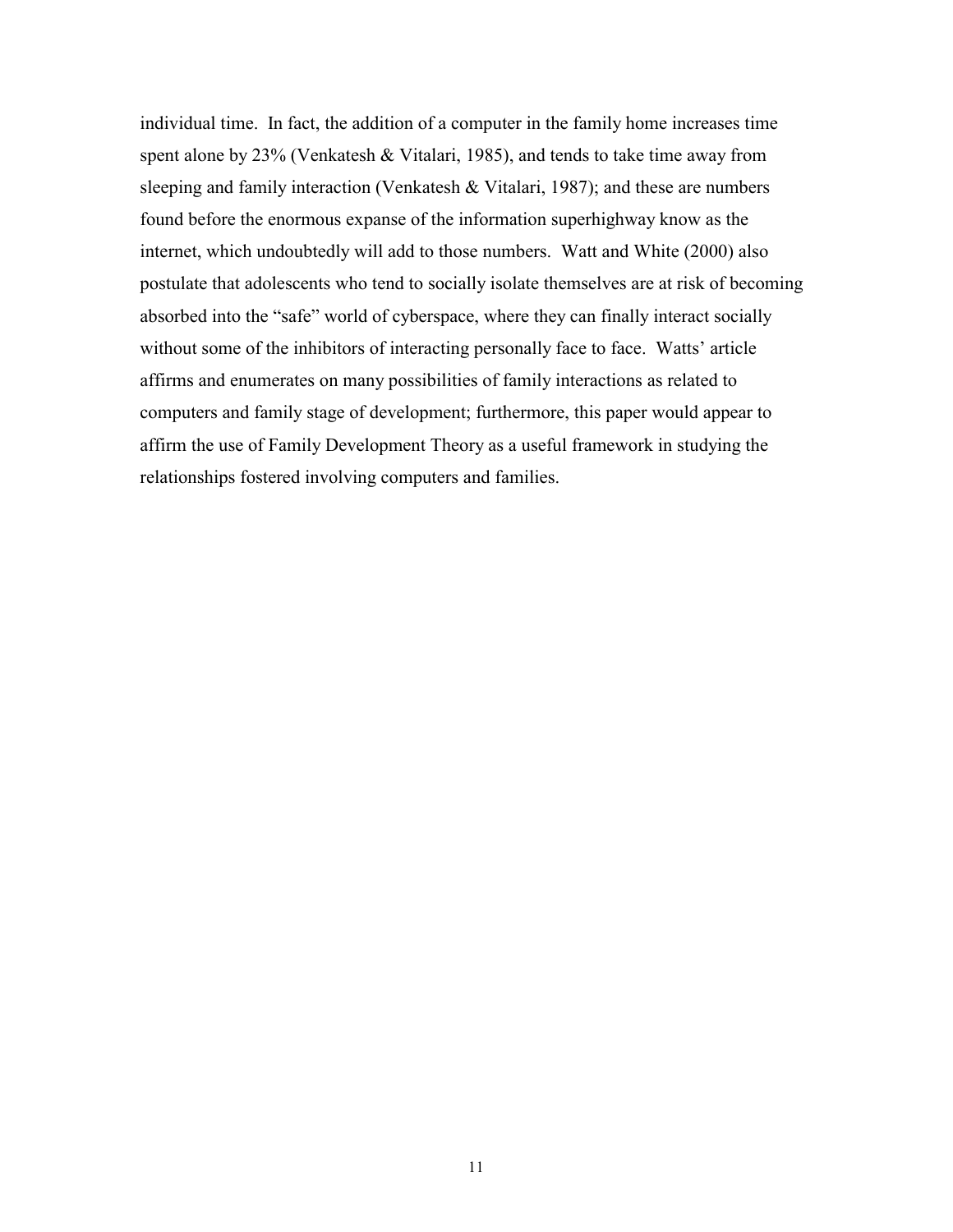# **Chapter 3- Methodology Sampling**

 A sample of families having computers in their homes was obtained in a stepwise manner from the state of Virginia. Extension professionals in extension programs around Virginia were asked to locate families willing to participate in a research endeavor who were known to own and have computers in their households. Agents in 4-H and Family and Consumer Sciences were asked to provide a list of 5 to 10 potential families with their addresses. A list of 103 families was generated. From this list, a first mailing was sent that included consent forms for adult participants in the study, permission pages for adults to sign for their children's participation, and an assent form for children to sign themselves. A second mailing was sent that included surveys for each family member who signed up to participate from the first mailing. A sample of 88 individual family participants were obtained for this thesis, representing 28 families. The average family size was near 4, but not all family members responded to the survey.

 Because of the method used to obtain families and from those who replied, a limited demographic was obtained- those families with access to and who participate in extension programs. The sample families represented were 95% Caucasian and 5% other, with all families self reported as being married. Number of members of the family who live in the household ranged from 2 to 7 with a median of 4. Self-estimated family incomes ranged from \$20,000 to \$180,000 with a median of \$60,000 and a mean of \$66,163. Adult participants ages ranged from 29 to 72 with a median of 44 years, while children's ages ranged from 6 to 18 with a median of 15 years. The education levels of the adults in the study were represented with 14% having completed high school only, 12% having completed some college, 9% having received an associates degree, 44% with a bachelors degree, and 21% with a masters degree.

The children's grade levels ranged from  $1<sup>st</sup>$  to  $12<sup>th</sup>$  with  $9<sup>th</sup>$  grade being the median. Interestingly, 39% of children in the study have their own computer and 18% have their own website, comparing to only 3% of adults with their own website (data was not obtained relating to adults with their own computer). Ranges of computer experience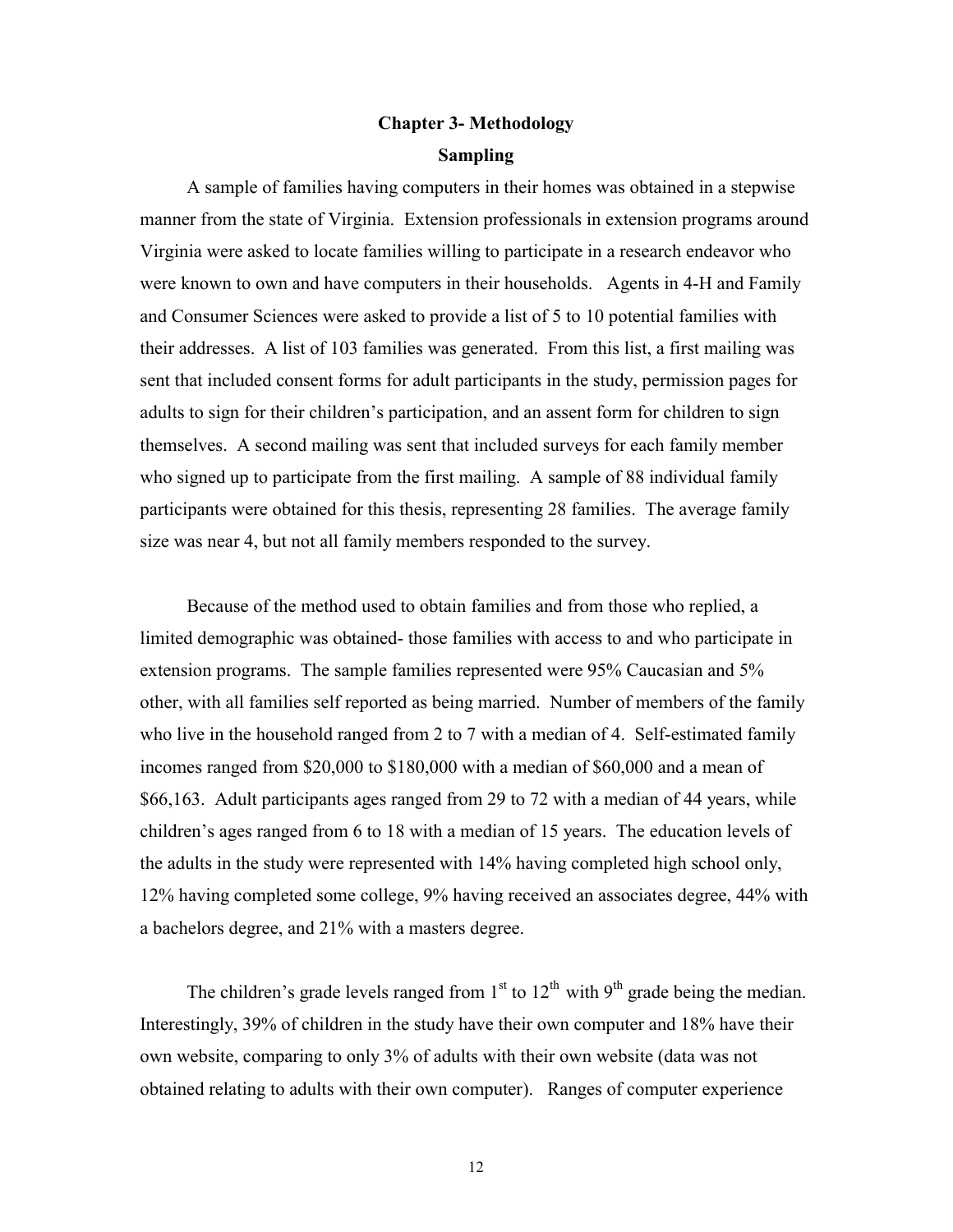varied from 1 to 20 years with a median of 8 among adults and most children (86%) reported beginning to use computers by age 7. Finally, 100% of adults report that their generation and their children's generation have computer experience and 42% of adults report that their parent's generation has had computer experience as well.

#### **Data Collection**

 After several researcher meetings developing ideas for the study, a pilot survey was constructed to elicit information potentially addressing and forming the previously mentioned 8 research questions. The pilot consisted of 40 open-ended, short answer questions related to computer use. This quasi-qualitative approach removed some researcher bias in the final questionnaire development, because the pilot responses were the database from which the final questionnaires were constructed. The pilot was given to eight colleagues of the researchers involved in this study; from the responses to the pilot, final questionnaires were developed for this thesis. A copy of the pilot questions is in Appendix A.

 Two final instruments were created for the final project- a child survey and an adult survey. Both instruments primarily utilize a Likert type response scale, and both have three open-ended final questions to generate some qualitative data as well. The reason for creating two instruments was so the child survey could be created with an easy reading level and not be overwhelming, whereas the adult survey could be lengthier to generate a more comprehensive data source related to the entire family.

 Originally, because of the topic being investigated, delivery of the survey was to be done by electronic mail. However, due to the possibility of owning a computer without e-mail and confidentiality concerns, U.S. mail was utilized for distribution of the survey. Interestingly, eight respondents wondered why electronic mail was not used and suggested using it after the first mailing!

 Because a descriptive look at the entire family system is the primary focus of this project, surveys were sent to each family member who was intellectually able to complete a survey. Using Microsoft Word's reading level test, the child's survey had a reading level of  $2<sup>nd</sup>$  grade so younger family members could respond to the survey. (In fact, one precocious 6 year old responded). The adult survey was constructed on a  $6<sup>th</sup>$  grade level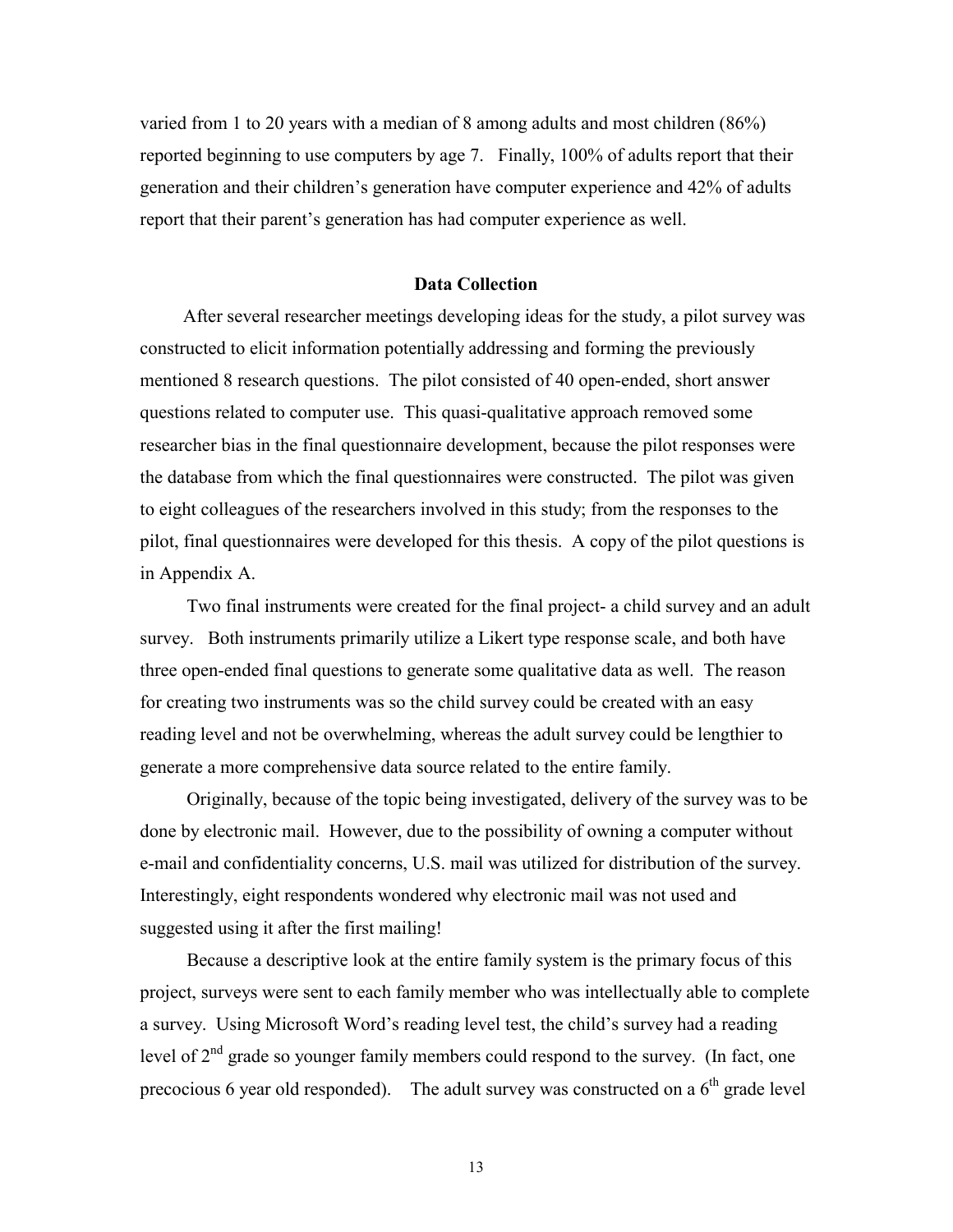to ensure ease of readability, since educational level of the potential respondents was uncertain. Using a two-instrument method, families can be described from the parent's perspective and from the child's perspective, giving a more comprehensive foundation for describing the targeted families. Both instruments can be found in the Appendices.

#### **Results**

 Eight research questions were initially posed and investigated for this research. Three open-ended questions were included in each survey in order to gain some qualitative responses. The following results report will be broken down into 8 sectionsthe first 7 sections will focus on answering the first 7 research questions and section 8 will look at the qualitative data received from the short, open-ended questions. The discussion report will inherently answer the  $8<sup>th</sup>$  research question that is the essence of this thesis project, and encompasses the entire study.

## **Section 1**

#### **How do families utilize computers in the home?**

 Adult computer use in the home was measured using a Likert scale in numbers of hours spent on the computer ranging from none to over 20 hours per week. The final results included- 5% of family members who don't use the computer at all, 19% who use the computer 1-5 hours per week, 19% who use the computer 5-10 hours per week, 30% who use the computer 10-20 hours per week, and 28% who spend over 20 hours per week on the computer.

 Child computer use was simplified to a never, hardly ever, sometimes, a lot, and all the time Likert scale measurement. The child final results included- 0% never using the computer, 9% hardly ever using the computer, 24% sometimes using the computer, 31% using the computer a lot and 35% using the computer all the time.

 Looking at these numbers it would appear safe to conclude that over 60% of family computer owners utilize their computers over 10 hours per week (a lot for child responses) and half of those use their computer over 20 hours per week (all the time for child responses). Using categories derived from the pilot study to generate possible uses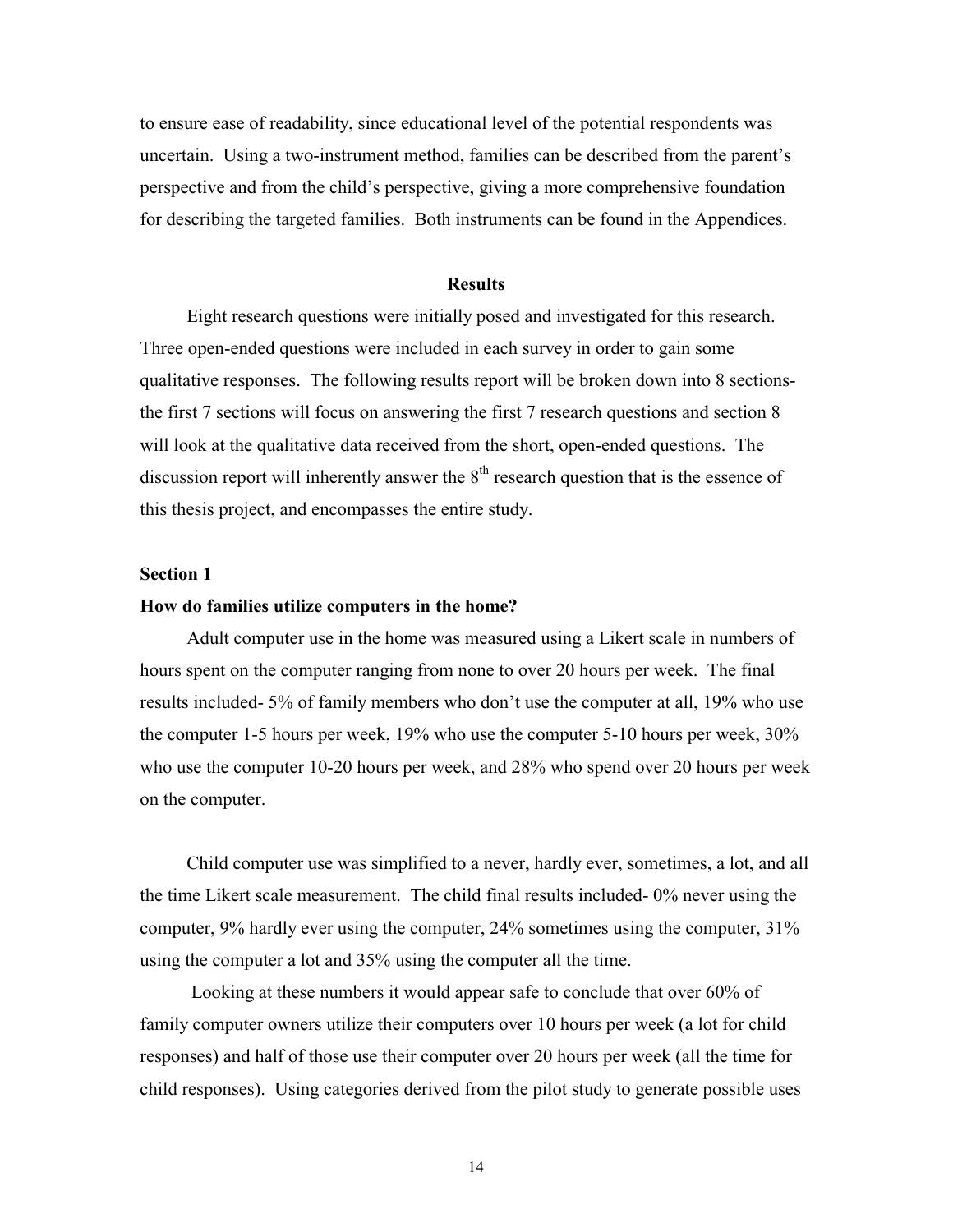of the computer in the home, the adult questionnaire focused on 25 areas of computer use, broken down into 3 categories- adult uses of the computer categorized by hours per week, adult uses of the computer categorized by a Likert scale, and adult uses of the internet categorized by a Likert scale. These results are noted in tables 1-3. The child questionnaire focused on 8 separate, yet similar areas of computer use, broken down into 2 categories- child uses of the computer and child uses of the internet, both categorized using a Likert scale. These results are listed in tables 4 and 5.

|                                   | None  | $1$ to 5 | 5 to 10  | 10 to 20 | $20+$ |
|-----------------------------------|-------|----------|----------|----------|-------|
|                                   |       | Hours    | Hours    | Hours    | Hours |
|                                   |       | Per Week | Per Week | Per Week | Per   |
|                                   |       |          |          |          | Week  |
| Use the Computer                  | $5\%$ | 19%      | 19%      | 30%      | 28%   |
| Use the Internet                  | 12%   | 49%      | 23%      | 16%      | $1\%$ |
| Use E-Mail                        | $7\%$ | 28%      | 35%      | 26%      | $5\%$ |
| <b>Play Games</b>                 | 70%   | 21%      | 9%       | $0\%$    | $0\%$ |
| <b>Conduct Business</b><br>(Home) | 33%   | 40%      | 19%      | $5\%$    | $5\%$ |
| Use Computer<br>with Children     | 33%   | 44%      | 21%      | $2\%$    | 0%    |

Table 1- Adult Uses of Computers in the Home (In Hours Per Week)

|  | Numbers are in percentages of total respondents (rounded) |  |
|--|-----------------------------------------------------------|--|
|  |                                                           |  |

Table 2- Adult Uses of Computers in the Home (Likert Scale Responses)

Numbers are in percentages of total respondents (rounded)

|                                      | Never | Rarely         | Sometimes        | Often            | Always           |
|--------------------------------------|-------|----------------|------------------|------------------|------------------|
| <b>Financial Records</b>             | 35%   | 23%            | 21%              | 14%              | $7\%$            |
| Word Processing                      | 9%    | 7%             | 26%              | 40%              | 19%              |
| Create Cards, Calendars or Banners   | 56%   | 26%            | 12%              | 7%               | $\boldsymbol{0}$ |
| Daily Planning (Scheduling)          | 63%   | 23%            | 7%               | 5%               | $2\%$            |
| Faxes                                | 86%   | 12%            | 2%               | $\theta$         | $\theta$         |
| As an Answering Machine or Telephone | 100%  | $\overline{0}$ | $\boldsymbol{0}$ | $\boldsymbol{0}$ | $\boldsymbol{0}$ |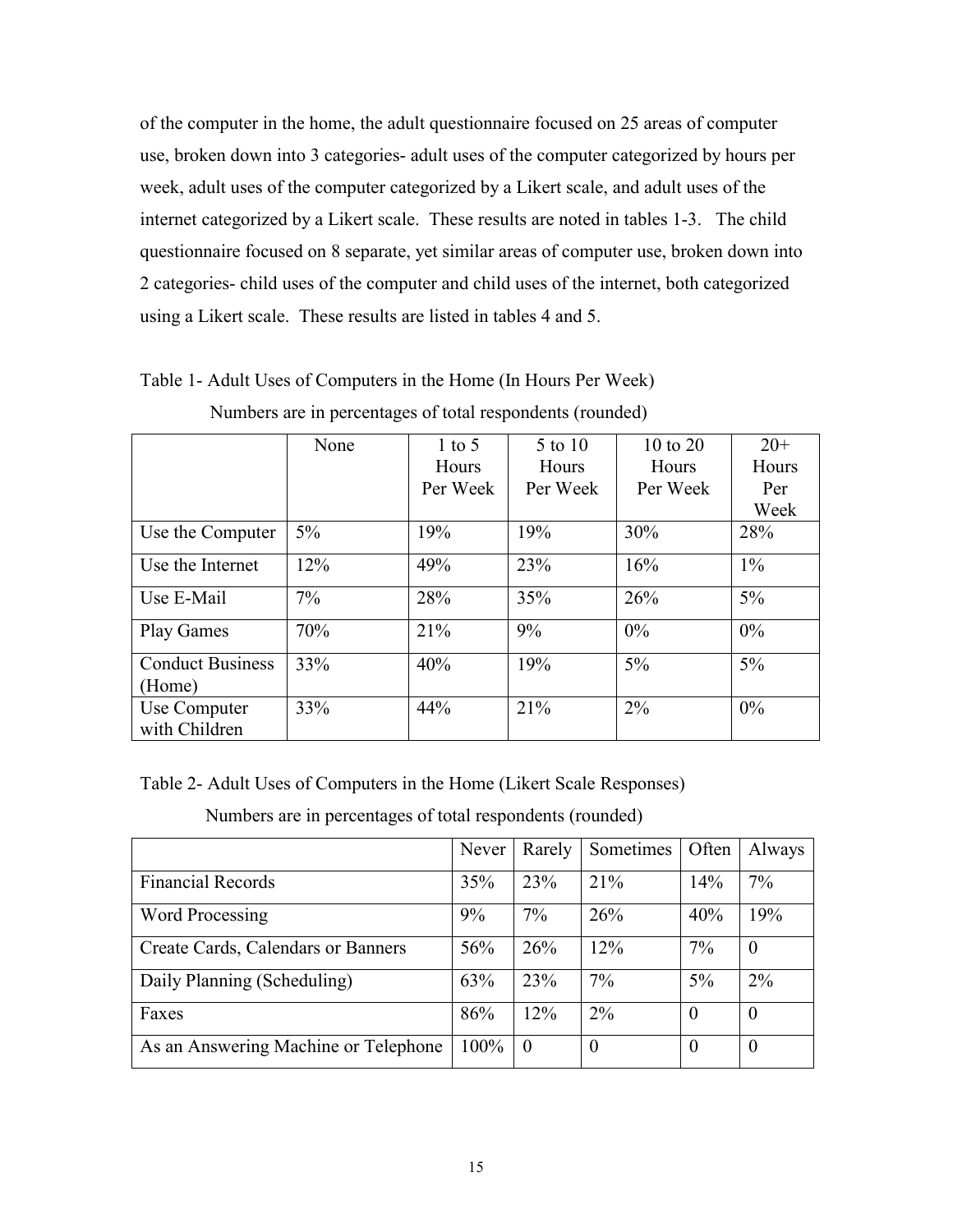# Table 3- Adult Uses of the Internet

|                                        | Never | Rarely | Sometimes | Often    | Always         |
|----------------------------------------|-------|--------|-----------|----------|----------------|
| Parenting and Family Information       | 51%   | 35%    | 9%        | 5%       | $\theta$       |
| <b>Sites</b><br>Read Books, Magazines, | 37%   | 26%    | 30%       | 7%       | $\theta$       |
| Or Newspapers                          |       |        |           |          |                |
| Get Software                           | 51%   | 28%    | 19%       | $2\%$    | $\overline{0}$ |
| Purchase Items                         | 63%   | 19%    | 9%        | 9%       | $\theta$       |
| <b>Chat Rooms</b>                      | 98%   | $2\%$  | $\theta$  | $\theta$ | $\theta$       |
| Games                                  | 98%   | $2\%$  | $\theta$  | $\theta$ | $\theta$       |
| Weather                                | 21%   | 49%    | 19%       | 7%       | 5%             |
| <b>Entertainment Information</b>       | 49%   | 28%    | 9%        | 14%      | $\overline{0}$ |
| <b>Travel Information</b>              | 40%   | 28%    | 32%       | $\theta$ | $\theta$       |
| <b>Educational Purposes</b>            | 19%   | 21%    | 40%       | 21%      | $\theta$       |
| Investing                              | 63%   | 19%    | 9%        | 9%       | $\theta$       |
| News Reports and Updates               | 35%   | 26%    | 23%       | 16%      | $\theta$       |

Numbers are in percentages of total respondents (rounded)

# Table 4- Child Uses of the Computer

| Numbers are in percentages of total respondents (rounded) |  |
|-----------------------------------------------------------|--|
|-----------------------------------------------------------|--|

|                 | Never    | Hardly Ever    | Sometimes | A lot | All the Time |
|-----------------|----------|----------------|-----------|-------|--------------|
| Computer Use    | $\theta$ | 9%             | 24%       | 31%   | 35%          |
| Internet        | 11%      | 16%            | 16%       | 31%   | 27%          |
| E-mail          | $7\%$    | 11%            | 33%       | 24%   | 24%          |
| Games           | 4%       | 27%            | 42%       | 20%   | 7%           |
| Homework        | 11%      | 18%            | 31%       | 29%   | 11%          |
| Art             | 31%      | 36%            | 11%       | 18%   | 4%           |
| Learning Things | $\theta$ | $\overline{0}$ | 40%       | 31%   | 29%          |
| At School       | $2\%$    | 9%             | 42%       | 16%   | 31%          |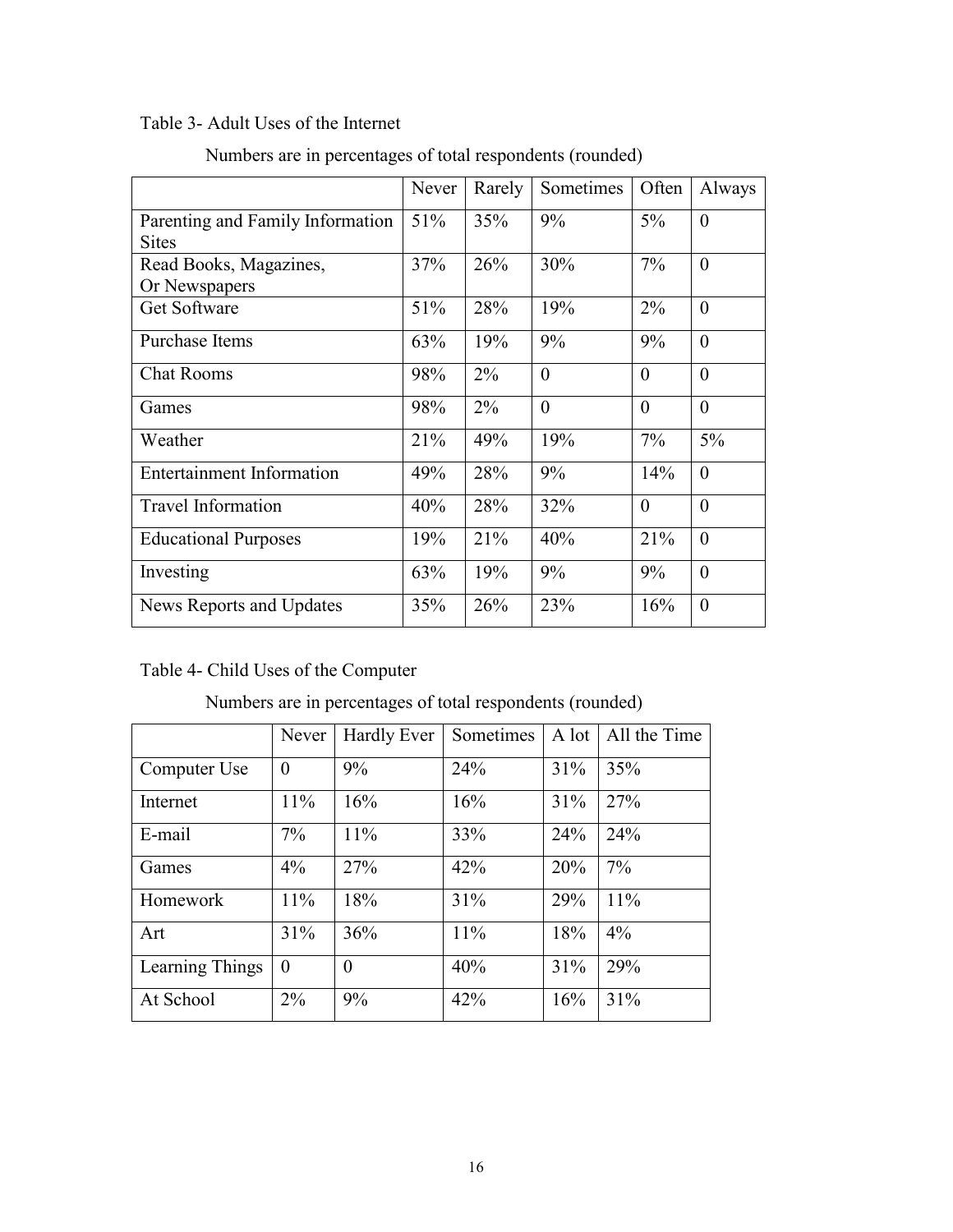#### Table 5- Child Uses of the Internet

|                       | Never | <b>Hardly Ever</b> | Sometimes |          | A lot   All the Time |
|-----------------------|-------|--------------------|-----------|----------|----------------------|
| Chat rooms            | 56%   | 33%                | 11%       | $\theta$ | v                    |
| Games                 | 47%   | 36%                | 11%       | $4\%$    | $2\%$                |
| <b>Buy Things</b>     | 56%   | 18%                | 11%       | 7%       | 9%                   |
| Chat with Friends     | 18%   | 11%                | 20%       | 31%      | 20%                  |
| Websites for Children | 33%   | 44%                | 11%       | 7%       | $4\%$                |

Numbers are in percentages of total respondents (rounded)

#### **Section 2**

#### **What are the impacts on the family of computer availability and use?**

 For this section, family computer availability was separated into two groupsfamilies with one computer in their household and families with multiple computers in their household, and will be referred to as the family computer availability factor. This separation defines availability of computers in that more than one family member can have access to a computer at one time with multiple computers in the household. Furthermore, the data supports the notion that multiple computers in the household significantly changes the amount of computer use from those households with only one computer- individual computer use mean comparisons between one computer and multiple computer owners are significantly different  $(F=18.77, p<.001)$  and family computer use mean comparisons between one computer and multiple computer owners are also significantly different  $(F=39.104, p<.001)$ .

 Subsequently, three component factors were created using variables extracted from a factor analysis. A family computer use factor was calculated by taking the mean score of the variables individual computer use, family computer use, internet use, family internet use and e-mail use. Taking these five variables and combining them into one category gives a fuller description of family computer use, and from this point on will be referred to as the family computer use factor. Similarly, an impact on the family factor was calculated by combining mean scores of the variables family argument over computer time, feel like my family spends too much time on the computer, restrict computer time as a form of punishment for my family, regulate time spent on the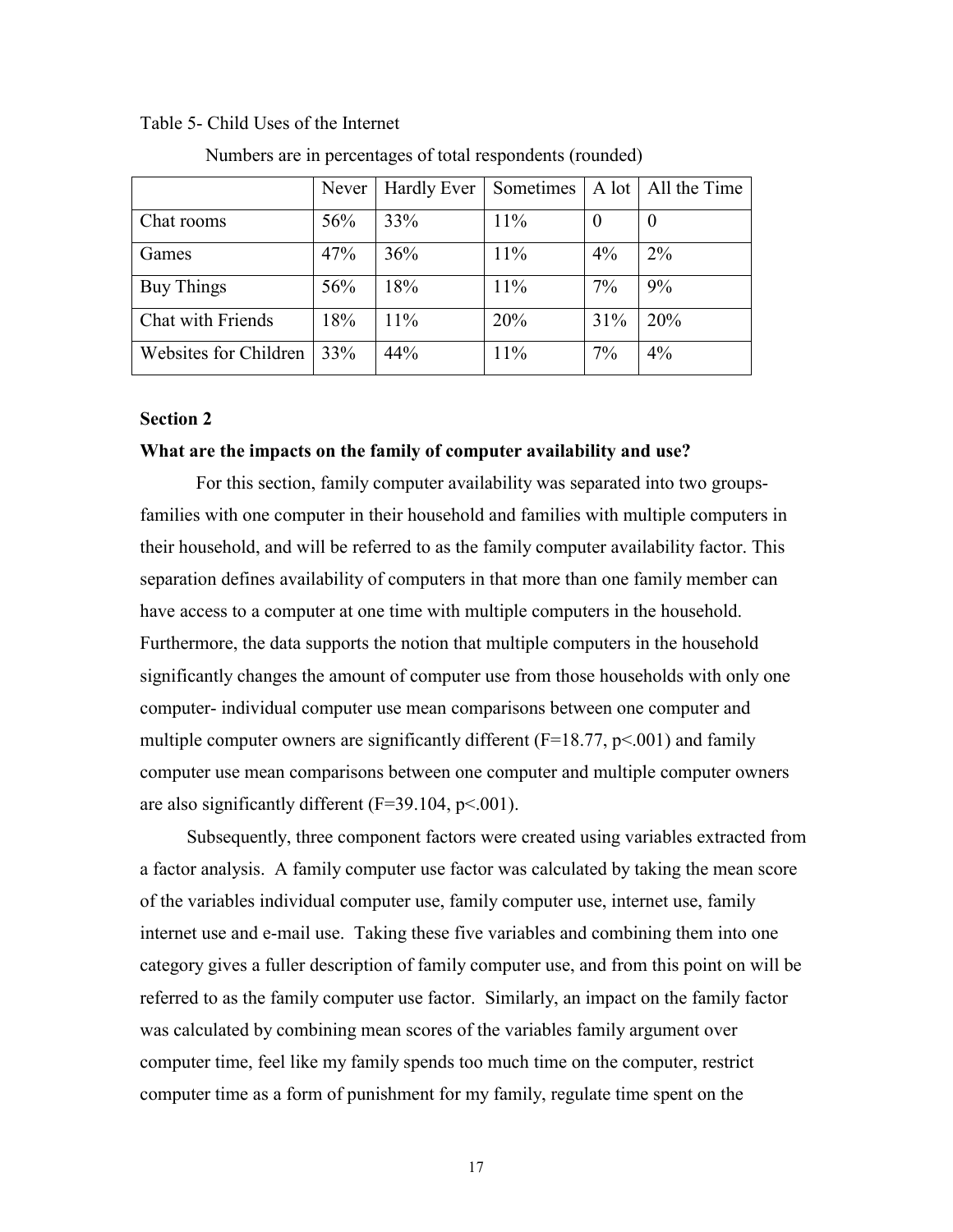computer for my family, children teach me things on the computer, and I teach children things on the computer. These six variables were combined into one category and are heretofore referred to as the family impact factor. Lastly, a family computer interaction factor was calculated using mean scores of the variables use the computer with my children, use the internet with my children, play games on the computer with my children, use the computer for educational purposes with my children, and complete educational assignments (homework) on the computer with my children. These five variables combine to form what will be referred to as the family interaction factor. In short, each of the 16 aforementioned variables were chosen by factor analysis as the building block pieces to create three areas to analyze- impact, as measured by the family impact factor; use, as measured by the family computer use factor; and interaction, as measured by the family interaction factor.

Using an ANOVA to compare means, the family computer availability factor  $(1=$ families with one computer and 2=families with multiple computers) was compared with the family impact factor, the family use factor, and the family interaction factor, each calculated as described above. That is to say, within each factor, means of families with one computer (group 1 as previously noted) were compared with means of families with multiple computers (group 2 as mentioned above). There is a statistically significant comparison between computer availability and impact on the family  $(F=12.625, p<.001)$ . Similarly, as one may deductively predict, computer availability statistically compares with computer use  $(F=31.092, p<.001)$ . Lastly, there is not a statistically significant comparison between availability and familial interaction involving the computer (F=.000,  $p > 0.05$ ).

#### **Section 3**

#### **Who uses the computer in the family and in what capacities?**

 For this section, several areas have been analyzed to break down computer use in the family. Gender comparisons were made separately among the adult responses and among the child responses. Then gender comparisons were made across the combined data of adult and child responses. Lastly, comparisons were made among adults versus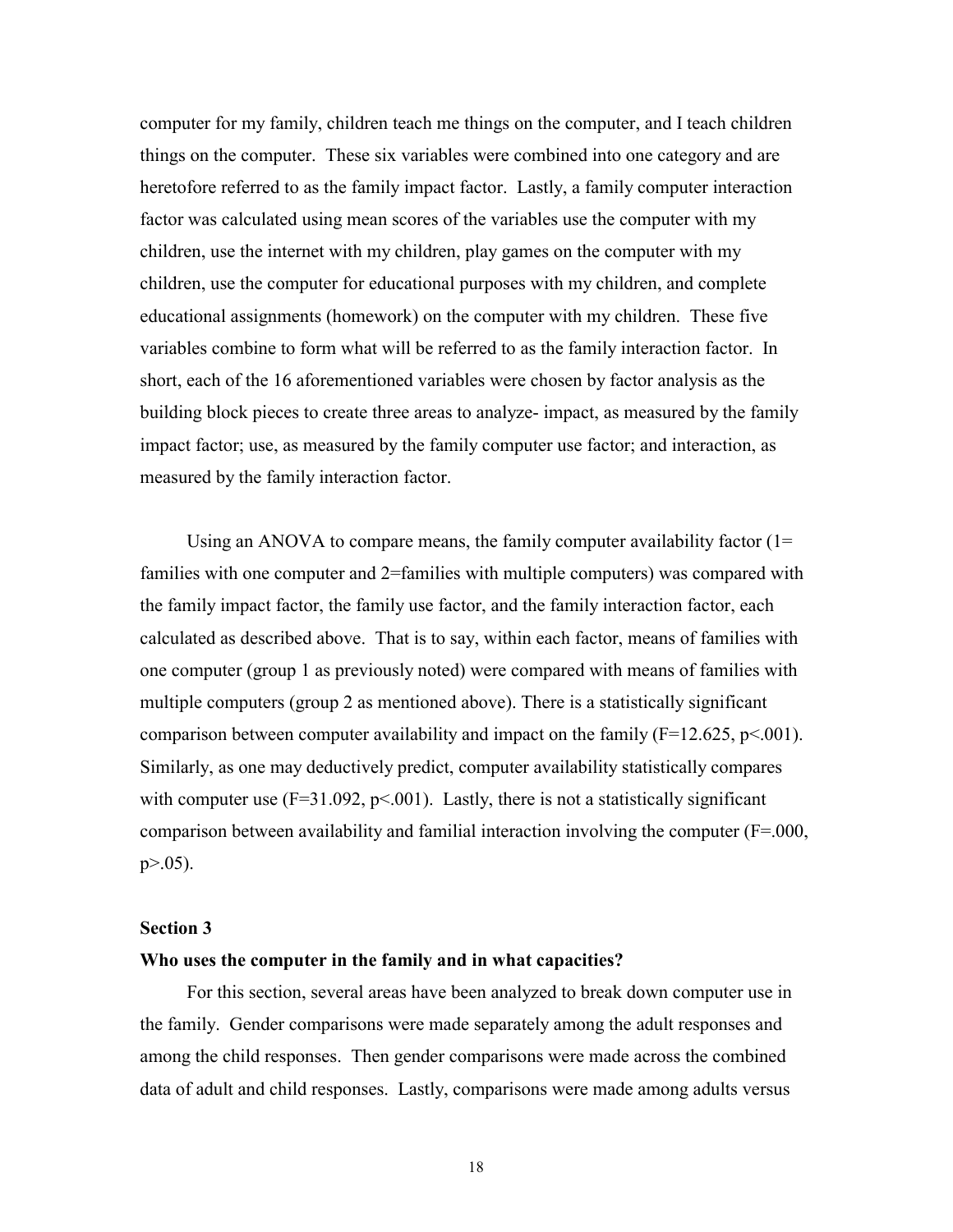children in the combined data set. Again, ANOVAs were used as the statistical comparison of means in these groups. The following tables summarize the statistically significant differences between the groups being compared.

|                                                                     | $\overline{\mathrm{E}}$ | M     | $\underline{M}$ |
|---------------------------------------------------------------------|-------------------------|-------|-----------------|
|                                                                     | (1, 43)                 | Males | Females         |
| Visits parenting information sites online.                          | $F=3.774**$             | 1.43  | 2.01            |
| Use the computer with children                                      | $F=9.70**$              | 1.52  | 2.20            |
| Online for educational purposes                                     | $F=3.61*$               | 2.33  | 2.91            |
| Internet for investing                                              | $F=3.20**$              | 2.01  | 1.38            |
| News updates online                                                 | $F=6.38**$              | 2.62  | 1.81            |
| Use the internet with my children                                   | $F=3.70**$              | 1.33  | 1.82            |
| Feel like children spend too much time on the computer              | $F=3.00*$               | 2.00  | 2.60            |
| Restrict computer time as a form of punishing children              | $F=4.23**$              | 1.33  | 1.86            |
| Educational assignments on the computer with children<br>(homework) | $F = 3.34*$             | 2.23  | 2.78            |
| Leisure activities with family on the computer                      | $F=11.21**$             | 1.57  | 2.32            |
| Children teach me new things on the computer                        | $F=5.35**$              | 2.52  | 3.32            |
| Worry about how my children use the computer                        | $F = 3.44*$             | 1.67  | 2.18            |
| Computers have increased my extended family's<br>interaction        | $F=3.09*$               | 3.00  | 3.46            |

Table 6- Significant differences by gender among adult computer users in the home.

\*p<.10. \*\*p<.05.

| Table 7- Significant differences by gender among child computer users in the home. |
|------------------------------------------------------------------------------------|
|------------------------------------------------------------------------------------|

|                                                           | F(1,44)     | $\underline{\mathbf{M}}$<br>Males | <u>M</u><br>Females |
|-----------------------------------------------------------|-------------|-----------------------------------|---------------------|
| I learn things on my computer                             | $F=3.771**$ | 3.68                              | 4.15                |
| Parents say how much time I am allowed on the<br>computer | $F=7.627**$ | 3.00                              | 1.90                |
| Parents say I spend too much time on the computer         | $F=5.456**$ | 3.20                              | 2.15                |
| I help my parents with computer problems                  | $F=3.334*$  | 3.80                              | 3.15                |
| Parents use the computer with me                          | $F=3.252*$  | 2.20                              | 1.75                |

 $*p<.10.$  \*\*p<.05.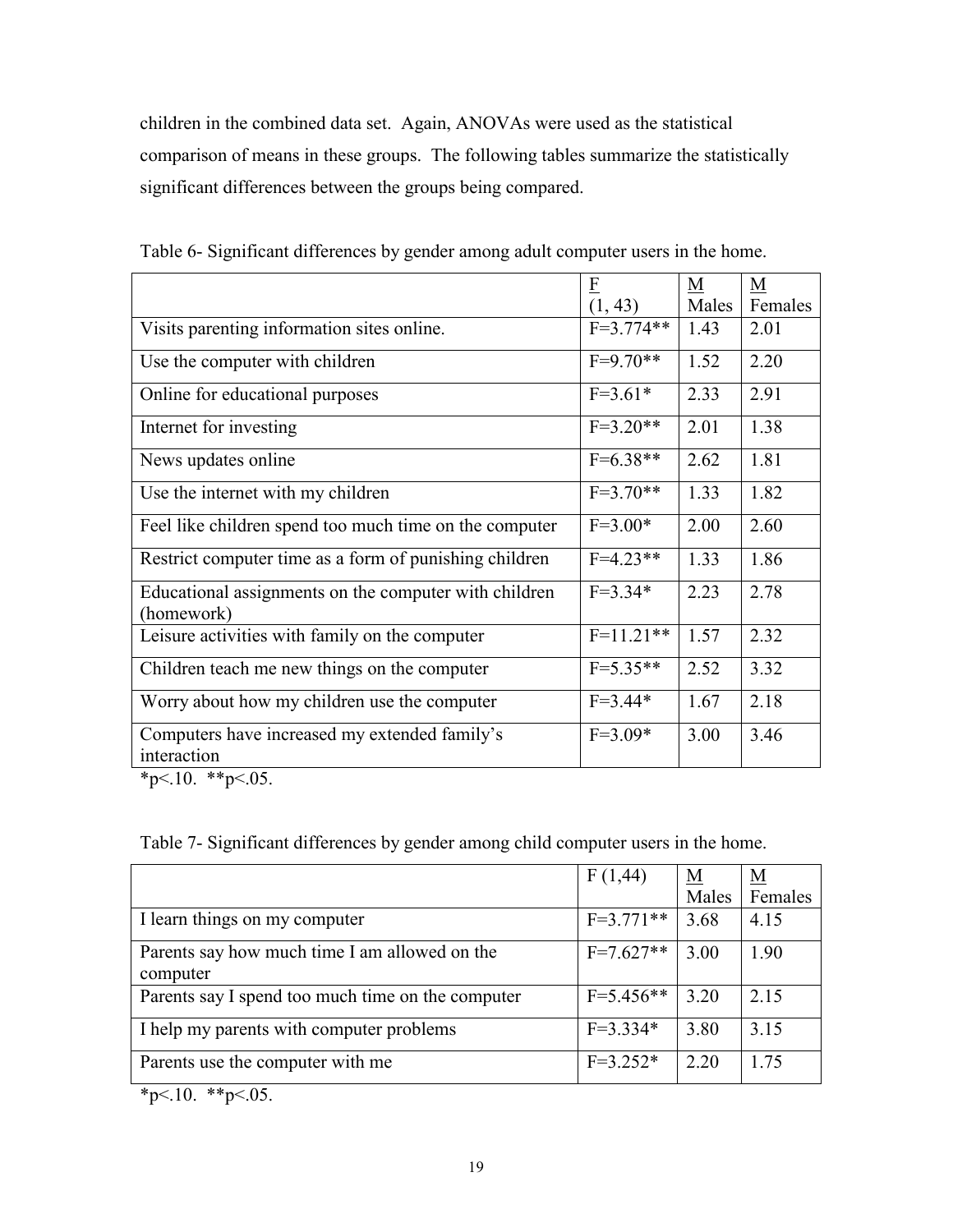|                                                | F(1,87)     | M      | $\underline{\mathbf{M}}$ |
|------------------------------------------------|-------------|--------|--------------------------|
|                                                |             | Adults | Children                 |
| Own website or web page                        | $6.372**$   | 1.02   | 1.20                     |
| Internet use                                   | $5.100**$   | 2.82   | 3.43                     |
| Play games on the computer                     | 64.935***   | 1.39   | 2.91                     |
| Play games online                              | $19.010***$ | 1.04   | 1.80                     |
| Contact family members by email                | $4.369**$   | 3.54   | 3.08                     |
| Family argues for computer time                | $3.628*$    | 1.85   | 2.36                     |
| Restrict computer time as a form of punishment | $5.118**$   | 1.63   | 2.19                     |
| Feel comfortable using the computer            | $4.569**$   | 4.22   | 4.60                     |
| Children teach me new things on the computer   | $4.005**$   | 2.95   | 3.47                     |
| Children chat with friends online              | 7.893***    | 2.34   | 3.02                     |

Table 8- Significant differences by age among all computer users in the home.

 $*p<.10.$   $*p<.05.$   $**p<.01$ 

#### **Section 4**

## **What are the positive and negative influences of the computer on the family?**

 For this section of the study, several questions were asked regarding attitudes about computers in general, and with regards to an individual's family. These questions utilized a Likert scale response, which included strongly disagree, disagree, neutral, agree, and strongly agree. As such, the following results will reflect the attitudes of the adult participants in the study with regard to computers and families both in general and regarding their own family. The following table summarizes the findings.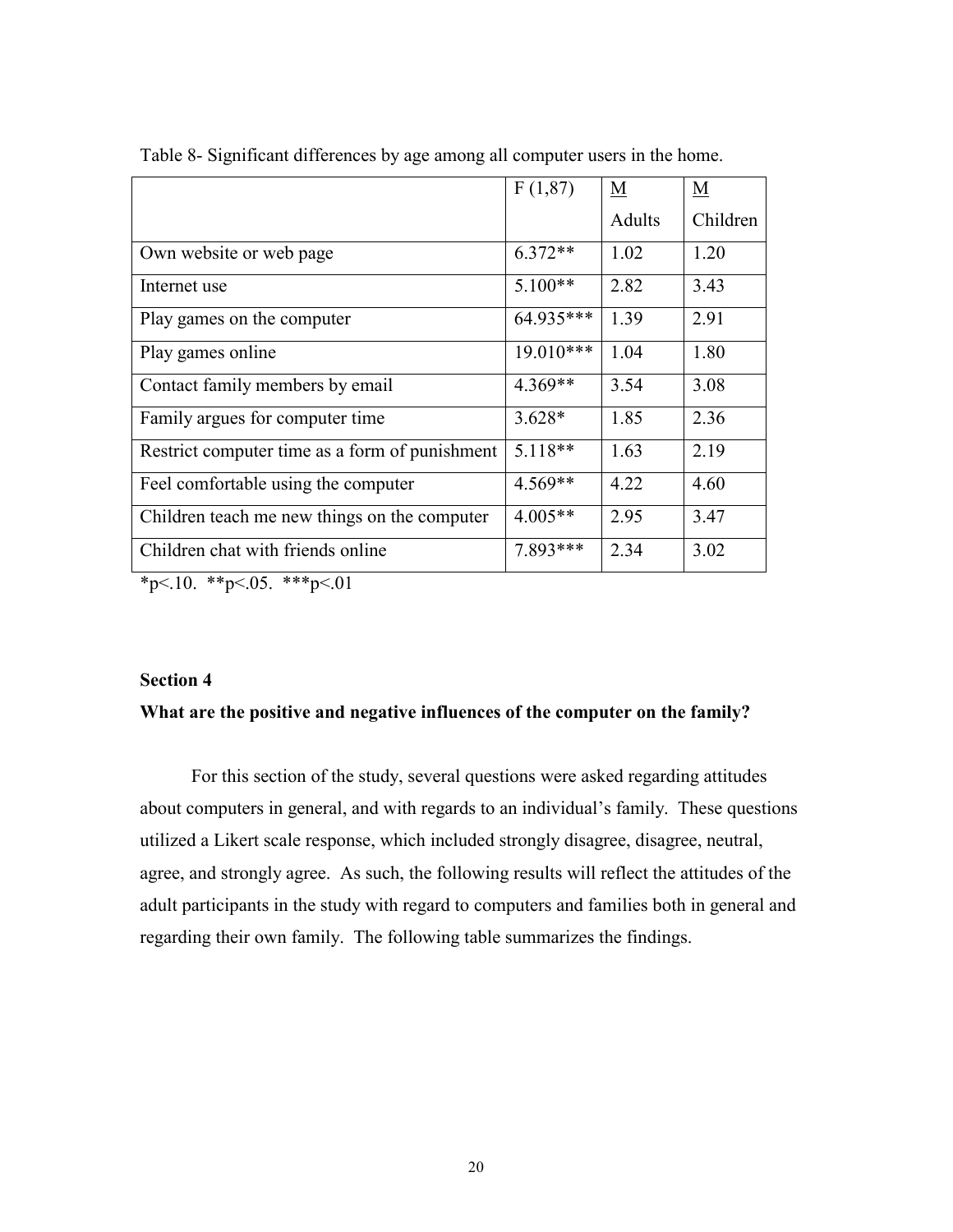|                                   | Strongly       | Disagree         | Neutral | Agree          | Strongly       | $\underline{M}$ |
|-----------------------------------|----------------|------------------|---------|----------------|----------------|-----------------|
|                                   | Disagree       |                  |         |                | Agree          |                 |
| Computers help children get a     | $\overline{0}$ | $\overline{0}$   | 30%     | 37%            | 33%            | 4.02            |
| better education.                 |                |                  |         |                |                |                 |
| The internet is a reliable source | $\overline{0}$ | 12%              | 33%     | 40%            | 16%            | 3.61            |
| for information                   |                |                  |         |                |                |                 |
| Families benefit by having        | $\theta$       | $\theta$         | 26%     | 49%            | 26%            | 4.00            |
| computers                         |                |                  |         |                |                |                 |
| The growth of the internet is     | $\theta$       | $\overline{0}$   | 23%     | 51%            | 26%            | 4.02            |
| overwhelming                      |                |                  |         |                |                |                 |
| Rather have children on           | $\theta$       | $\overline{0}$   | 46%     | 47%            | 7%             | 3.61            |
| computer than watching TV         |                |                  |         |                |                |                 |
| Children spend too much time      | 19%            | 28%              | 30%     | 19%            | 5%             | 2.63            |
| on computers                      |                |                  |         |                |                |                 |
| Computers give children many      | $\overline{0}$ | $\boldsymbol{0}$ | 7%      | 58%            | 35%            | 4.28            |
| more opportunities than before    |                |                  |         |                |                |                 |
| Computers have increased my       | 2%             | 28%              | 42%     | 28%            | $\overline{0}$ | 2.95            |
| immediate family's interaction    |                |                  |         |                |                |                 |
| Computers have increased my       | $\theta$       | 21%              | 42%     | 30%            | 7%             | 3.23            |
| extended family's interaction     |                |                  |         |                |                |                 |
| Email has replaced letter         | $\overline{0}$ | 35%              | 42%     | 21%            | 2%             | 2.91            |
| writing and phone contact too     |                |                  |         |                |                |                 |
| much                              |                |                  |         |                |                |                 |
| The computer has negatively       | 9%             | 49%              | 28%     | 14%            | $\overline{0}$ | 2.47            |
| changed how our family            |                |                  |         |                |                |                 |
| interacts                         |                |                  |         |                |                |                 |
| I would like to return to life    | 44%            | 44%              | 12%     | $\overline{0}$ | $\theta$       | 1.67            |
| without a computer                |                |                  |         |                |                |                 |
| The internet can isolate          | 5%             | 44%              | 30%     | 21%            | $\overline{0}$ | 2.67            |
| children from their families      |                |                  |         |                |                |                 |
| The internet is a source of       | $\mathbf{0}$   | $\boldsymbol{0}$ | 14%     | 58%            | 28%            | 4.14            |
| fascinating, helpful, and useful  |                |                  |         |                |                |                 |
| material                          |                |                  |         |                |                |                 |

Table 9- Adult perceptions of computers and families

## **Section 5**

# **What are families' histories of computer use?**

 Not surprisingly, families' histories of computer use vary. But, the intention for this section of the study is to compare families to see what factors impact that variability, and what variability exists for general computer use only. Specific uses of the computer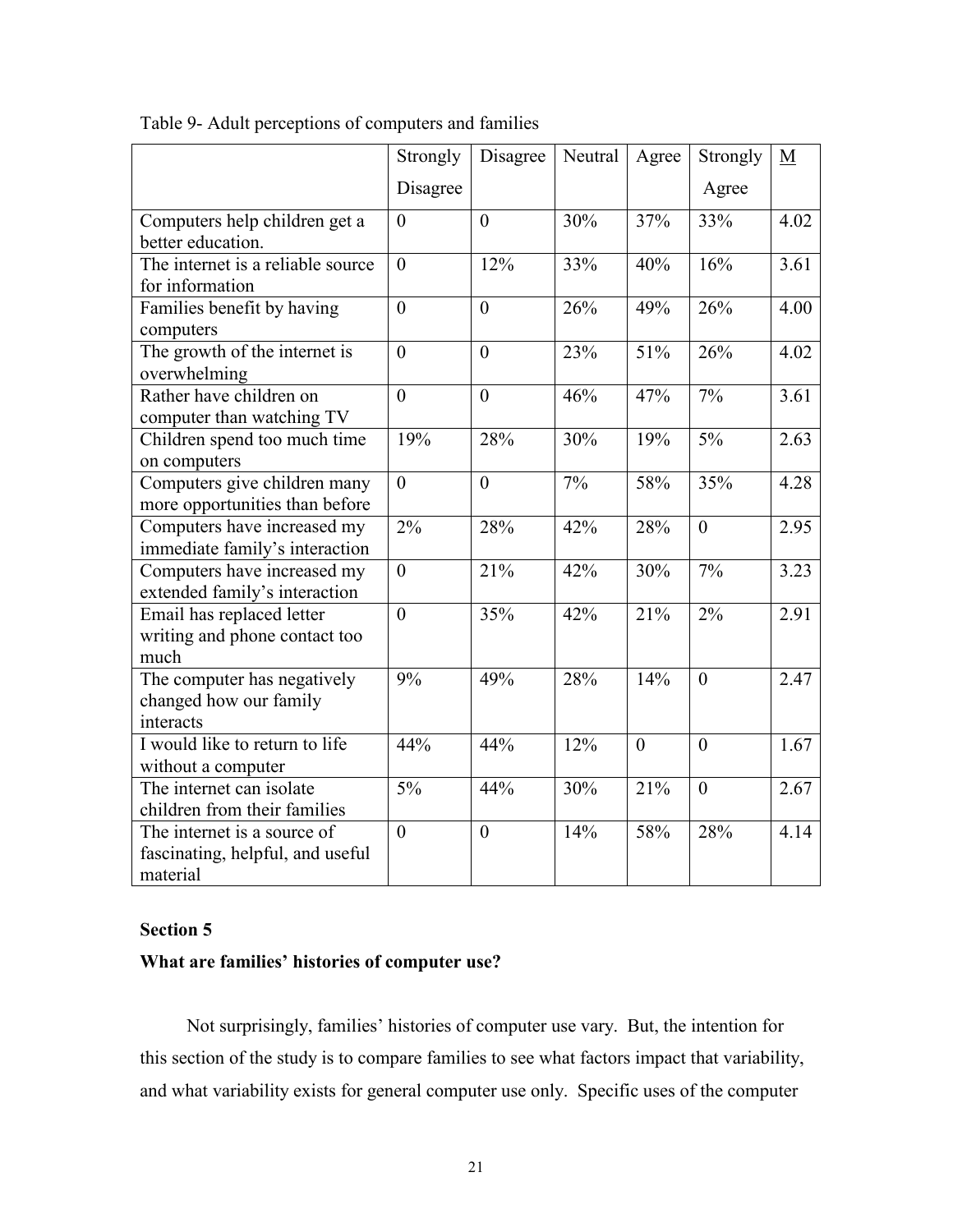were not analyzed in a historical context within this project, and family history will simply refer to computer experience.

 The demographic variables of family income, age and generations with computer experience were compared across adult individual's computer experience. The range of adult user's history ranges from 1 year to 20 years with a mean of 9.07 years and a median of 8 years. Listed in the table below are correlations comparing history to demographic variables.

| Table 10- Correlational data for computer history of individuals |
|------------------------------------------------------------------|
|------------------------------------------------------------------|

|                                      | Computer experience in years |
|--------------------------------------|------------------------------|
| Age                                  | .193                         |
| <b>Family Income</b>                 | $.487**$                     |
| Generations with computer experience | $.518**$                     |

\* Correlation is significant at the .05 level

\*\*Correlation is significant at the .01 level

As indicated in the table, there is a significant correlation between a family's income and their history of computer use. Likewise, if a family has multi-generational experience with computers (i.e., their parents have computer experience), then adults history also goes up. Age does not correlate significantly with amount of computer experience among adult users.

 Analyzing the child data was done somewhat differently. The children's ages were taken and their years of computer experience were subtracted. This gave an age when the child started using computers, and gives a constant statistic that is the same for all children (a 17 year old user will obviously have an opportunity at more years of experience over a 7 year old user based solely on age, so a constant variable was needed for comparison). This number was then compared across several different demographic variables to see if differences in this sample were present. The mean starting age for this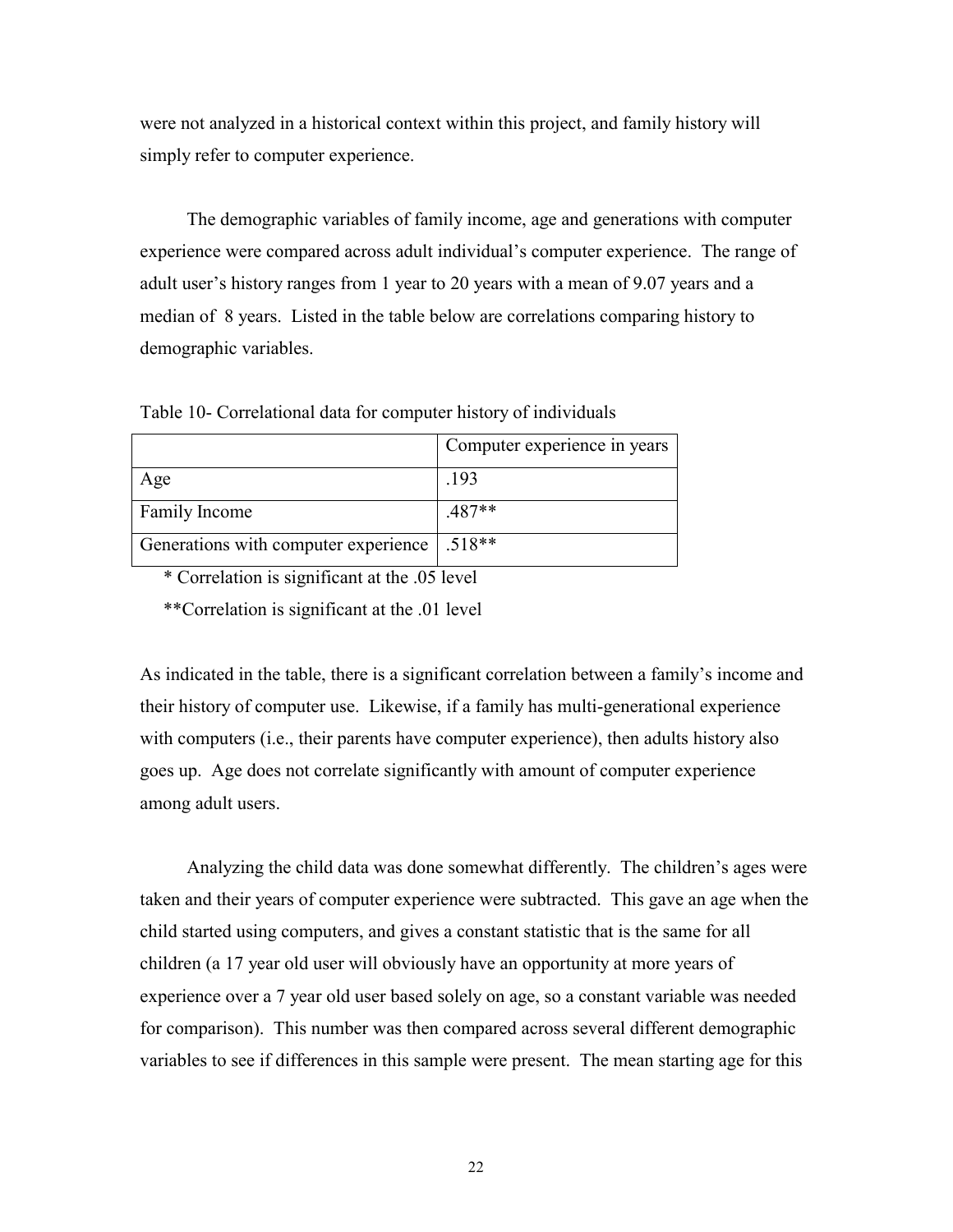sample is 6.64 with a median of 6 and a range from 2 to 12. No significant correlations or significant mean comparisons were present for child computer users.

#### **Section 7-**

# **What generations in the families have computer experience, and how do computers affect interactions between those generations?**

Three possibilities are present for generational experience in this study- just the children have computer experience (1 generation); the children and the adults have computer experience (2 generations); and the children, the adults, and the adult's parents have computer experience (3 generations). No one in the study had only one generation of computer experience (this sample had a bit of a bias in that a criterion for inclusion in the study was that at least one computer was in the home), 58% of the sample has two generations of computer experience, and 42% of the sample has three generations with computer experience. Interestingly, there were no significant differences when comparing numbers of generations with computer experience to any of the variables in the study. At first glance, this may seem significant to this study, but generational experience was only a periphery variable and few questions were asked related to this topic.

### **Section 8-**

## **Results of the open ended short answer questions- a thematic analysis.**

The three open-ended questions posed relate to benefits, drawbacks and any additional information related to computers and one's family. The following sections will list the common themes found for each question, elaborated with verbatim comments from the respondents later.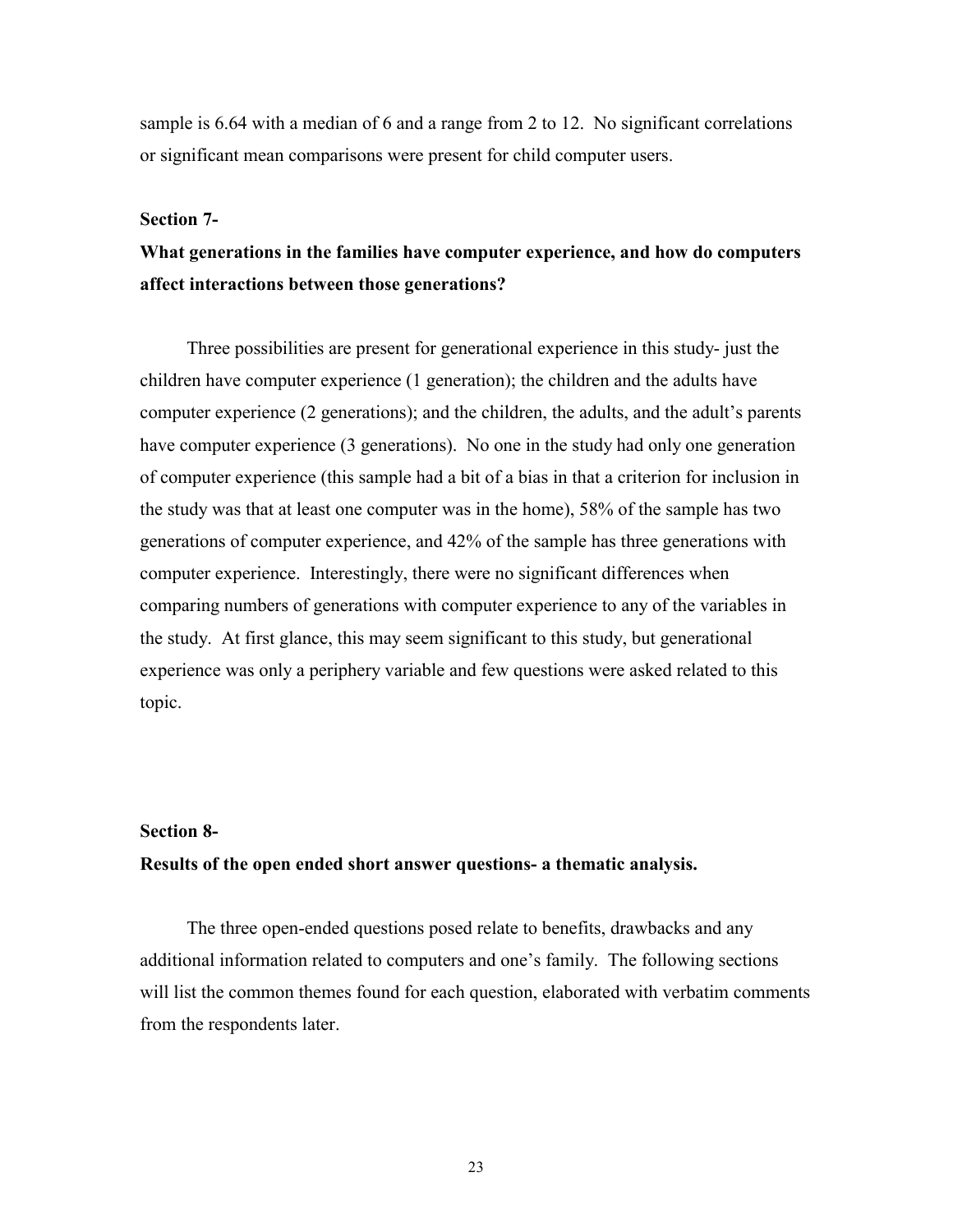#### **Positive impacts on the family**

Adults-

- -Closer communication with distant kin
- -Good research tool (i.e. looking up information)
- -Disseminating information/ announcements
- -E-mail/ contacting people
- -Connection to the world
- -Planning (vacations, finances)
- -Do things more efficiently
- -Availability
- -Recreational use

# Children-

- -Closer communication with distant relatives
- -Easier to do reports
- -Homework help
- -Chat with my friends
- -Help one another
- -Learn a lot

### **Negative impacts on the family**

## Adults

- -Kids on the computer too long/ stay up too late on the computer
- -Chat too much/ play games too much
- -Frustrated by computer errors/ can't get on-line
- -Financial burden
- -Exposure to explicit material
- -Too dependent on computers
- -Family arguments over computer time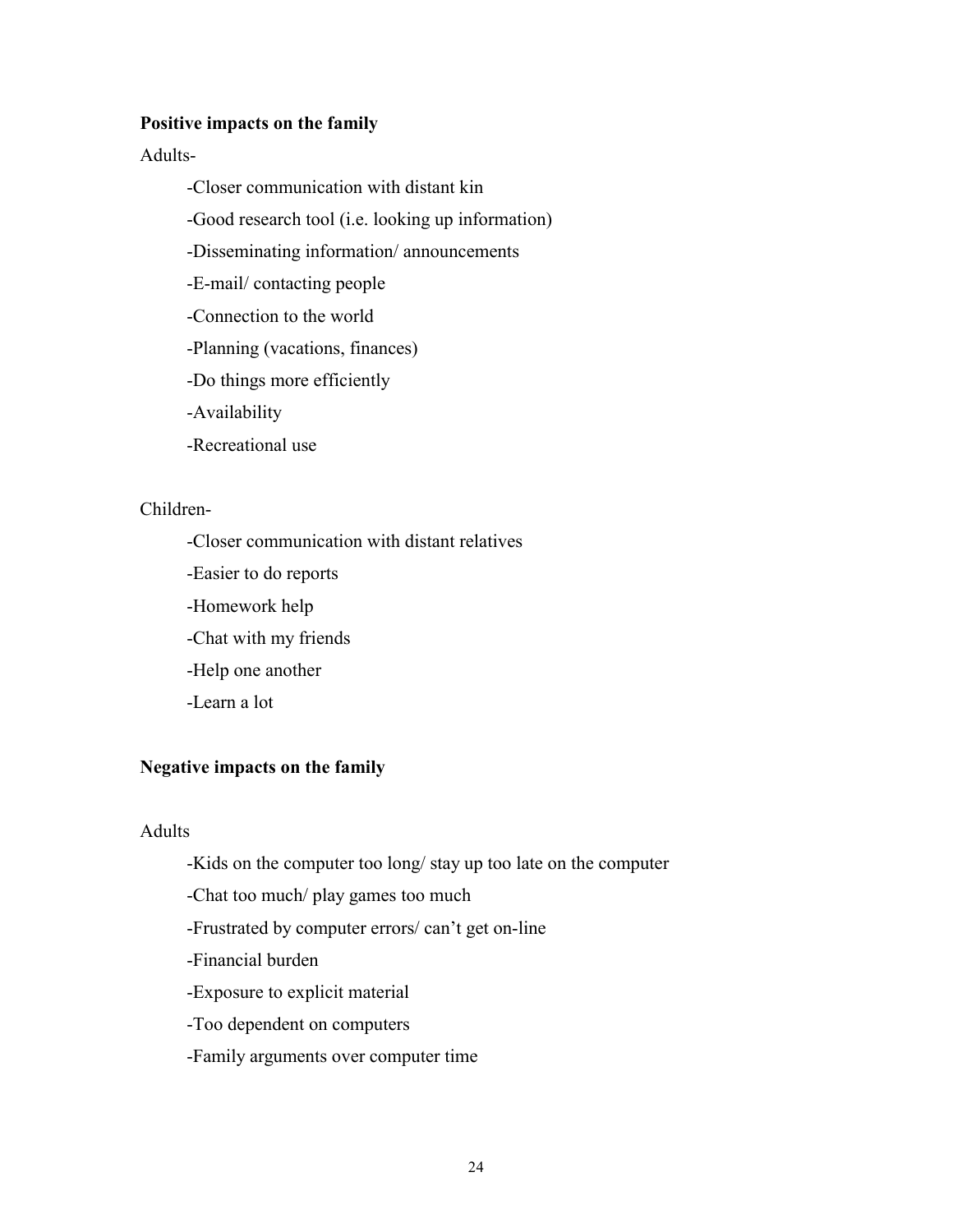# Children

-Argue over computer time

-Ties up phone

-Less family time

-Tend to waste time on games

#### **Other comments about your family and computers**

-Computers have been a positive impact on the family

-Computers are important to families

-Computers make things faster

-We love our computer/computers

## **Direct quotes of several respondents**

#### Adults-

"My children have learned organizational and communication skills"

"We are too dependent on computers today"

"Computers take the place of outside play"

"My children have learned nearly everything about taking apart and putting together

computers. They constantly do projects while mom and dad encourage and offer

advice. They have even made their own web pages."

"We struggle with the issue of violent computer games"

"I worry about my children spending countless hours staring at a screen"

"Bridge software has improved our bridge games"

"Computers are the single greatest invention yet!"

Children-

"We can talk to out of state relatives or my dad when he is gone"

"I can learn a lot from the computer"

"I like to spend time on the computer, but I might miss a call from my friend"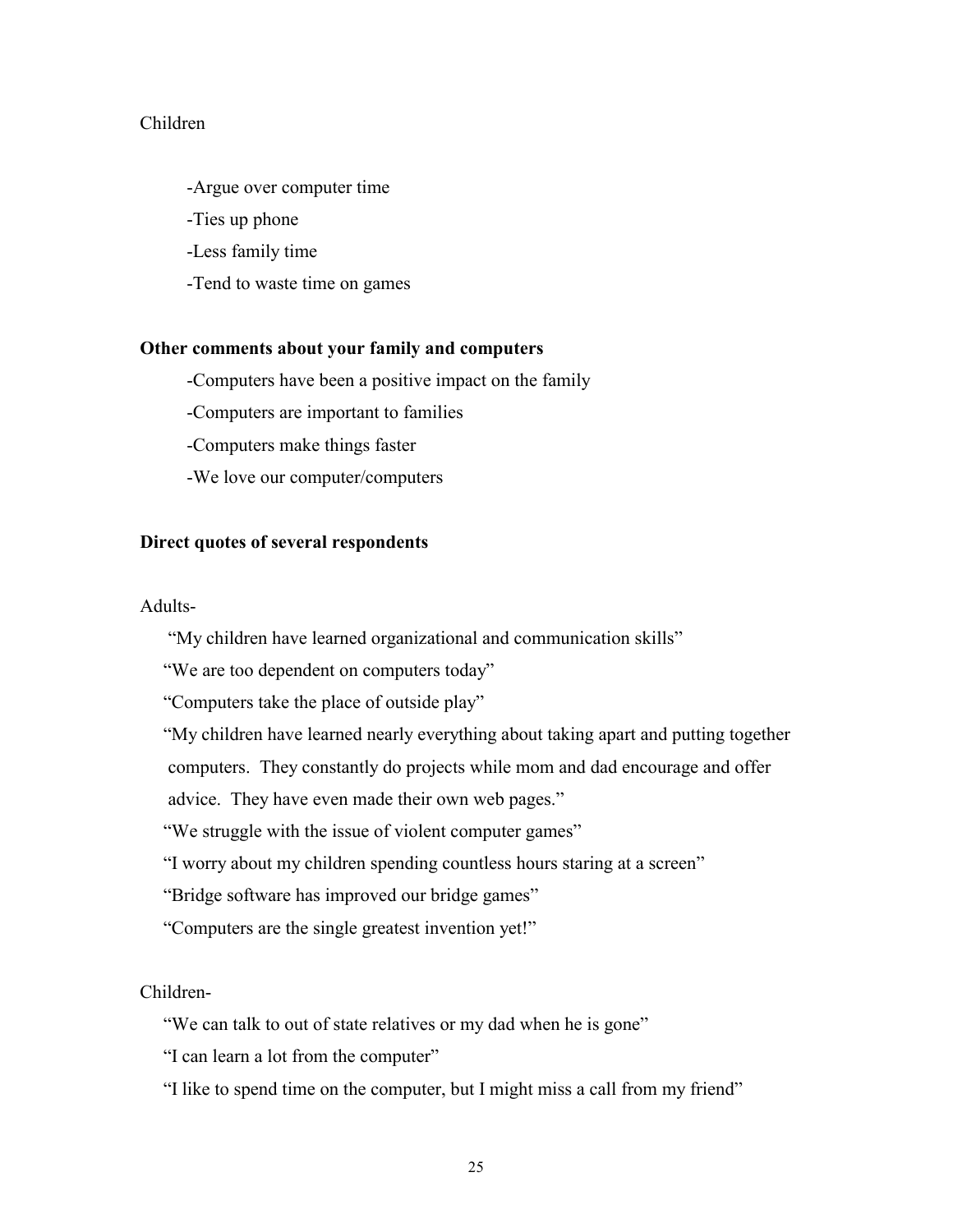"My computer relieves stress"

"I like to get parts and build computers with my brothers (12 yrs)"

"They help me learn and are far more entertaining than T.V."

"I always have to wait for my sister to get off the computer"

Computers and my family- "I love them both!"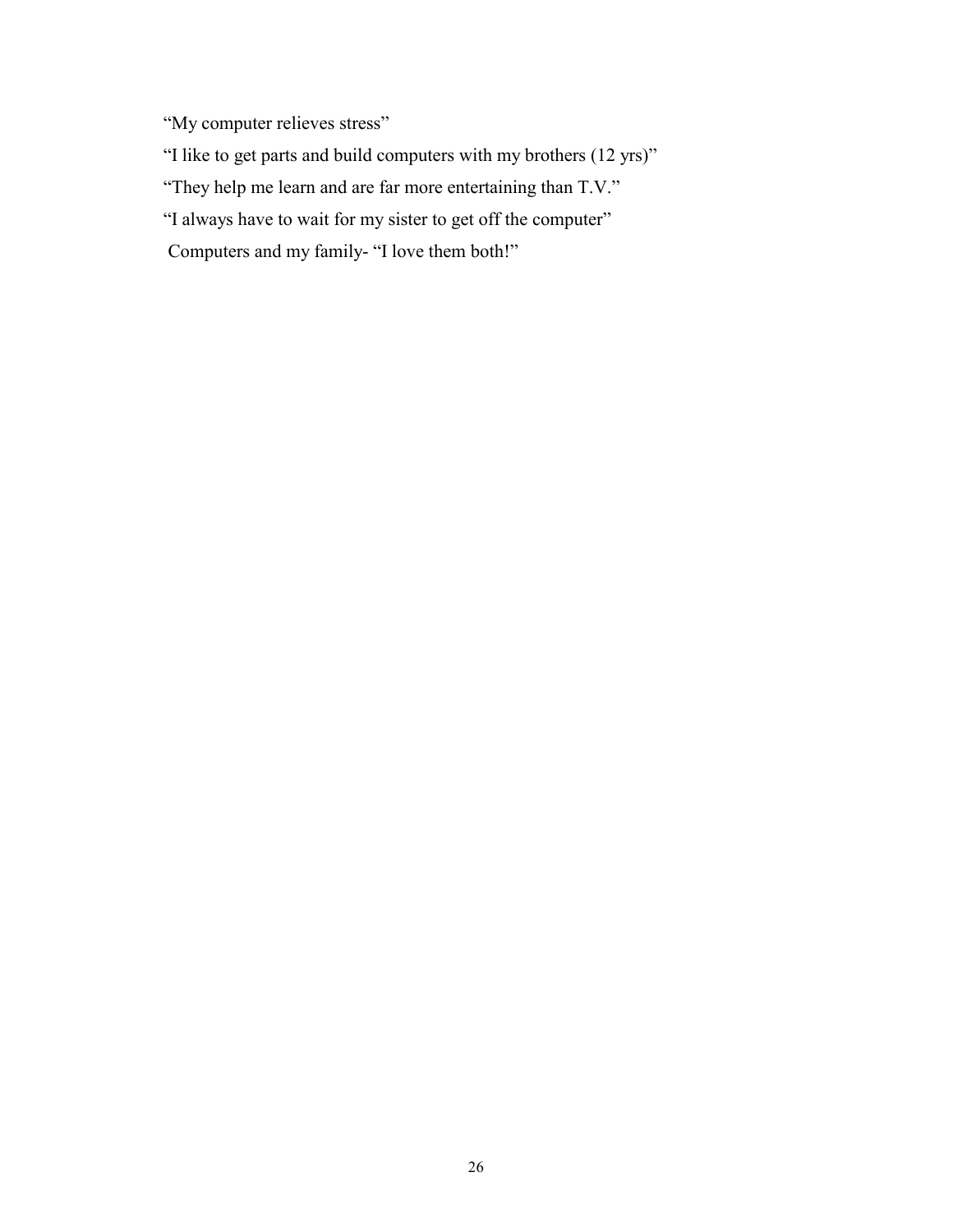#### **Chapter 4- Discussion and Conclusion**

#### **Discussion**

Computer proliferation and their increased use in the home has been the hallmark of our recent society. Computer use in business is expanding at a quick pace and computer use in the home is paralleling that expansion. As computer technology increasingly influences our lifestyles, family dynamics will likely change in some regards, and the results of this study suggest some ways that families' relationships have been impacted by home computer technology.

 Looking at adult uses of the computer shown in Table 1, it is easy to see that adults use their computers on a fairly consistent basis, but there is little family interaction time spent together on the computer. Adults and children seem to use the computer for different purposes. This dichotomy of use may suggest why parents and children spend little time together on their computers. Furthermore, the information supports the notion that computers can isolate family members from one another to some extent. However, it is also likely that family members do not see the computer as an interaction instrument, and as such, they do not spend much time doing things together on the computer. In fact, most of the uses of the computer in this study were individualistic items; even e-mail is used at the convenience of the individual user to leave a message for another individual user. The primary interactive uses of the computer involved helping children with computer related homework, and using chat rooms to talk with friends (primarily done by the child user). Otherwise, computers are individuals' tools. As evidenced here, family professionals and computer specialists have a new market that may warrant researchuses of the computer involving familial interaction. This kind of research can impact findings that computers tend to isolate individuals, and move computer technology into a pro-family light.

 The primary use for the internet for both children and adults involves education or the search for information. However, information on families or familial activities was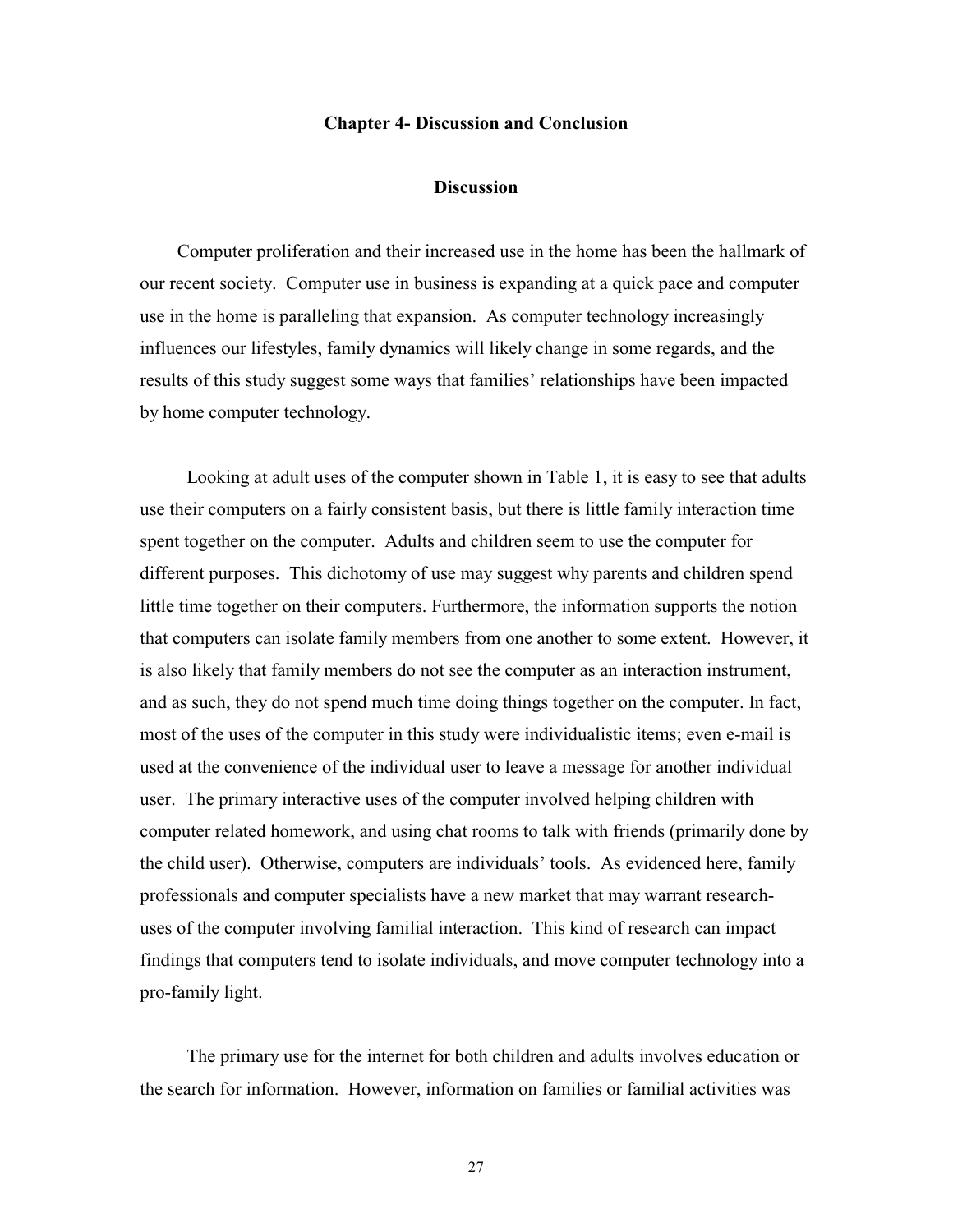not a major topic of interest in internet use. Parenting, family, or child information sites were not targeted sites by the majority of the sampled families. Nevertheless, adults concluded that the internet is a reliable source for information when used appropriately and families did spend some time together using the internet. Again, internet sites are primarily targeted to the individual user and do not promote multiple users.

Computer availability within the home was an important factor for this study. Households with more than one computer had a much higher rate of overall computer use for both children and adults. In addition to more time spent on the computer, the family was also impacted by their computer use in a more significant way than single computer owners. Family arguments over computer time, feelings of the family spending too much time on the computer, and the need to regulate how much time was spent on the computer were all significantly higher in multiple computer families. However, actual time spent interacting with computers within the family was not significantly different based on one vs. multiple computers in the household. These findings suggest that multiple computers in the household will not increase the amount of time spent together on a computer, but can increase some of the negative impacts on the family. As some families have concerns their children should have their own computer, this study may support the notion that multiple computers in the home may not be completely positive in regards to the entire family.

 Gender differences among computer users are prevalent, and this study focused primarily on gender differences related to familial issues regarding computers in the home. Female mean scores were consistently higher when measuring family related topics. For example, women tend to visit parenting information sites, use the computer with their children, and use computer restriction as a form of punishment more frequently than men. Further, women also score higher in feelings related to the computer, such as worrying about how their children use the computer and feeling like their children spend too much time on the computer. These findings may categorically shape how men and women may perceive computers in their home differently. The emotional context of the impact of computers on family seems to rank higher for women. Furthermore, it seems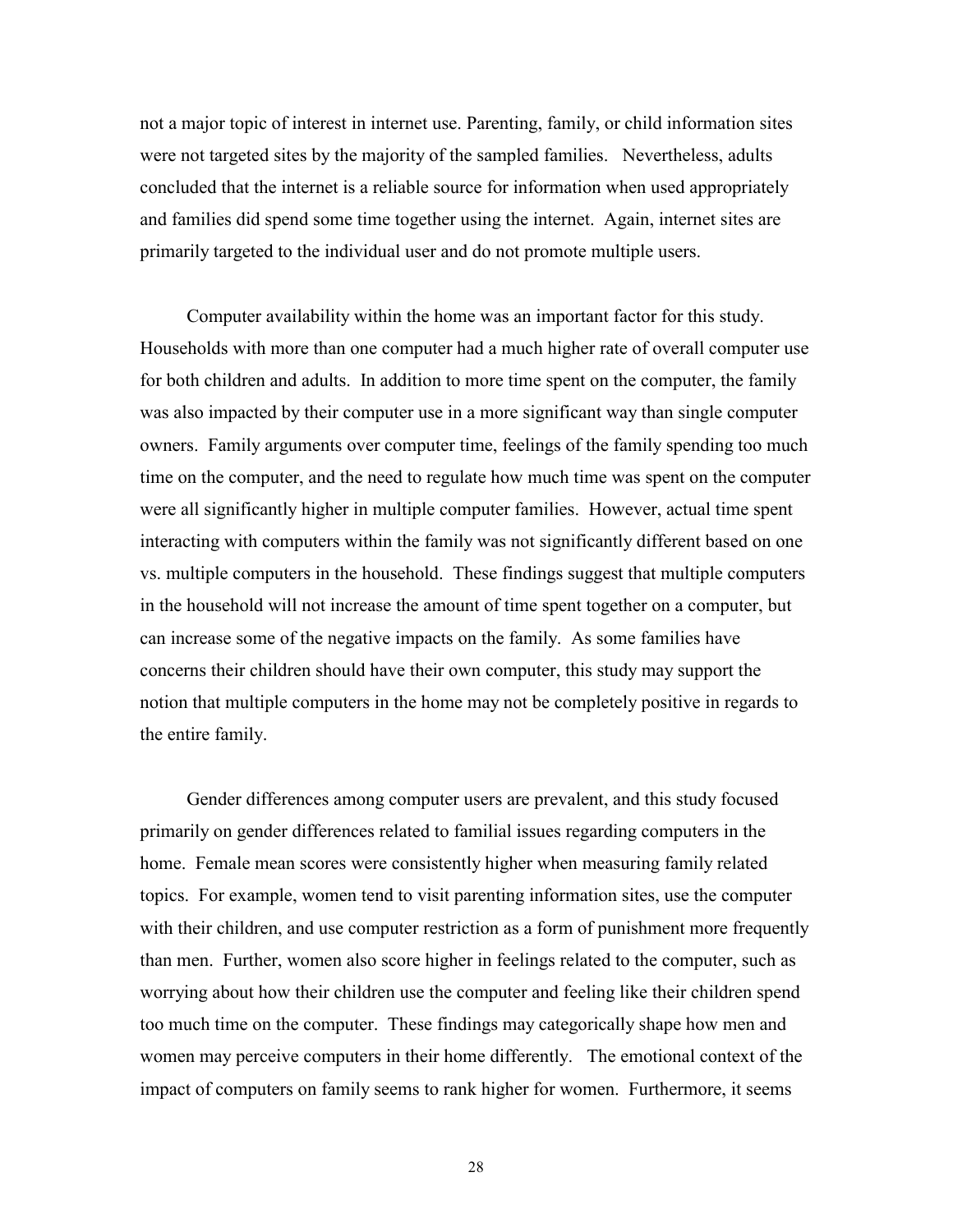that women spend more time using the computer with their children. However, data for working women versus non-working women were not present for this study. This may be a result of the women in this particular sample as having more time to interact, or it may show that the emotional context of perceptions involving the computer may motivate action in interacting with the family as related to the computer. Interestingly, the male children reported a significantly higher amount of parental interaction. This may suggest that mothers connect an emotional piece to computer use, and tend to interact more with their male children. Perhaps mothers feel a higher emotional connectedness to their daughters, and thus, interact more with their male children on the computer as a different way to connect to their male child. Perhaps mothers see males by public perceptions that males use computers more than females; but, there were no statistical differences between male and female computer use within this sample. This would be an interesting topic for further research and any implications drawn from these data would be purely speculative.

 This study also demonstrates a few categorical differences between adults and children regarding computers. Children's overall comfort level using computers was significantly higher than that of the adults. Following this, children use the internet more frequently, use chat rooms to talk with friends as an alternative to telephone, and play more games; whereas adults use the computer mainly as an information gathering tool. Both children and adults use their computers for work or school related activities. Interestingly, children had a statistically larger number of personal websites. It would seem children utilize the computer in many different ways than their parents. This finding indicates a potential change in popular culture and the future in regards to computers as children mature into adults. A paradigmatic shift is taking place in our culture as it relates to computer technology, and family research needs to catch up.

 With this paradigmatic shift taking place, there is, and has been, a change in the perception of computers taking place. This study focused on a few perceptions of computers as related to the family, and there are a lot of positive perceptions of the computer. In fact, the majority of responses stated that families benefit by having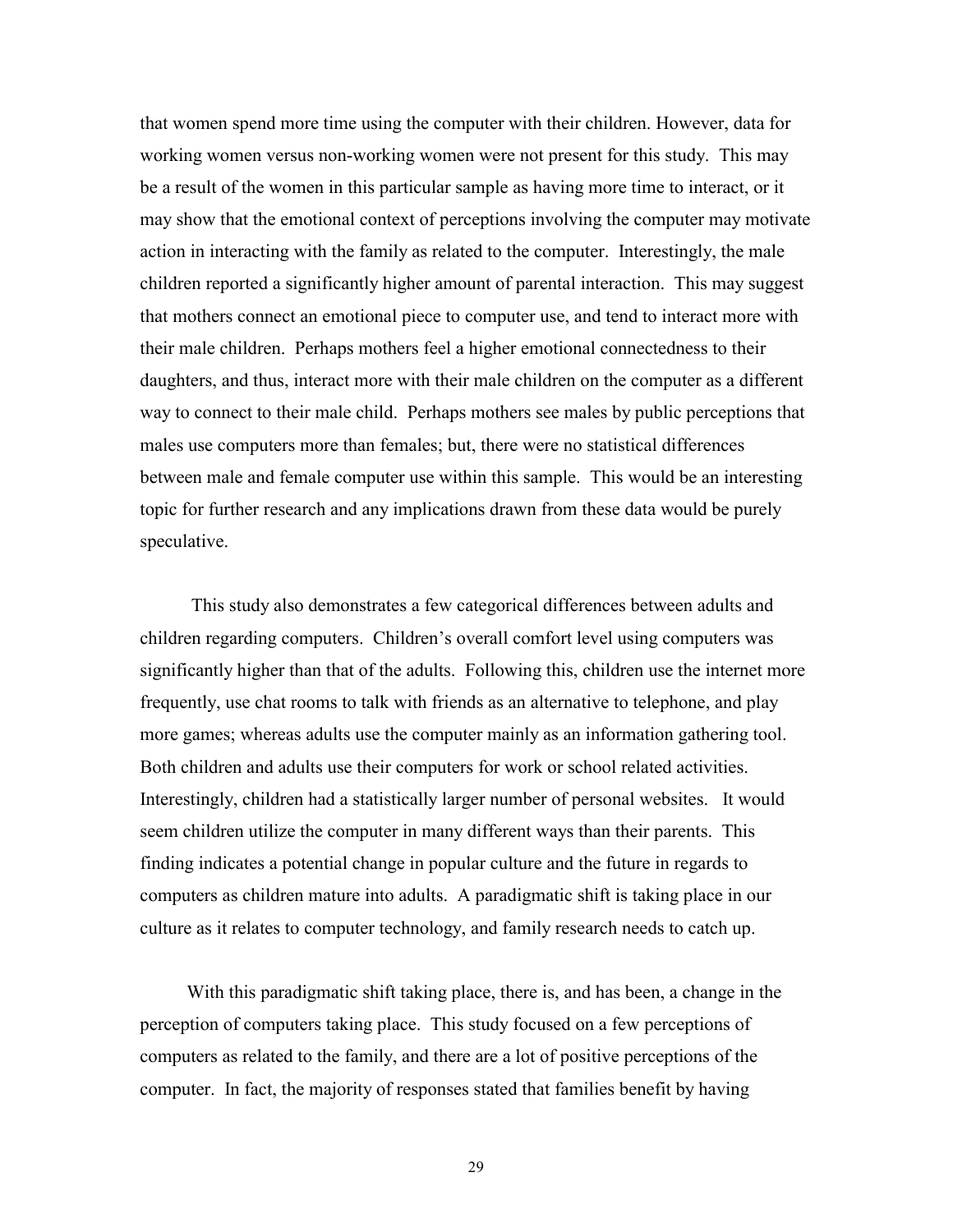computers, but perceive families' interactions as not increasing with owning a computer. The main positive aspects of computers relate to the wealth of information available on the click of a mouse. As children get older, and the population at large becomes more comfortable with computer technology, computers will become a more integral part of life. However, with computers being very individualistic, we may also see a decline in familial interaction.

 A family's history of computer use is indicative of future computer use. Within this sample of families there was a significant correlation between years of computer experience and numbers of generations with computer experience. Put simply, if a person's parents had computer experience or owned a computer, then they were likely to continue using computers in the future in their own families. Once a family has a computer, it is unusual for the next generation not to own a computer. Furthermore, families with higher incomes were also more likely to own computers and have more years of computer experience. This perpetuates the notion that lower income families who do not have access to computers in the home now will likely have children who also do not have computers in the home. However, as computers become more prevalent and less expensive, this trend will likely decrease, lessening the digital divide. The newer trend will be that higher income families will have access to computers that can do more things at a quicker pace. Therefore, although the digital divide appears to be closing somewhat, there will always be a gap as evidenced by computer capabilities and resources.

## **Conclusion**

The world is changing, and computer technology is becoming more a part of daily routine. This study demonstrates some impacts of the home personal computer on families in the state of Virginia. Parents are using the computer with more frequency and younger generations are growing up learning to use computers sometimes before they can read. This shift in technology use requires a similar shift in the approach to studying families. One can no longer ignore the impact of the home computer, and researchers need to incorporate home computer effects into their studies on families. Family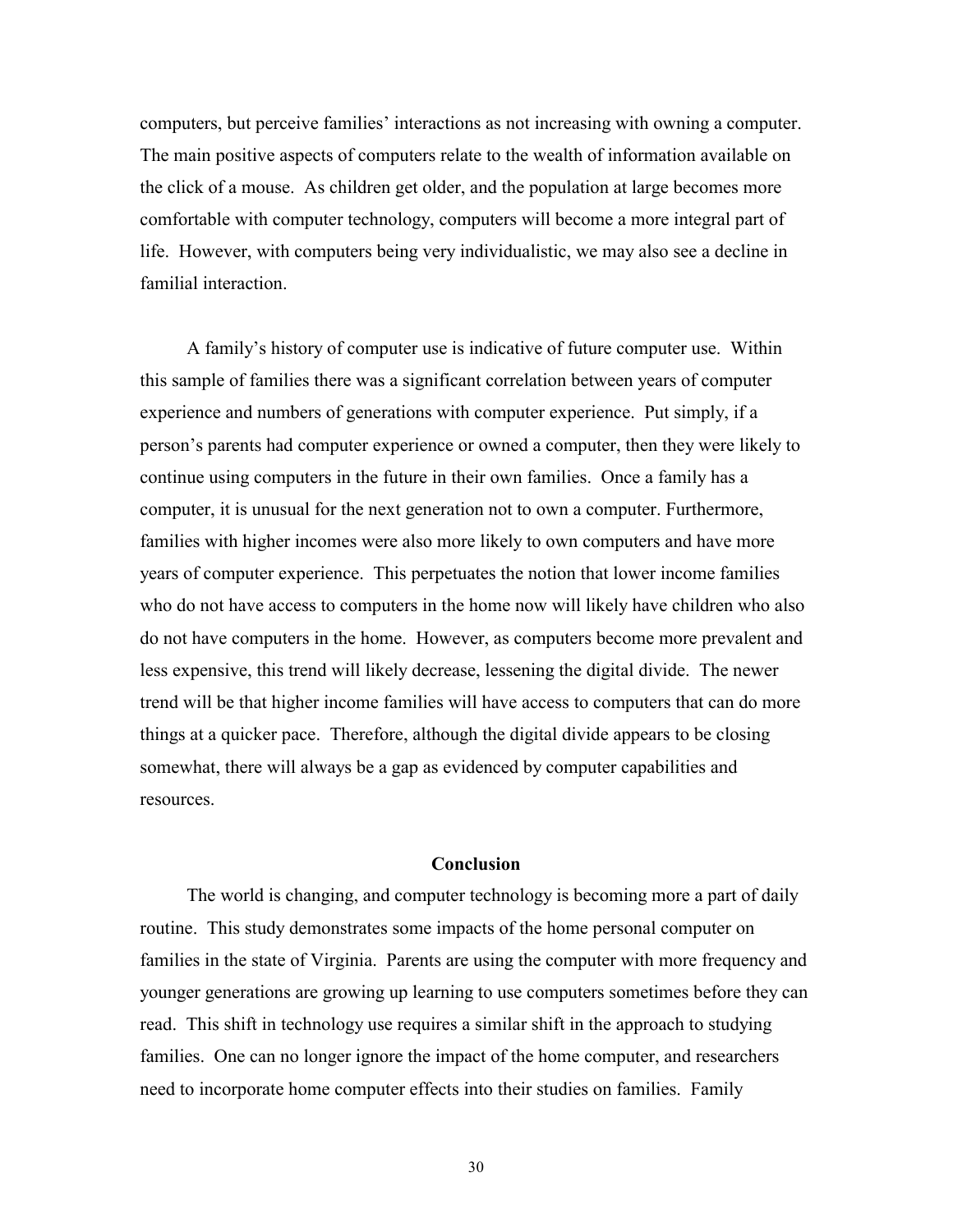Development theory suggests that families progress through distinct stages, and this study shows how two stages- families with young children and families with adolescents may be impacted by computers in the home.

 Interactions within the home may also be impacted by computer technology, as this study suggests. Computers, by their very design, are individualistic machines. Granted, communication between individuals can be fostered by computer technology, but human interaction could be lost. This creates a false sense of interaction, when really the computer is still individualistic. Communication via computer is different than actual face-to-face communication and those differences need to be studied as applied to families. Loss of non-verbal communication, loss of emotional content, and loss of voice inflection are but a few differences in this mode of communication. Computers tend to draw individuals away from human contact and allow contact to be made through a machine. As one parent mentioned, "computers take away from my child's outside play." This study also suggests that computers can take away from family interaction time as well.

 Although long distance communication is enhanced, and families can keep in contact when separated by long distances, computers can isolate family members from one another when they are in close proximity. Researchers can begin to look at the family as impacted by computers in the home. This study merely scratches the surface of possible impacts of computers on the family, but does open a door to understanding how computers can impact families. Are "computers the single greatest invention yet?" as one respondent suggests. Perhaps, and being so important to daily life today, they also impact family life in many ways.

#### **Implications for Future Research**

- 1. Do families know what kind of information is available on the internet pertaining to families, and will they use this information?
- 2. Do heavy computer users differ by activity over other users?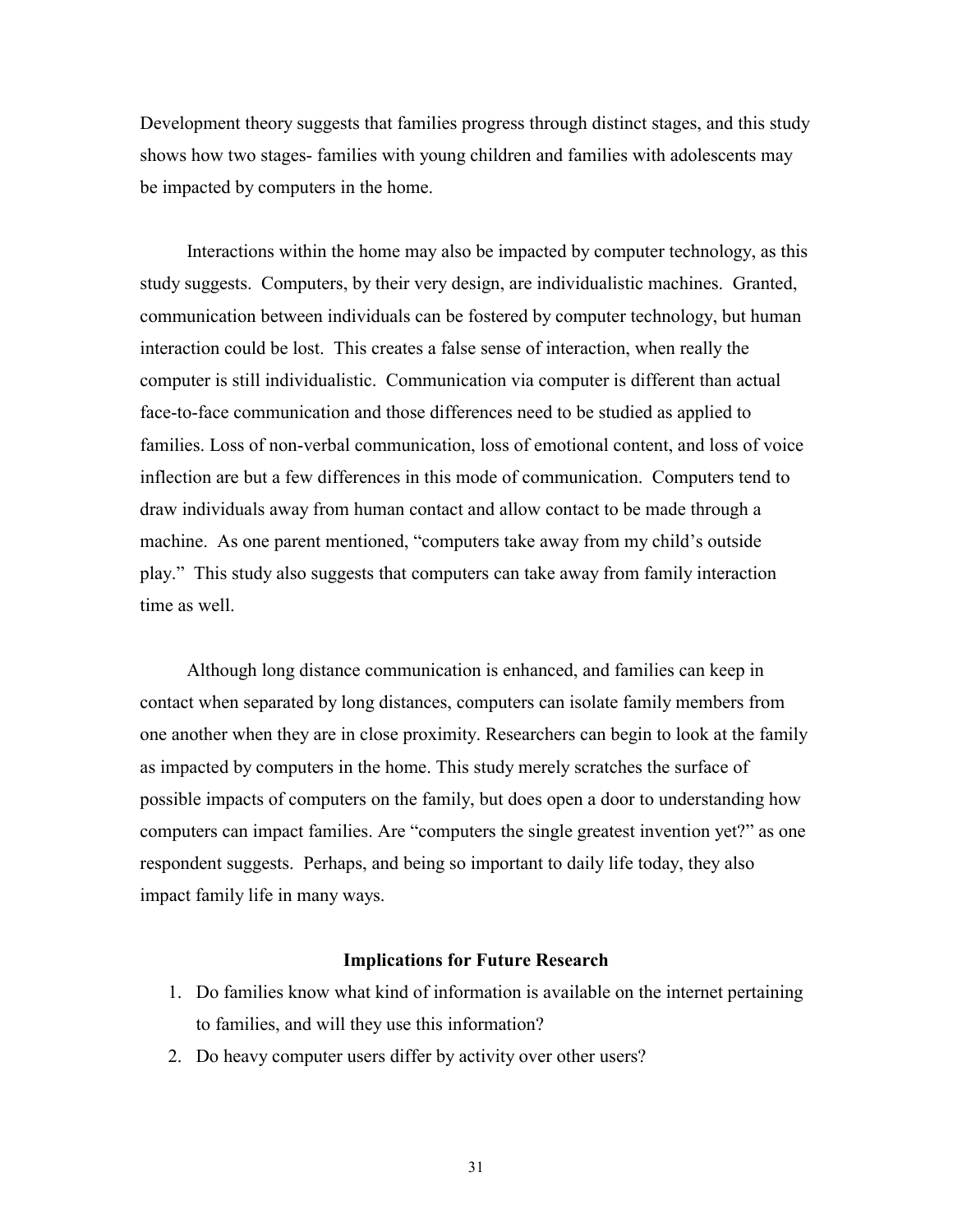- 3. What kind of uses for the computer involve family members interacting with one another?
- 4. Where do families get their information pertaining to technology and families?
- 5. Do women spend more time interacting with their children on the computer (comparing working mothers to non-working mothers)?
- 6. Why do males tend to get more computer involvement from their family when usage statistics say young women and men use the computer evenly?
- 7. Are computers individualistic machines and do they have to be?
- 8. How does computer interaction differ from face to face interactions?
- 9. Looking at historical impacts of other media technology, where is computer technology going in relation to families?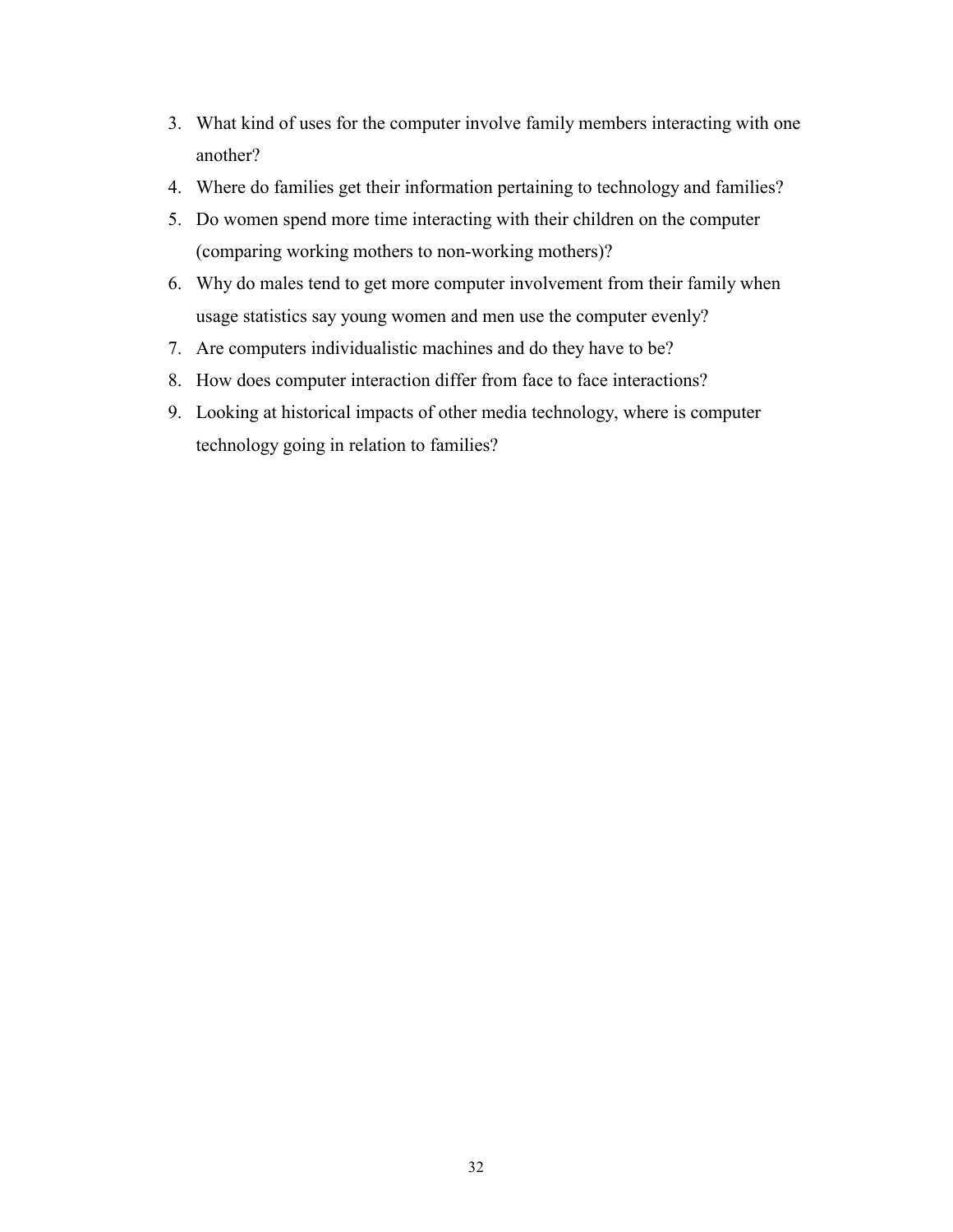#### **References**

Agger, B. (1998). Critical social theories. Boulder: Westview.

Bremer, J. & Rauch, P. K. (1998). Children and computers: Risks and benefits.

Journal of the American Academy of Child Adolescent Psychiatry, 38, 559-560.

 Elliot, M. (1999). Classifying family life education on the world wide web. Family Relations, 48, 7-13.

 Figley, C. R. (1985). Computers and family therapy. Journal of Psychotherapy and the Family, 1, 1-8.

 Hughes, R., Ebata, A. T., & Dollahite, D.C. (1999). Family life in the information age. Family Relations, 48, 5-6.

 Huston, A.C., Donnerstein, F.E., Fairchild, H., Feshbach, N., Katz, P., Murray, L., Rubinstein, E., Wilcox, B., & Zuckerman, D. (1992). Big world, small screen: The role of television in American Society. Lincoln, NB: University Nebraska Press.

 Kraut, R., Patterson, M., Lundmark, V., Kiesler, S., Mukophadhyay, T., & Sherlis, W. (1998). Internet paradox: A social technology that reduces societal involvement and psychological well-being. American Psychologist, 53, 1018-1031.

 Larson, R. (1995). Secrets in the bedroom: Adolescent's private use of media. Journal of Youth and Adolescence, 24, 535-550.

 Lavee, Y., & Dollahite, D. C. (1991). The linkage between theory and research in family science. Journal of Marriage and the Family, 53, 361-373.

 National Telecommunications and Information Administration. (1998). Falling through the net II: New data on the digital divide. [Online] Available <http://www.ntia.doc.gov/ntiahome/net2/falling.html>[1998, November 23].

 Rainie, L. & Kobut, A. (2000). Tracking online life: How women use the internet to cultivate relationships with family and friends. The Pew Internet & American Life Project. [Online] Available [www.pewinternet.org \[](http://www.pewinternet.org/)2000, May 10].

 Rodgers, R.H. & White, J.M. (1993) Family development theory. In P.G. Boss, W.J. Doherty, R. LaRossa, W.R. Schurman & S.K. Steinmetz (Eds.) Sourcebook of family theory and methods: A contextual approach. New York: Plenum Press.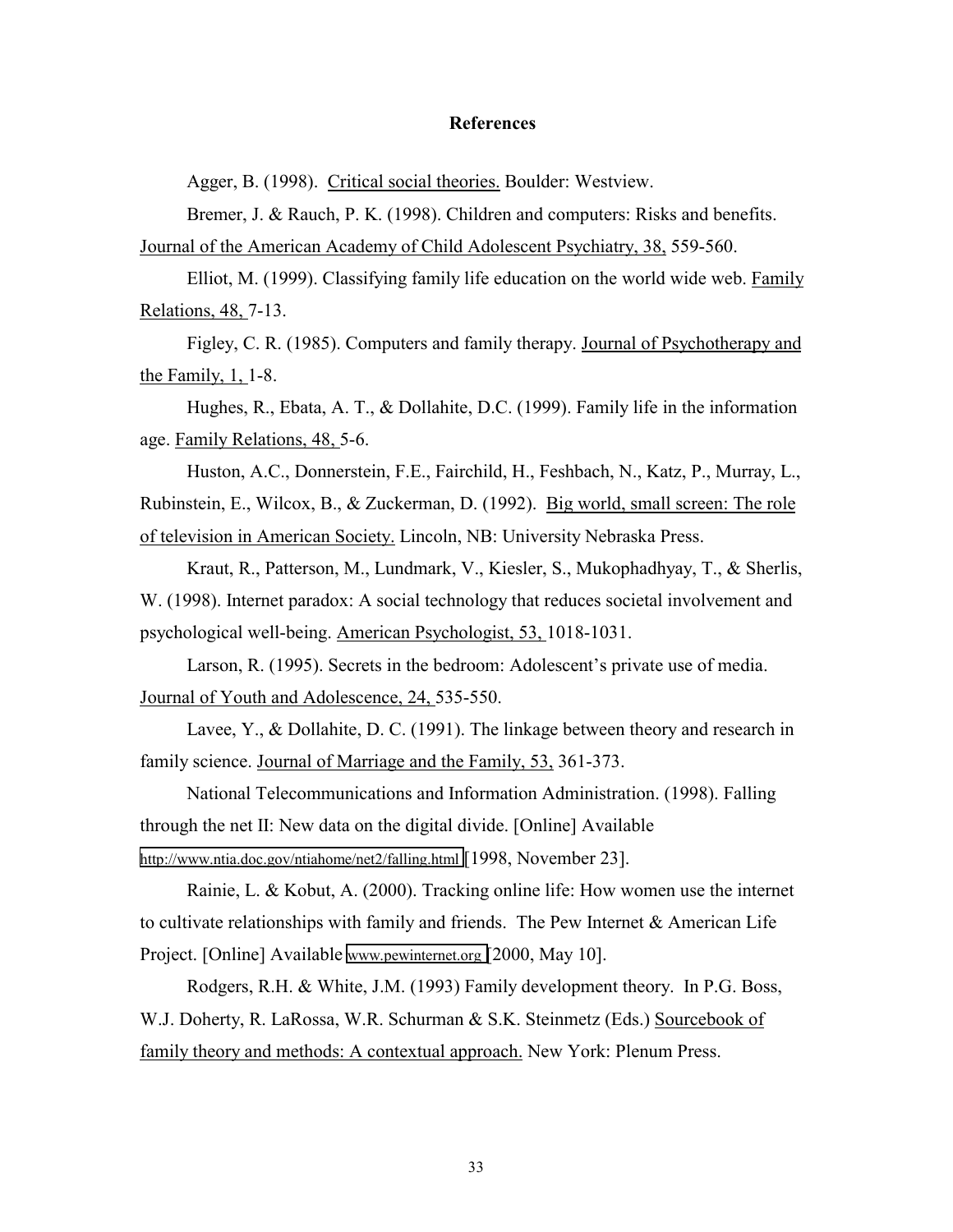U.S. Department of Labor, Bureau of Labor Statistics (1999). Issues in labor statistics, Summary 99.

 Venkatesh, A. & Vitalari, N. (1985). Home computers and family empowerment. Marriage and Family Review, 8, 71-88.

 Venkatesh, A. & Vitalari, N. (1987). A post-adoption analysis of computing in the home. Journal of Economic Psychology, 8, 1961-1980.

 Wakefield, R. A., (1985). Computers, family empowerment, and the psychotherapist: Conceptual overview and outlook. Journal of Psychotherapy and the Family, 1, 9-20.

 Watt, D. & White, J.M. (2000). Computers and the family life: A family development perspective. Journal of Comparative Family Studies, 30, 15-26.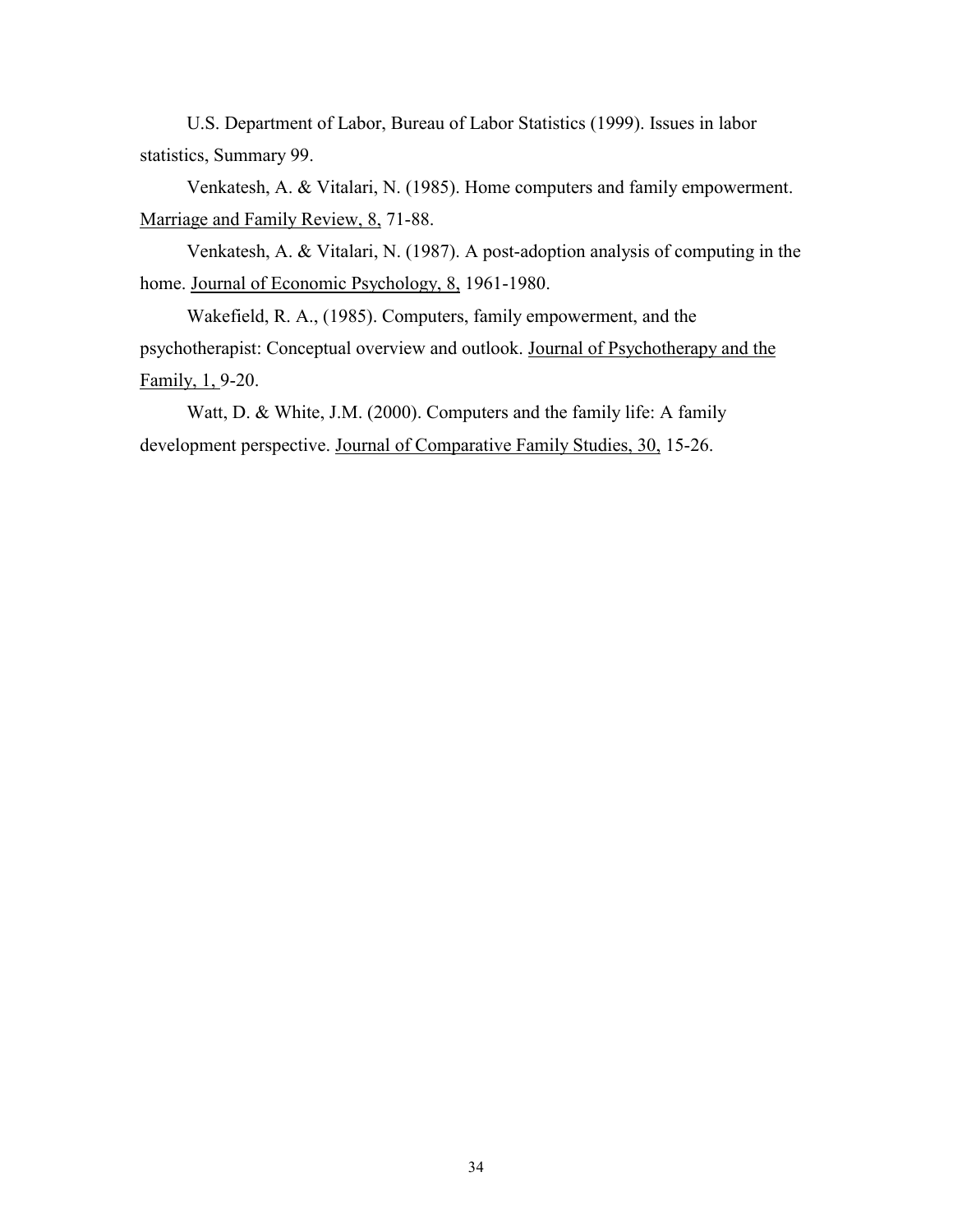## **Appendices**

#### **Appendix A- Pilot Questionnaire**

Topic: Impact of computers on family choices, interactions and everyday life Descriptions of families and their use of computers

#### **Pilot Questions**

- 1. How much time a day, on average, do you use a computer?
- 2. When do you use your computers?
- 3. Where do you use computers?
- 4. When was your first experience using computers and what were the circumstances?
- 5. What do you use the computer to do (List 8 things)?
- 6. What does your family use the computer to do (List)?
- 7. How do you utilize e-mail?
- 8. What do you use the internet for?
- 9. What magazines, books, or newspapers do you look at on line?
- 10. How can families interact using a computer?
- 11. How has the computer effected your interactions with people?
- 12. What generations in your family have computer experience?
- 13. Why do you like or dislike the computer?
- 14. What kinds of benefits do computers have in your family?
- 15. What kind of negative impacts do computers have on your family?
- 16. How have computers effected the family budget?
- 17. How many computers do you own (desktop and laptops)?
- 18. Do you access computers in other places? If so, where?
- 19. Do your family members argue over time for using the computer?
- 20. Who gets to use the computer if two people want to use it at the same time?
- 21. Is the computer used for educational purposes?
- 22. What kinds of computer programs are used?
- 23. How did you learn to use the computer?
- 24. What kinds of things can your computer do (List 8)?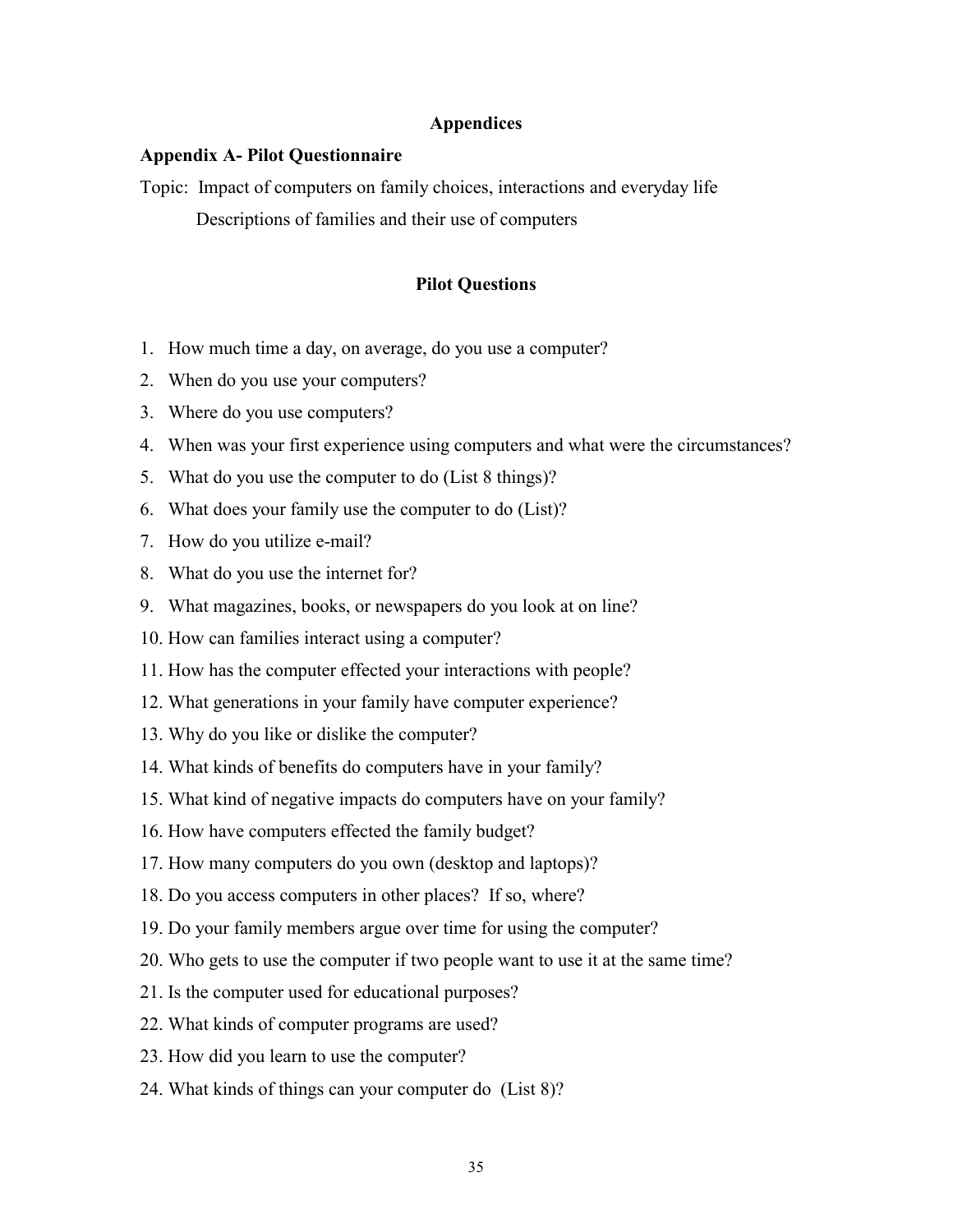- 25. Of those eight things, what do you use your computer to do?
- 26. How much time is spent on the computer with more than one family member each week?
- 27. How is that time, with more than one family member, spent?
- 28. How has the computer effected relationships in your immediate family?
- 29. How have computers effected relationships in your extended family?
- 30. What kind of computer do you own and what processor does it have?(For example, Gateway P.C., 233 MHz Pentium II
- 31. What are some ways to increase family interactions involving the computer?
- 32. Do your children use e-mail to contact relatives?
- 33. Do your children prefer contacting relatives over the computer?
- 34. How has e-mail effected relationships in your immediate and extended families?
- 35. Have you used the internet for information regarding your family or family interactions? If so, what kind of information did you seek and how did you seek it?
- 36. Have you ever visited any parent-child interactive sites on the internet?
- 37. What kind of leisure activities do you use the computer for?
- 38. What is our history of using computers?
- 39. How did you acquire your computer?
- 40. What kind of computer accessories do you have (i.e. printer, scanner etc.)?
- 41. How do you get access to the internet?
- 42. What questions should we have asked you regarding computers and family?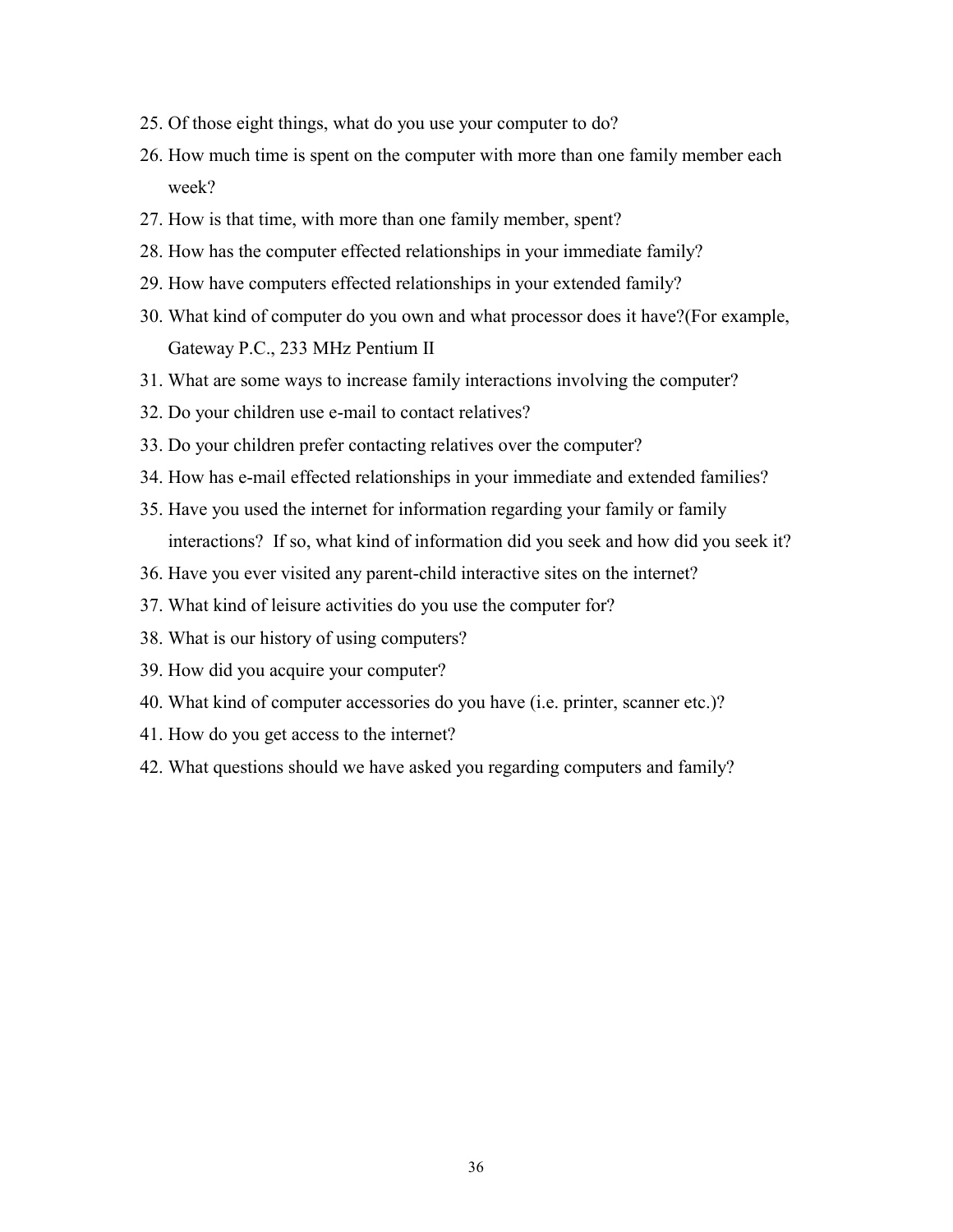# **Appendix B- Adult Questionnaire**

# **Adult Survey**

## **Section 1-**

- 1. Gender
	- 1. male
	- 2. female
- 2. Age \_\_\_\_\_\_\_
- 3. Marital Status
- 4. Number of Children and their ages
- 5. Relationship to each child (i.e. mother, father, stepfather, stepmother etc.)
- 6. How would you define your racial or ethnic identity
	- 1. American Indian
	- 2. Asian or Pacific Islander
	- 3. Black, African American
	- 4. Hispanic, Latino
	- 5. White
	- 6.Other \_\_\_\_\_\_\_\_\_\_
- 7. Family Income \_\_\_\_\_\_\_\_\_\_\_\_\_\_
- 8. How many family members live in your household?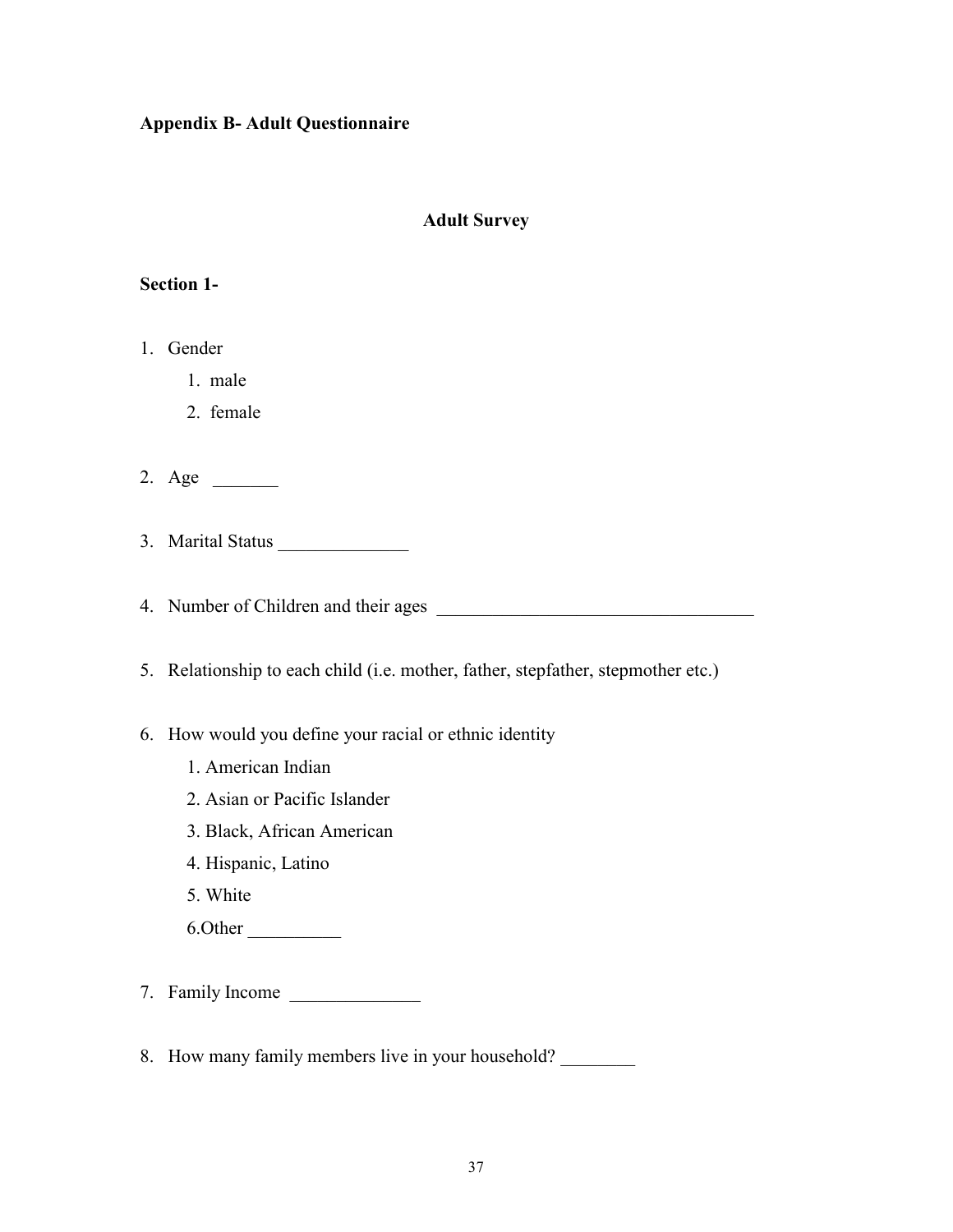9. How many computers are in your household (desktops and laptops)? \_\_\_\_\_\_\_\_\_\_\_\_

10. I have my own website or webpage

- 1. Yes
- 2. No

11. How many years of computer experience do you have? \_\_\_\_\_\_\_\_\_\_\_\_\_\_\_\_\_\_\_\_\_\_\_\_\_

12. What generations in your family use computers? (my generation, my parent's generation, my children's generation) Circle all that apply.

### 13. Education

 Less than High School degree Completed High School Some College Associates Degree Bachelors Degree Masters Degree Doctoral Degree

# 14. How did you learn to use a computer?

- 1. Self taught (books, trial and error)
- 2. My parents
- 3. My children
- 4. School
- 5. Other \_\_\_\_\_\_\_\_\_\_\_\_\_\_\_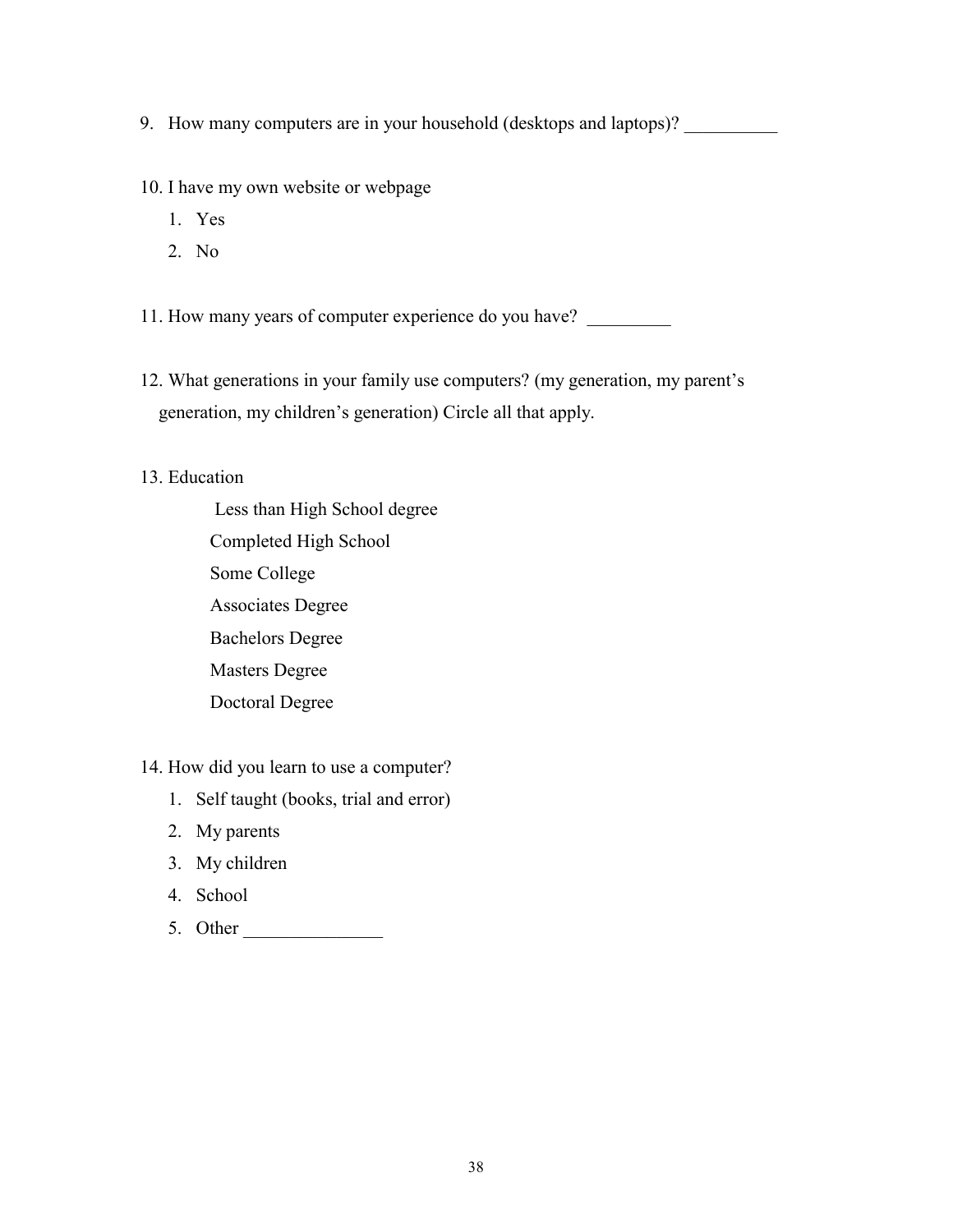| <b>None</b>                                   | 1 to 5 Hours<br>per Week                | 5-10 hours per<br>Week | $10-20$ hours<br>per Week      |                |                         | $20+$ hours per<br>Week |  |
|-----------------------------------------------|-----------------------------------------|------------------------|--------------------------------|----------------|-------------------------|-------------------------|--|
| 1                                             | $\mathbf{2}$                            | 3                      | 4                              |                |                         | 5                       |  |
| 14. I use the computer                        |                                         |                        | $\overline{2}$                 | 3 <sup>7</sup> | $\overline{\mathbf{4}}$ | 5                       |  |
| 15. My family uses the computer               |                                         |                        | $\overline{2}$<br>$\mathbf{1}$ | 3              | $\overline{\mathbf{4}}$ | 5                       |  |
| 16. I use the internet                        |                                         |                        | $\overline{2}$<br>1            | 3              | $\overline{\mathbf{4}}$ | 5                       |  |
| 17. I use e-mail                              |                                         |                        | $\overline{2}$<br>1            | $\mathbf{3}$   | $\overline{\mathbf{4}}$ | 5                       |  |
| 18. I play games on the computer              |                                         |                        | $\overline{2}$<br>1            | 3              | $\overline{\mathbf{4}}$ | 5                       |  |
| 19. I conduct business at home on my computer |                                         |                        | $\overline{2}$<br>1            | 3              | $\overline{\mathbf{4}}$ | 5                       |  |
|                                               | 20. I use the computer with my children |                        | 2                              | 3              | 4                       | 5                       |  |

**Section 2- Please use the selections below to answer questions. Circle your responses** 

# **Section 3- Please use the selections below to answer questions. Circle your responses**

21. I work on my website (if applicable) **1** 2 3 4 5

| <b>Never</b>                    | <b>Rarely</b>                                    | <b>Sometimes</b> |              | <b>Often</b>            |                |                         | <b>Always</b> |
|---------------------------------|--------------------------------------------------|------------------|--------------|-------------------------|----------------|-------------------------|---------------|
|                                 | $\overline{2}$                                   | 3                |              | 4                       |                | 5                       |               |
|                                 |                                                  |                  |              |                         |                |                         |               |
|                                 | 22. I work with financial records on my computer |                  | $\mathbf{1}$ | $\mathbf{2}$            | $\mathbf{3}$   | 4                       | 5             |
|                                 | 23. I use word processing software               |                  | $\mathbf{1}$ | $\overline{2}$          | 3              | $\overline{\mathbf{4}}$ | 5             |
|                                 | 24. I use the computer to create cards,          |                  |              |                         |                |                         |               |
| calendars or banners            |                                                  |                  | $\mathbf{1}$ |                         | $2 \quad 3$    | $\overline{\mathbf{4}}$ | 5             |
| <b>Never</b>                    | Rarely                                           | <b>Sometimes</b> |              | <b>Often</b>            |                |                         | <b>Always</b> |
| $\mathbf{1}$                    | $\overline{2}$                                   | 3                |              | $\overline{\mathbf{4}}$ |                | 5                       |               |
|                                 |                                                  |                  |              |                         |                |                         |               |
|                                 | 24. I use my computer for a daily planner        |                  |              |                         |                |                         |               |
| or for scheduling               |                                                  |                  | 1            | $\overline{2}$          | 3 <sup>7</sup> | $\overline{\mathbf{4}}$ | 5             |
| 25. I use my computer for faxes |                                                  |                  |              | $\mathcal{L}$           | 3              | $\overline{\mathbf{4}}$ | 5             |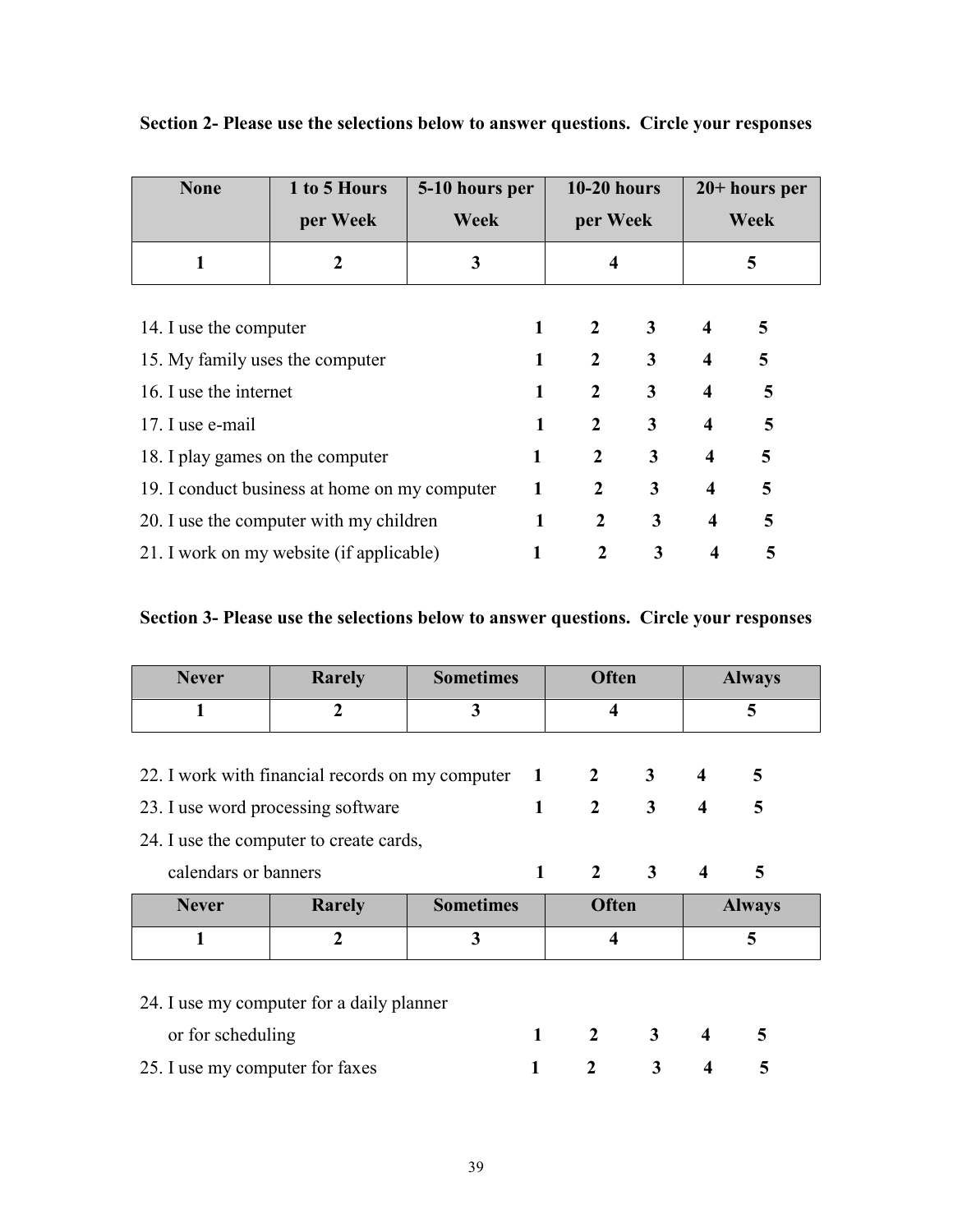| 26. I use my computer as an answering machine     |                |              |             |                         |   |
|---------------------------------------------------|----------------|--------------|-------------|-------------------------|---|
| or as a telephone                                 |                |              | $3^{\circ}$ | $\overline{\mathbf{4}}$ |   |
| 27. I visit parenting information sites on-line   | 1              |              | 3           | $\boldsymbol{4}$        | 5 |
| 28. I read books, magazines, or newspapers online | $\blacksquare$ | 2            | 3           | 4                       |   |
| 29. I use the internet to get software, software  |                |              |             |                         |   |
| upgrades, or computer accessories                 |                | $\mathbf{2}$ | 3           |                         |   |
| 30. I use the internet to purchase items (books,  |                |              |             |                         |   |
| CDs, magazines, toys etc.)                        |                |              |             |                         |   |

| <b>Never</b>                                          | <b>Rarely</b>                                     | <b>Sometimes</b> | <b>Often</b>            |                         |                         |   |  | <b>Always</b> |
|-------------------------------------------------------|---------------------------------------------------|------------------|-------------------------|-------------------------|-------------------------|---|--|---------------|
| 1                                                     | $\overline{2}$                                    | 3                | $\overline{\mathbf{4}}$ |                         |                         | 5 |  |               |
|                                                       |                                                   |                  |                         |                         |                         |   |  |               |
| 31. I visit chat rooms                                |                                                   | 1                | $\overline{2}$          | 3                       | 4                       | 5 |  |               |
| 32. I play games on-line                              |                                                   | 1                | $\overline{2}$          | 3 <sup>1</sup>          | $\overline{\mathbf{4}}$ | 5 |  |               |
| 33. I get weather reports on-line                     |                                                   | 1                | $\overline{2}$          | $\overline{\mathbf{3}}$ | 4                       | 5 |  |               |
| 34. I get entertainment information on-line (such as  |                                                   |                  |                         |                         |                         |   |  |               |
| movie reviews, TV recommendations, etc.)              |                                                   |                  | $\mathbf{2}$            | $\mathbf{3}$            | 4                       | 5 |  |               |
|                                                       | 35. I get travel information on-line (tickets,    |                  |                         |                         |                         |   |  |               |
|                                                       | reservations, resort listings, vacation           |                  |                         |                         |                         |   |  |               |
| planing, etc.)                                        |                                                   | 1                | $\overline{2}$          | 3                       | $\overline{4}$          | 5 |  |               |
|                                                       | 36. I use the internet for educational purposes   |                  |                         | $\overline{\mathbf{3}}$ | $\overline{\mathbf{4}}$ | 5 |  |               |
| 37. I use the internet for investments and investment |                                                   |                  |                         |                         |                         |   |  |               |
|                                                       | information (stock quotes, stock purchases, IRAs, |                  |                         |                         |                         |   |  |               |
| mutual funds, etc.)                                   |                                                   | 1                | 2                       | 3                       | 4                       | 5 |  |               |

| <b>Never</b> | <b>Rarely</b> | <b>Sometimes</b> | <b>Often</b> | <b>Always</b> |
|--------------|---------------|------------------|--------------|---------------|
|              |               |                  |              |               |

# 38. I get news updates on-line (news reports,

| current events, etc.)                   |  | $1 \t2 \t3 \t4 \t5$                 |  |
|-----------------------------------------|--|-------------------------------------|--|
| 39. I use the internet with my children |  | $1 \quad 2 \quad 3 \quad 4 \quad 5$ |  |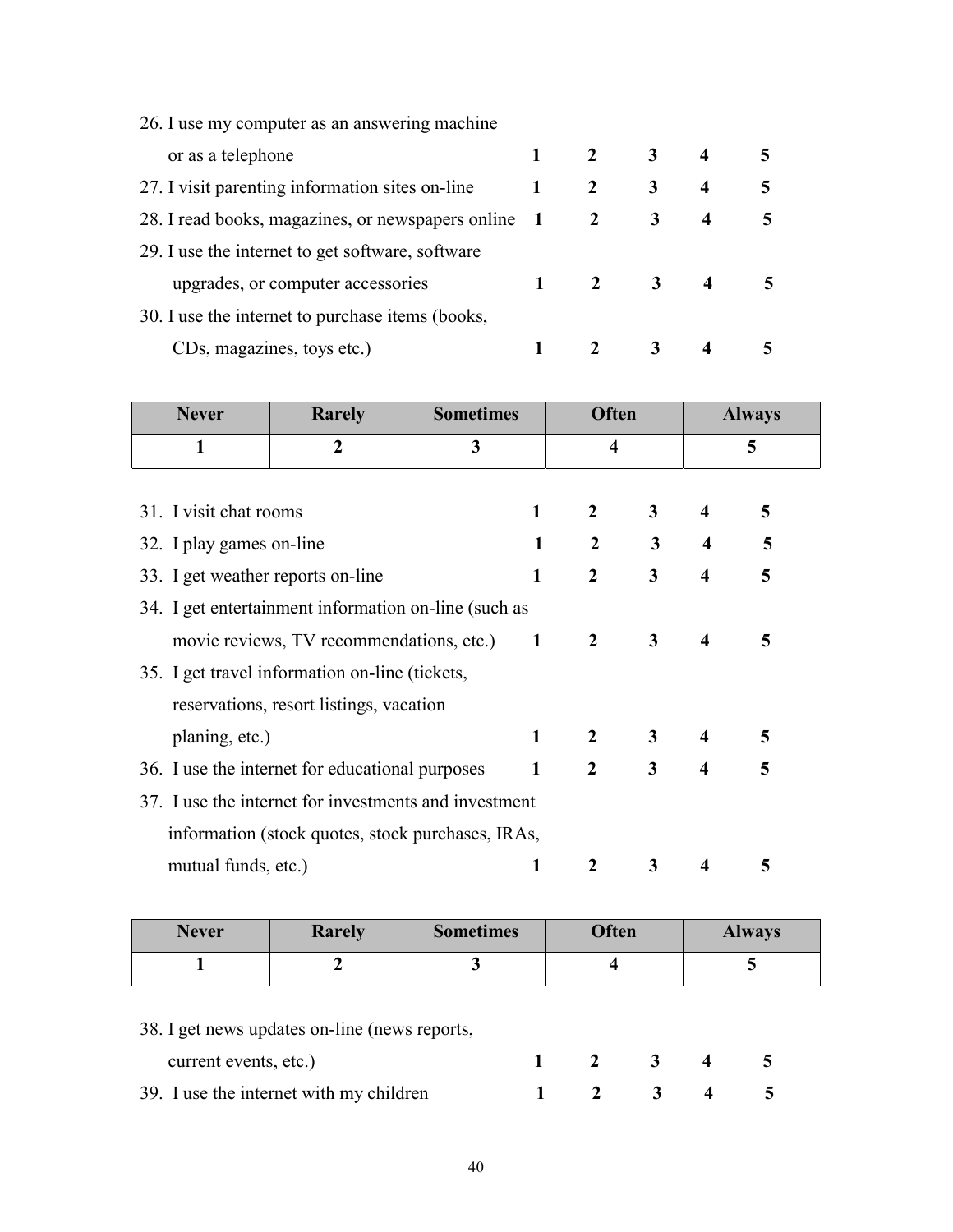| 40. I play games on the computer with my children 1 |              |              |                         |  |
|-----------------------------------------------------|--------------|--------------|-------------------------|--|
| 41. I use educational programs with my children 1   |              |              |                         |  |
| 42. I contact family members by e-mail              | $\mathbf{1}$ | <sup>2</sup> | 3.                      |  |
| 43. My family argues over who gets to use the       |              |              |                         |  |
| computer and for how long                           |              |              | $\overline{\mathbf{3}}$ |  |

| <b>Never</b>                                   | <b>Rarely</b>                                     | <b>Sometimes</b> | <b>Often</b>            |                         |                         | <b>Always</b> |  |
|------------------------------------------------|---------------------------------------------------|------------------|-------------------------|-------------------------|-------------------------|---------------|--|
| 1                                              | $\boldsymbol{2}$                                  | 3                | $\overline{\mathbf{4}}$ |                         |                         | 5             |  |
|                                                |                                                   |                  |                         |                         |                         |               |  |
|                                                | 44. I feel like my spouse spends too much         |                  |                         |                         |                         |               |  |
| time on the computer.                          |                                                   | $\mathbf{1}$     | $\overline{2}$          | 3                       | 4                       | 5             |  |
|                                                | 45. I feel like my children spend too much time   |                  |                         |                         |                         |               |  |
| on the computer.                               |                                                   | $\mathbf{1}$     | $\overline{2}$          | $\overline{3}$          | $\boldsymbol{4}$        | 5             |  |
| 46. I restrict computer time as a form of      |                                                   |                  |                         |                         |                         |               |  |
| punishment for my children.                    |                                                   |                  | $\overline{2}$          | 3                       | $\boldsymbol{4}$        | 5             |  |
| 47. I spend time with my children doing        |                                                   |                  |                         |                         |                         |               |  |
|                                                | educational assignments on the computer           | $\mathbf{1}$     | $\overline{2}$          | $\overline{\mathbf{3}}$ | $\boldsymbol{4}$        | 5             |  |
|                                                | 48. I have concerns about what my children use    |                  |                         |                         |                         |               |  |
| the computer for.                              |                                                   | $\mathbf{1}$     | $\overline{2}$          | 3                       | $\boldsymbol{4}$        | 5             |  |
|                                                | 49. We have family discussions about our computer |                  |                         |                         |                         |               |  |
| use.                                           |                                                   | $\mathbf{1}$     | $\overline{2}$          | 3                       | $\overline{\mathbf{4}}$ | 5             |  |
| 50. I spend time in leisure activities (games, |                                                   |                  |                         |                         |                         |               |  |
|                                                | chatting, shopping) with my family on the         |                  |                         |                         |                         |               |  |
| computer.                                      |                                                   | 1                | $\overline{2}$          | 3                       | 4                       | 5             |  |

| <b>Never</b> | <b>Rarely</b> | <b>Sometimes</b> | <b>Often</b> | <b>Always</b> |
|--------------|---------------|------------------|--------------|---------------|
|              |               |                  |              |               |

| 51. I go to the internet when I have family troubles |  |  |  |  |  |  |
|------------------------------------------------------|--|--|--|--|--|--|
|                                                      |  |  |  |  |  |  |

| or questions where I need advice. |  |  |  |  |  |
|-----------------------------------|--|--|--|--|--|
|-----------------------------------|--|--|--|--|--|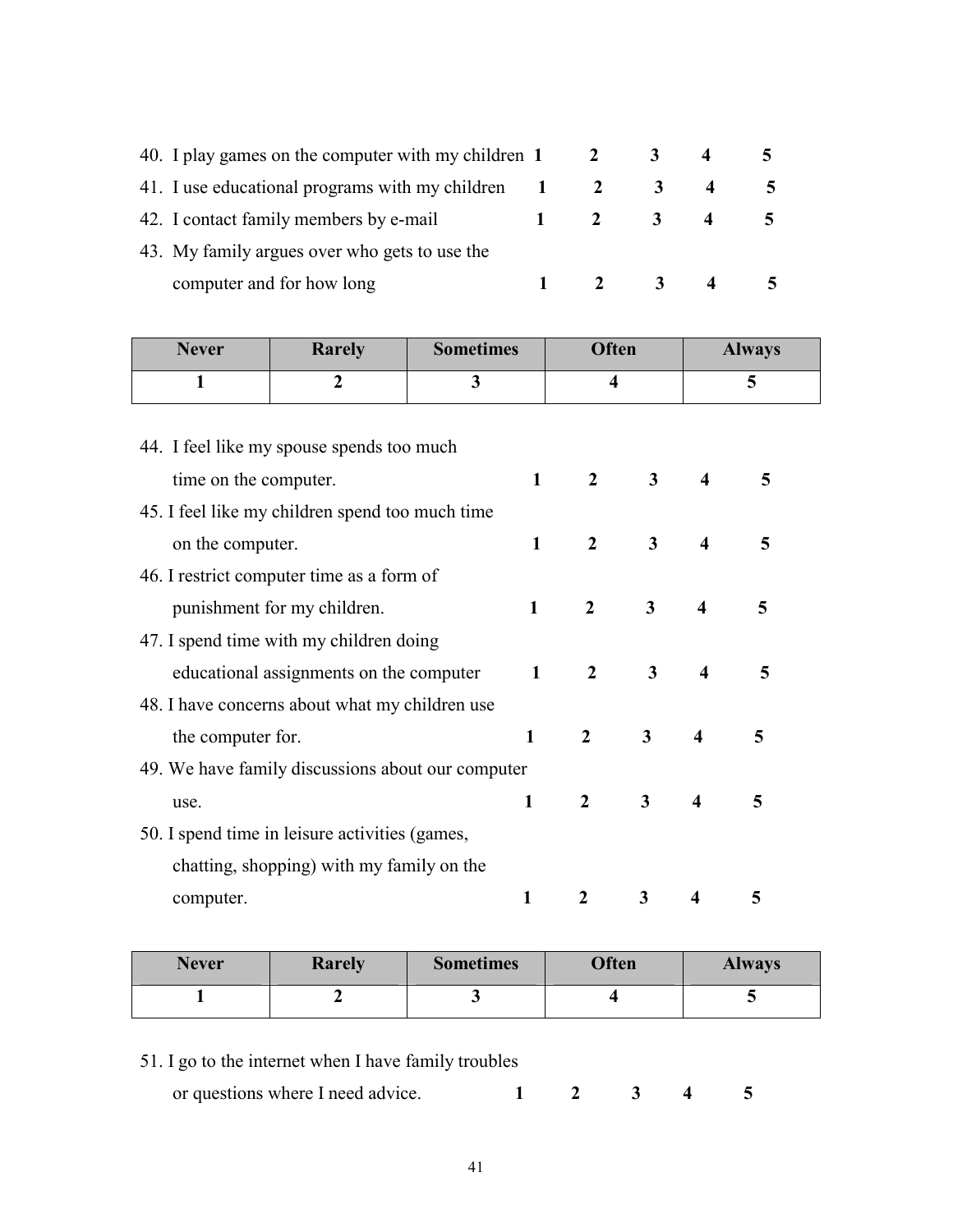| 52. I feel like the computer has positively affected  |                |                         |                         |   |
|-------------------------------------------------------|----------------|-------------------------|-------------------------|---|
| how our family interacts.                             | $\mathbf{2}$   | $\overline{\mathbf{3}}$ | $\overline{4}$          | 5 |
| 53. I feel comfortable using the computer.            | $\overline{2}$ | 3 <sup>1</sup>          | $\overline{\mathbf{4}}$ | 5 |
| 54. I regulate the time my children spend on          |                |                         |                         |   |
| the computer.                                         |                | $\overline{\mathbf{3}}$ |                         |   |
| 55. I feel like email has replaced letter writing and |                |                         |                         |   |
| phone contact in my family.                           |                | $\overline{\mathbf{3}}$ | 4                       |   |
| 56. I feel more isolated from my children because     |                |                         |                         |   |
| of the computer.                                      |                | 3                       |                         |   |

| <b>Never</b>                                         | Rarely                                          | <b>Sometimes</b>              |                | <b>Often</b>          |                         | <b>Always</b>  |
|------------------------------------------------------|-------------------------------------------------|-------------------------------|----------------|-----------------------|-------------------------|----------------|
|                                                      | 2                                               | 3                             |                | 4                     |                         | 5              |
|                                                      |                                                 |                               |                |                       |                         |                |
| 57. My family spends time together on the computer 1 |                                                 | $\overline{2}$<br>$3^{\circ}$ | $\overline{4}$ | 5                     |                         |                |
| 58. I teach my children new things on the computer 1 |                                                 |                               |                | $3^{\circ}$           | $\overline{\mathbf{4}}$ | 5              |
|                                                      | 59. My children teach me new things on the      |                               |                |                       |                         |                |
| computer                                             |                                                 | $\mathbf{1}$                  |                | $2 \qquad 3 \qquad 4$ |                         | $\overline{5}$ |
|                                                      | 60. I worry about how my children use the       |                               |                |                       |                         |                |
| computer                                             |                                                 |                               | $\overline{2}$ | 3 <sup>7</sup>        | $\boldsymbol{4}$        | 5              |
|                                                      | 61. My children chat with their friends on-line |                               | $\mathbf{2}$   | 3                     | $\overline{\bf{4}}$     | 5              |

# **Section 4- Please use the selections below to answer questions. Circle your responses**

| <b>Strongly</b> | <b>Disagree</b> | <b>Neutral</b> | Agree | <b>Strongly</b> |
|-----------------|-----------------|----------------|-------|-----------------|
| <b>Disagree</b> |                 |                |       | Agree           |
|                 |                 |                |       |                 |

| 62. Computers have helped my children get                                |                             |  |            |
|--------------------------------------------------------------------------|-----------------------------|--|------------|
| a better education.                                                      | $1 \quad 2 \quad 3 \quad 4$ |  | $\sqrt{2}$ |
| 63. The internet is a reliable source for information $1 \t 2 \t 3 \t 4$ |                             |  |            |
| 64. Families benefit by having computers                                 | $1 \quad 2 \quad 3 \quad 4$ |  |            |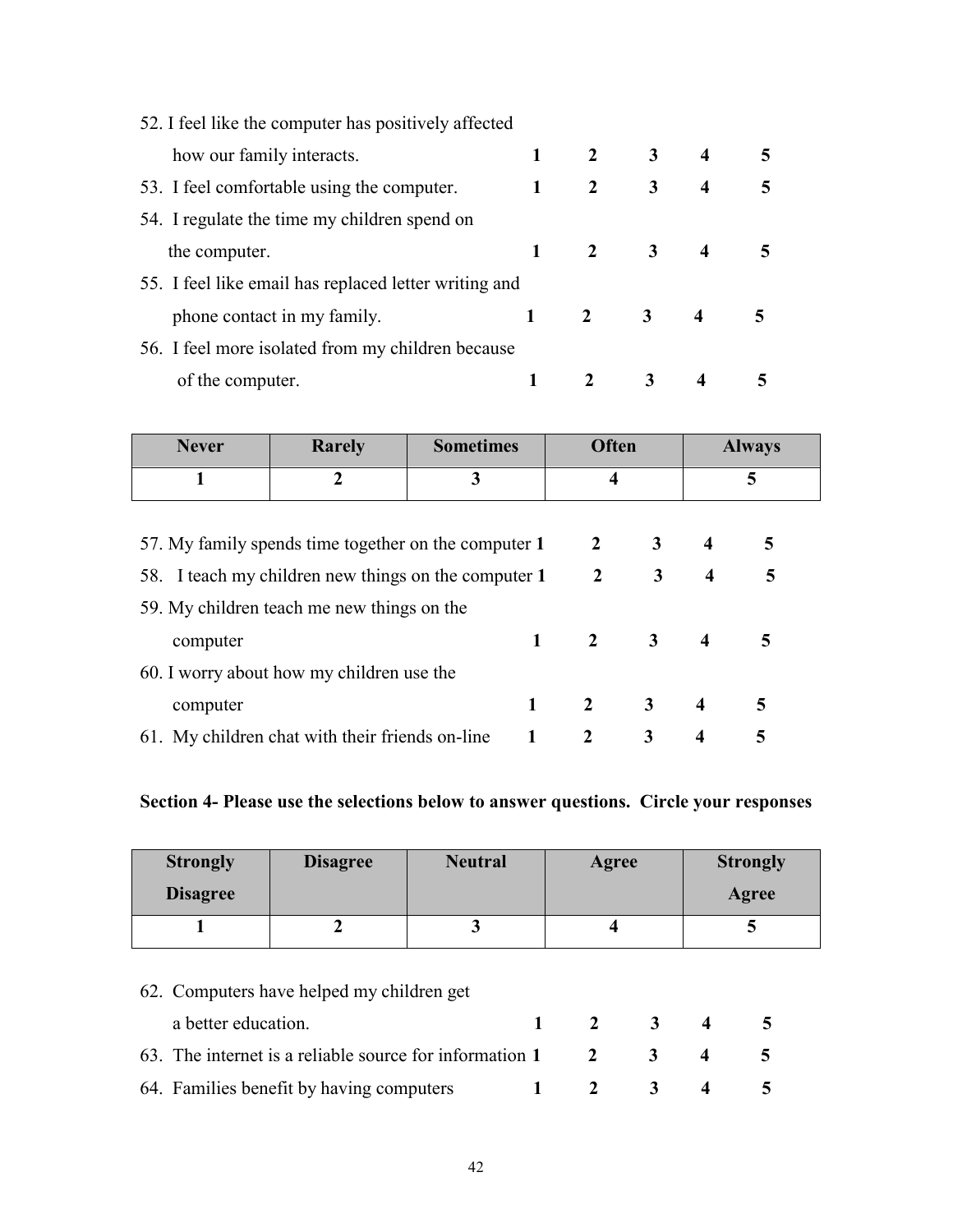| 65. I would rather my child be on the computer |    |              |              |                  |   |
|------------------------------------------------|----|--------------|--------------|------------------|---|
| than watching television                       |    | $2^{\circ}$  | 3            | 4                |   |
| 66. The growth of the internet is overwhelming | -1 | 2            | 3            | $\boldsymbol{4}$ | 5 |
| 67. My children spend too much time on the     |    |              |              |                  |   |
| computer.                                      |    |              | 2 $3$        | 4                |   |
| 68. I spend too much time on the computer      |    | $\mathbf{2}$ | $\mathbf{3}$ | $\boldsymbol{4}$ | 5 |
| 69. Computers give children many more          |    |              |              |                  |   |
| opportunities than before.                     |    |              |              |                  |   |

| <b>Strongly</b><br><b>Disagree</b> | <b>Disagree</b> | <b>Neutral</b> | Agree | <b>Strongly</b><br>Agree |
|------------------------------------|-----------------|----------------|-------|--------------------------|
|                                    |                 |                |       |                          |
|                                    |                 |                |       |                          |

|                                           | 70. Computers have increased my immediate    |                |              |                         |                |                         |                 |  |
|-------------------------------------------|----------------------------------------------|----------------|--------------|-------------------------|----------------|-------------------------|-----------------|--|
|                                           | family's interaction with one another        |                | $\mathbf{1}$ | $\overline{2}$          | 3 <sup>1</sup> | $\overline{\bf{4}}$     | 5               |  |
|                                           | (family living at home)                      |                |              |                         |                |                         |                 |  |
|                                           | 71. Computers have increased my extended     |                |              |                         |                |                         |                 |  |
| family's interaction with one another     |                                              |                | $\mathbf{1}$ | $\overline{2}$          | 3 <sup>1</sup> | $\overline{\mathbf{4}}$ | 5               |  |
|                                           | (family not living in home)                  |                |              |                         |                |                         |                 |  |
| 72. Email has replaced letter writing and |                                              |                |              |                         |                |                         |                 |  |
|                                           | phone contact too much                       |                |              | $\overline{2}$          | $\mathbf{3}$   | 4                       | 5               |  |
|                                           | 73. The computer has negatively changed      |                |              |                         |                |                         |                 |  |
| how our family interacts.                 |                                              |                | $\mathbf{1}$ | $\overline{2}$          | 3              | $\overline{\mathbf{4}}$ | 5               |  |
| <b>Strongly</b>                           | <b>Disagree</b>                              | <b>Neutral</b> |              | Agree                   |                |                         | <b>Strongly</b> |  |
| <b>Disagree</b>                           |                                              |                |              |                         |                |                         | Agree           |  |
| 1                                         | $\overline{2}$                               | 3              |              | $\overline{\mathbf{4}}$ |                |                         | 5               |  |
|                                           |                                              |                |              |                         |                |                         |                 |  |
|                                           | 74. I would like to return to life without a |                |              |                         |                |                         |                 |  |
| computer.                                 |                                              |                | 1            | $\overline{2}$          | $\mathbf{3}$   | $\boldsymbol{4}$        | 5               |  |

75. The internet can isolate children from their families **1 2 3 4 5**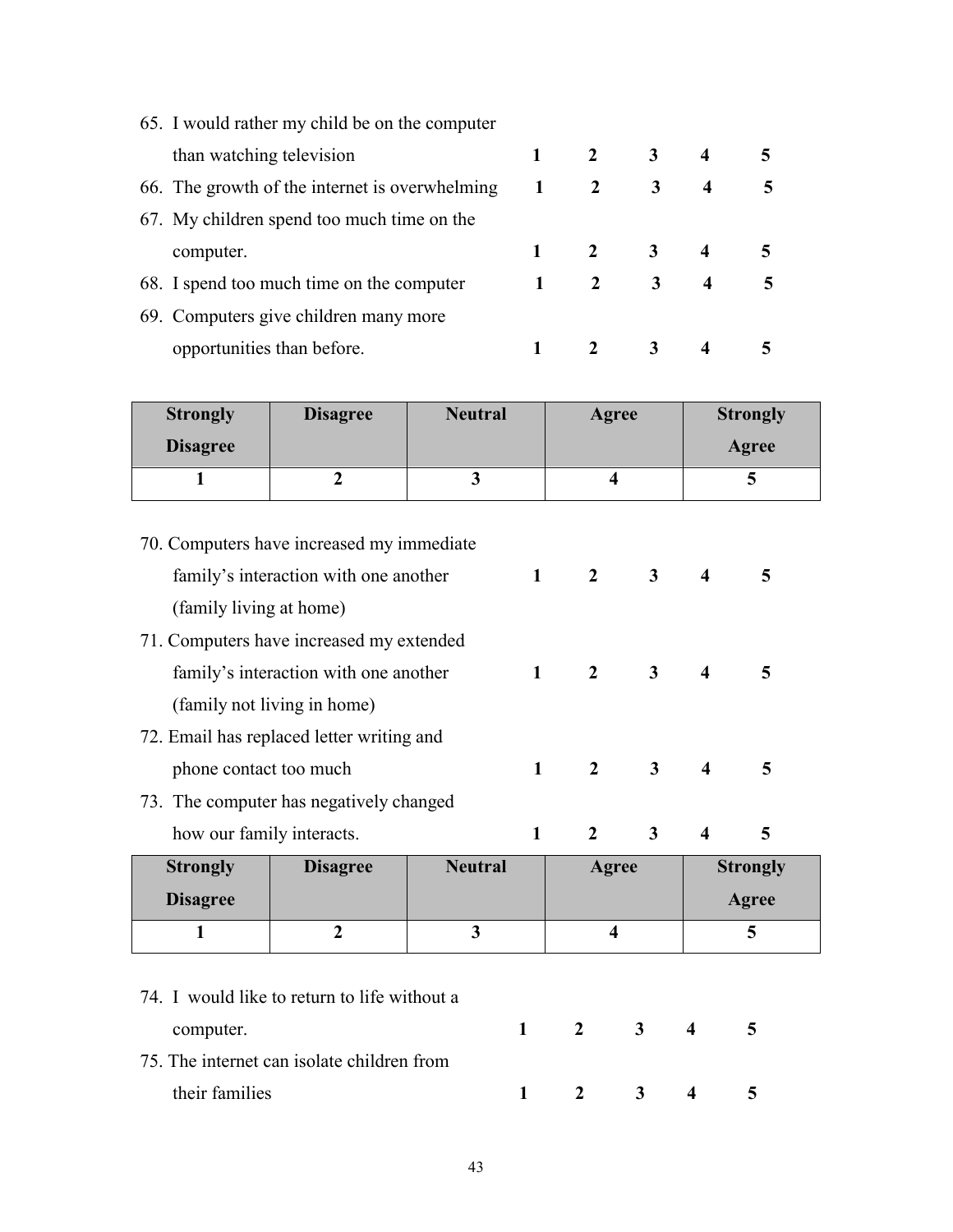| 76. The internet is a source of fascinating, |                     |                |                         |  |
|----------------------------------------------|---------------------|----------------|-------------------------|--|
| helpful, and useful material.                | $1 \t 2$            | $\overline{3}$ | $\overline{\mathbf{4}}$ |  |
| 77. My children know more about the internet |                     |                |                         |  |
| than I do.                                   | $1 \quad 2 \quad 3$ |                |                         |  |

# **Section 5- Please use the selections below to answer questions. Circle your responses**

| More like me                                   | More like my   | More like my   |                |   |  |  |
|------------------------------------------------|----------------|----------------|----------------|---|--|--|
|                                                | spouse/partner | child/children |                |   |  |  |
|                                                | 2              | 3              |                |   |  |  |
|                                                |                |                |                |   |  |  |
| 78. Is the family computer expert              | $\mathbf 1$    | $\overline{2}$ | 3              |   |  |  |
| 79. Is on-line the most                        |                | 1              | $\overline{2}$ | 3 |  |  |
| 80. Is on the computer the most                |                | 1              | $\overline{2}$ | 3 |  |  |
| 81. Has the best understanding of the internet |                |                | $\mathbf{2}$   | 3 |  |  |
| 82. Is the best at fixing computer problems    | 1              | $\mathbf{2}$   | 3              |   |  |  |
| 83. Uses the computer for games                |                | 2              | 3              |   |  |  |

# **Section 6- Please list answers to the last three questions (almost done!)**

84. List some benefits having a computer has had on your family

85. List some negative impacts computers have had on your family

86. List any other comments about your family and computers here.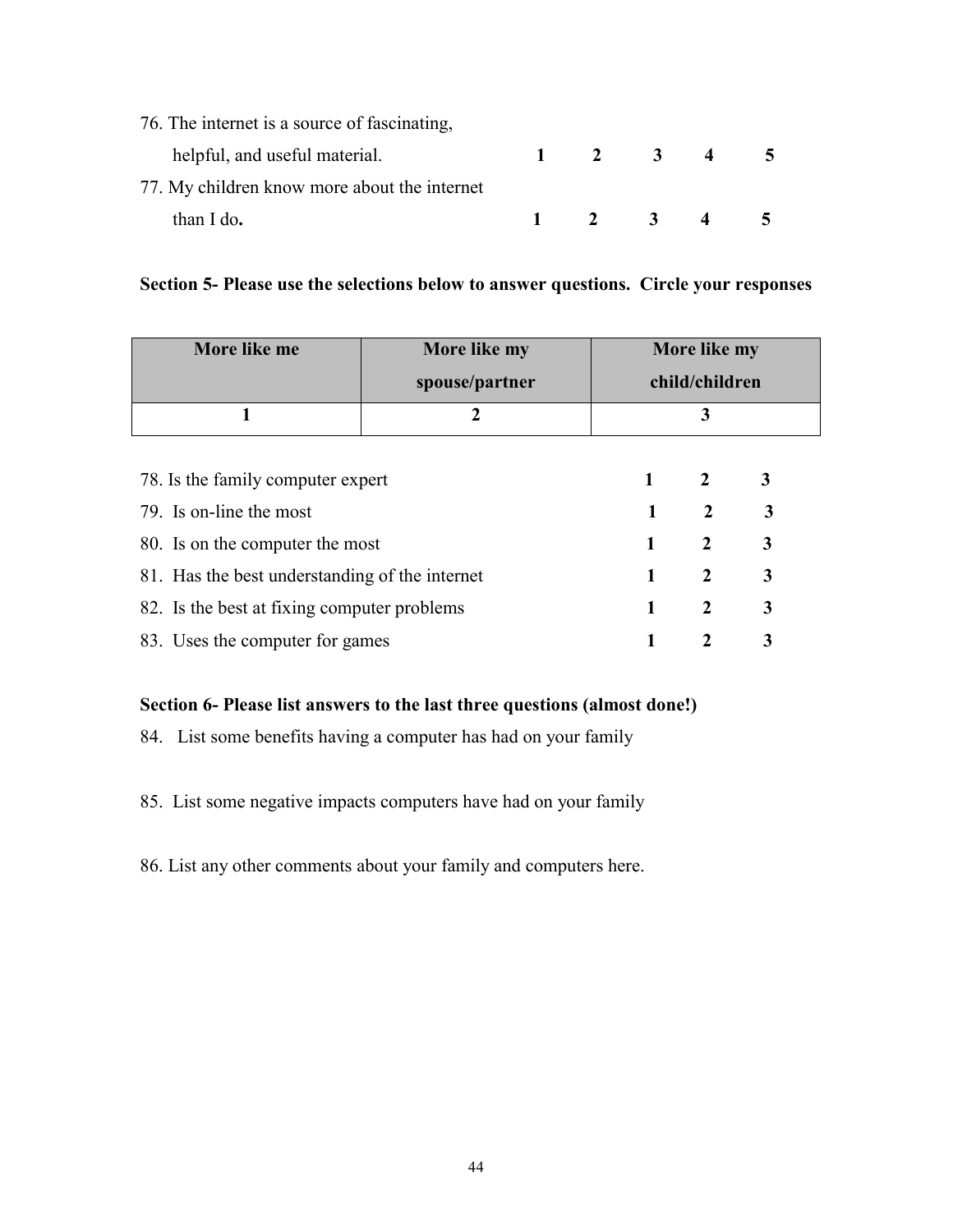# **Appendix C- Child Questionnaire**

## **Child/Teenager Survey**

Please answer all the questions as best as you can. If you don't understand a question, please ask your parent for help. Thank you so much for your help.

**Section 1-** 

1. I am a

Girl\_ Boy\_\_\_

2. I am \_\_\_\_\_ years old.

3. I have my own computer.

Yes No \_\_\_

4. I have my own website or webpage

 $Yes$ <sub>\_\_\_\_</sub>  $No$ <sub>\_\_\_</sub> I don't understand \_\_\_

5. How many years have you been using computers?

6. I am in \_\_\_\_ grade.

7. How did you learn to use the computer?

My parents\_\_\_\_\_\_\_

At school \_\_\_\_\_

Some other way (write what that is)\_\_\_\_\_\_\_\_\_\_\_\_\_\_\_\_\_\_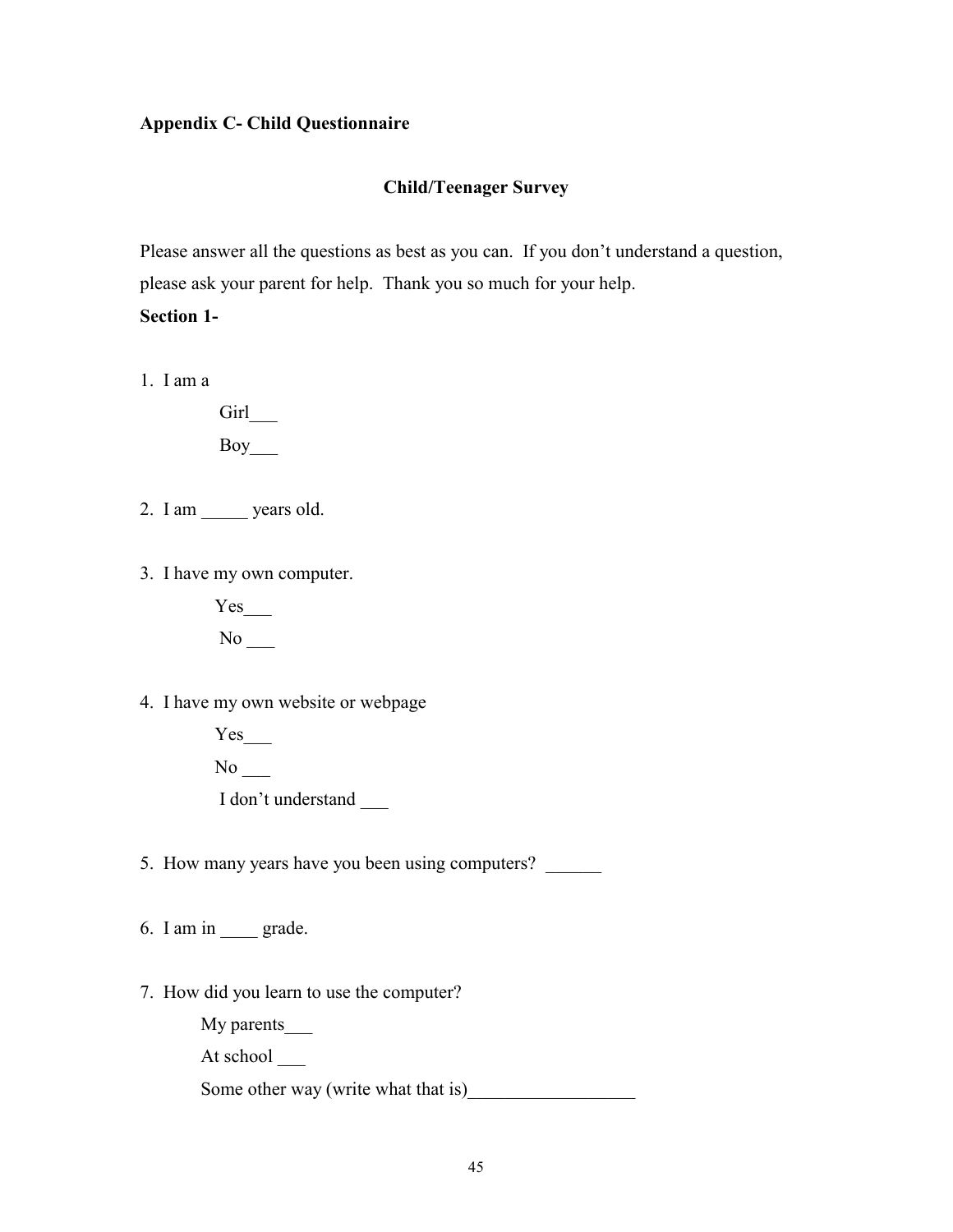**Section 2- Please use the choices below to answer the next group of questions. Circle your answer next to each question.** 

| <b>Never</b>                     | <b>Hardly Ever</b> | <b>Sometimes</b> | A lot        |                             |                         | All the time |
|----------------------------------|--------------------|------------------|--------------|-----------------------------|-------------------------|--------------|
|                                  |                    | 3                | 4            |                             |                         |              |
|                                  |                    |                  |              |                             |                         |              |
| 8. I use the computer            |                    |                  |              | $1 \quad 2 \quad 3 \quad 4$ |                         | 5            |
| 9. I use the internet            |                    | $\mathbf{1}$     |              | $2 \quad 3$                 | $\overline{4}$          | 5            |
| 10. I use e-mail                 |                    | $\mathbf{1}$     |              | $2 \quad 3$                 | $\overline{\mathbf{4}}$ | 5            |
| 11. I play games on the computer |                    |                  | $\mathbf{2}$ | 3                           | $\overline{4}$          | 5            |

| <b>Never</b>                                      | <b>Hardly Ever</b>                            | <b>Sometimes</b> |                         | A lot          |              | All the time            |   |
|---------------------------------------------------|-----------------------------------------------|------------------|-------------------------|----------------|--------------|-------------------------|---|
| 1                                                 | $\overline{2}$                                | 3                | $\overline{\mathbf{4}}$ |                | 5            |                         |   |
|                                                   |                                               |                  |                         |                |              |                         |   |
|                                                   | 12. I do homework assignments on the computer |                  | $\mathbf{1}$            | $\mathbf{2}$   | 3            | $\overline{\mathbf{4}}$ | 5 |
| 13. I visit chat rooms                            |                                               |                  | 1                       | $\overline{2}$ | 3            | $\overline{\mathbf{4}}$ | 5 |
| 14. I play games on-line                          |                                               |                  | 1                       | $\mathbf{2}$   | 3            | $\overline{\mathbf{4}}$ | 5 |
| 15. I buy things off the internet                 |                                               |                  | 1                       | $\overline{2}$ | 3            | $\overline{\mathbf{4}}$ | 5 |
| 16. My parents use the internet with me           |                                               |                  | $\mathbf{1}$            | $\mathbf{2}$   | $\mathbf{3}$ | $\overline{\mathbf{4}}$ | 5 |
| 17. I play games on the computer with my parents  |                                               |                  | $\mathbf{1}$            | $\mathbf{2}$   | 3            | $\overline{\mathbf{4}}$ | 5 |
| 18. My brothers and sisters use the computer with |                                               |                  | $\blacksquare$          | $\mathbf{2}$   | 3            | $\overline{\mathbf{4}}$ | 5 |
| me.                                               |                                               |                  |                         |                |              |                         |   |
| 19. I do art or draw on my computer               |                                               |                  | 1                       | $\mathbf{2}$   | 3            | $\overline{\mathbf{4}}$ | 5 |
| 20. I learn things on my computer                 |                                               |                  |                         | 2              | 3            | 4                       | 5 |

| Never | <b>Hardly Ever</b> | <b>Sometimes</b> | A lot | All the time |
|-------|--------------------|------------------|-------|--------------|
|       |                    |                  |       |              |

21. My parents help me with school work that **1** 2 3 4 5 I do on the computer.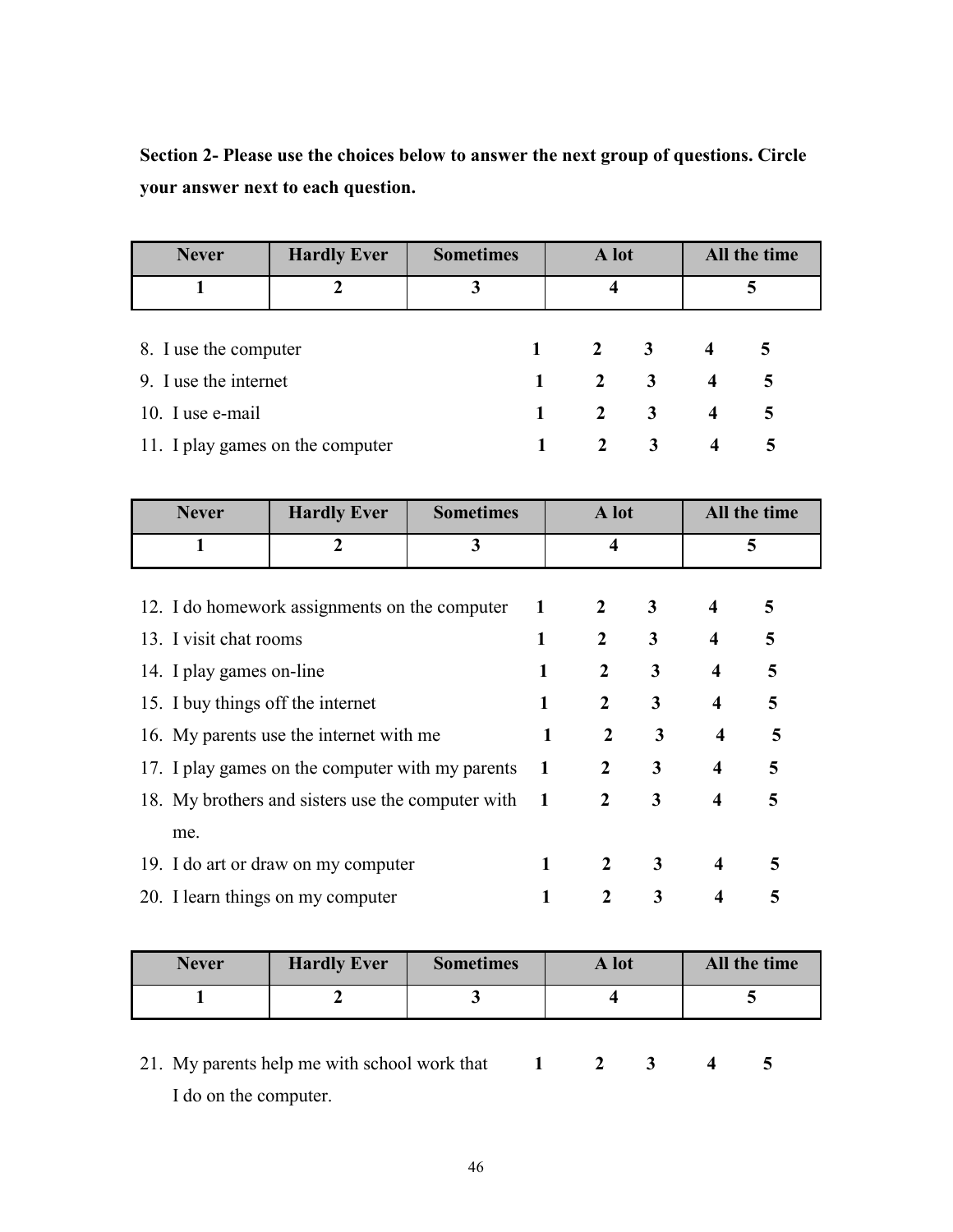| 22. I feel comfortable using the computer         |              | 2            |   |                         |   |
|---------------------------------------------------|--------------|--------------|---|-------------------------|---|
| 23. My parents say how much time I am allowed 1   |              | $\mathbf{2}$ | 3 | $\boldsymbol{4}$        | 5 |
| to use the computer.                              |              |              |   |                         |   |
| 24. My parents say I spend too much time on the 1 |              | $\mathbf{2}$ | 3 |                         |   |
| computer.                                         |              |              |   |                         |   |
| 25. I help my parents with computer problems      | $\mathbf{1}$ | $\mathbf{2}$ | 3 | 4                       | 5 |
| 26. I chat with my friends on-line                | 1            | $\mathbf{2}$ | 3 | $\overline{\mathbf{4}}$ |   |
| 27. I would rather watch TV than use my           |              | $2^{\circ}$  | 3 | 4                       | 5 |
| computer.                                         |              |              |   |                         |   |

| <b>Never</b>                                           | <b>Hardly Ever</b>            | <b>Sometimes</b> |              | A lot            |              | All the time            |   |
|--------------------------------------------------------|-------------------------------|------------------|--------------|------------------|--------------|-------------------------|---|
| 1                                                      | $\overline{2}$                | 3                |              | 4                |              | 5                       |   |
| 28. My family spends time together on the<br>computer. |                               |                  | $\mathbf{1}$ | $\overline{2}$   | $\mathbf{3}$ | $\boldsymbol{4}$        | 5 |
| 29. I use e-mail to write to my relatives              |                               |                  | 1            | 2                | 3            | $\boldsymbol{4}$        | 5 |
| 30. I visit websites for children or teenagers         |                               |                  | $\mathbf{1}$ | $\overline{2}$   | 3            | $\overline{\mathbf{4}}$ | 5 |
| 31. My family argues over who gets to use the          |                               | $\mathbf{1}$     |              | $\overline{2}$   | 3            | $\overline{\mathbf{4}}$ | 5 |
| computer.                                              |                               |                  |              |                  |              |                         |   |
| 32. I like to be alone on the computer                 |                               |                  | 1            | $\overline{2}$   | 3            | $\overline{\mathbf{4}}$ | 5 |
|                                                        | 33. I use computers at school |                  | 1            | $\overline{2}$   | 3            | $\overline{\mathbf{4}}$ | 5 |
| 34. My parents use the computer with me                |                               |                  |              | $\boldsymbol{2}$ | 3            | 4                       | 5 |

# **Section 3-**

- 35. List some good things about computers and your family
- 36. List some bad things about computers and your family.
- 36. Write anything else you would like to say about computers and your family here.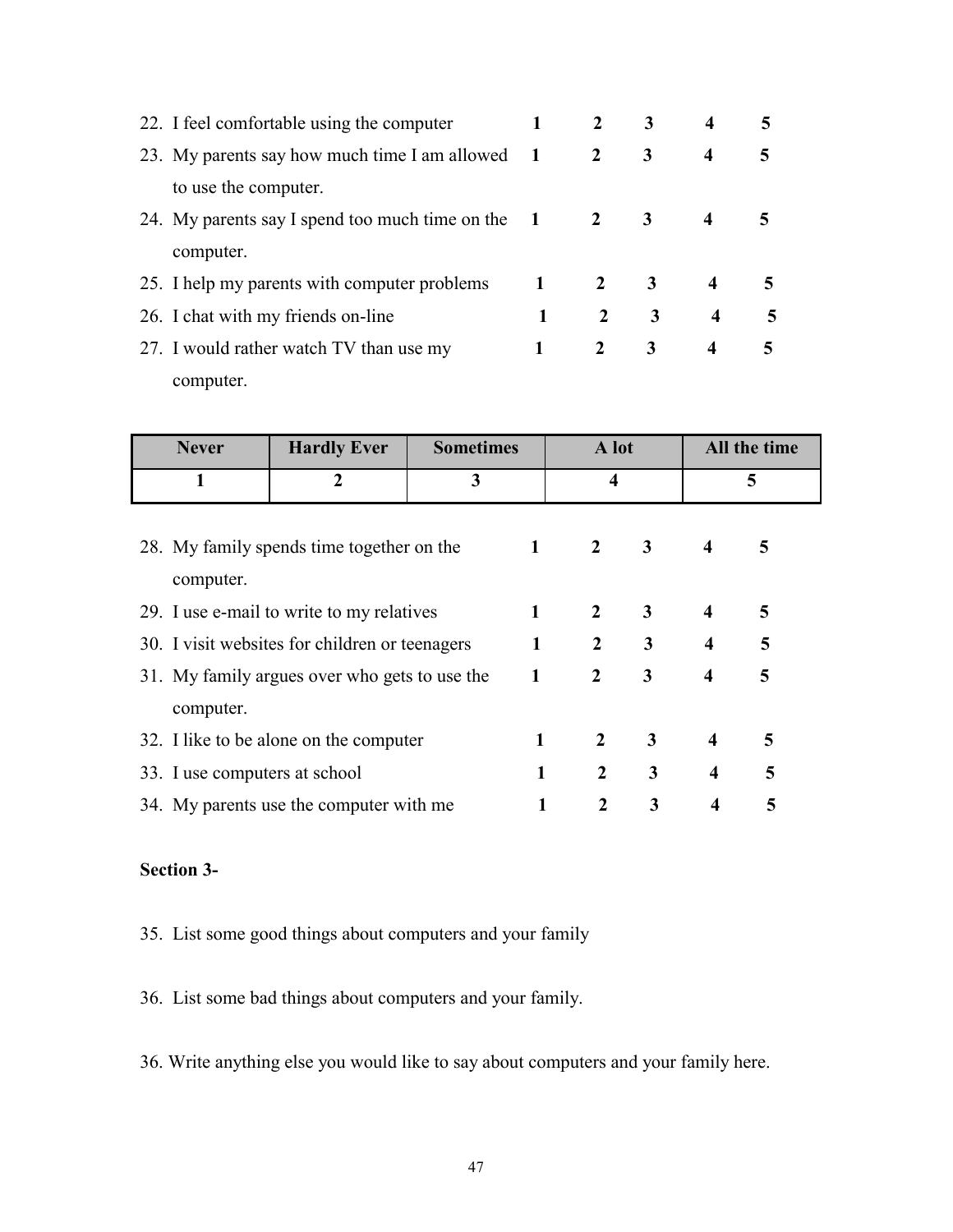# **Appendix D- Sample Description**

# **N=88**

| <b>Status</b>                     | Adults-41      |
|-----------------------------------|----------------|
|                                   | Children-47    |
| Gender                            | Males-46       |
|                                   | Females-42     |
| <b>Children's Ages</b>            | Ages 6-9-6     |
|                                   | Ages 10-11-5   |
|                                   | Ages 11-12-7   |
|                                   | Ages13-14-6    |
|                                   | Ages 15-16-15  |
|                                   | Ages 17-18-. 9 |
| <b>Adults Ages</b>                | Ages 29-35-7   |
|                                   | Ages 35-39-6   |
|                                   | Ages 40-45-13  |
|                                   | Ages 45-49-11  |
|                                   | Ages 50-55-5   |
|                                   | Ages 56+- 5    |
|                                   |                |
| <b>Racial Identity</b>            | White-85       |
|                                   | Other-3        |
|                                   |                |
| <b>Family Members at Home</b> 2-6 |                |
|                                   | $3 - 22$       |
|                                   | $4 - 20$       |
|                                   | $5 - 34$       |
|                                   | $7 - 6$        |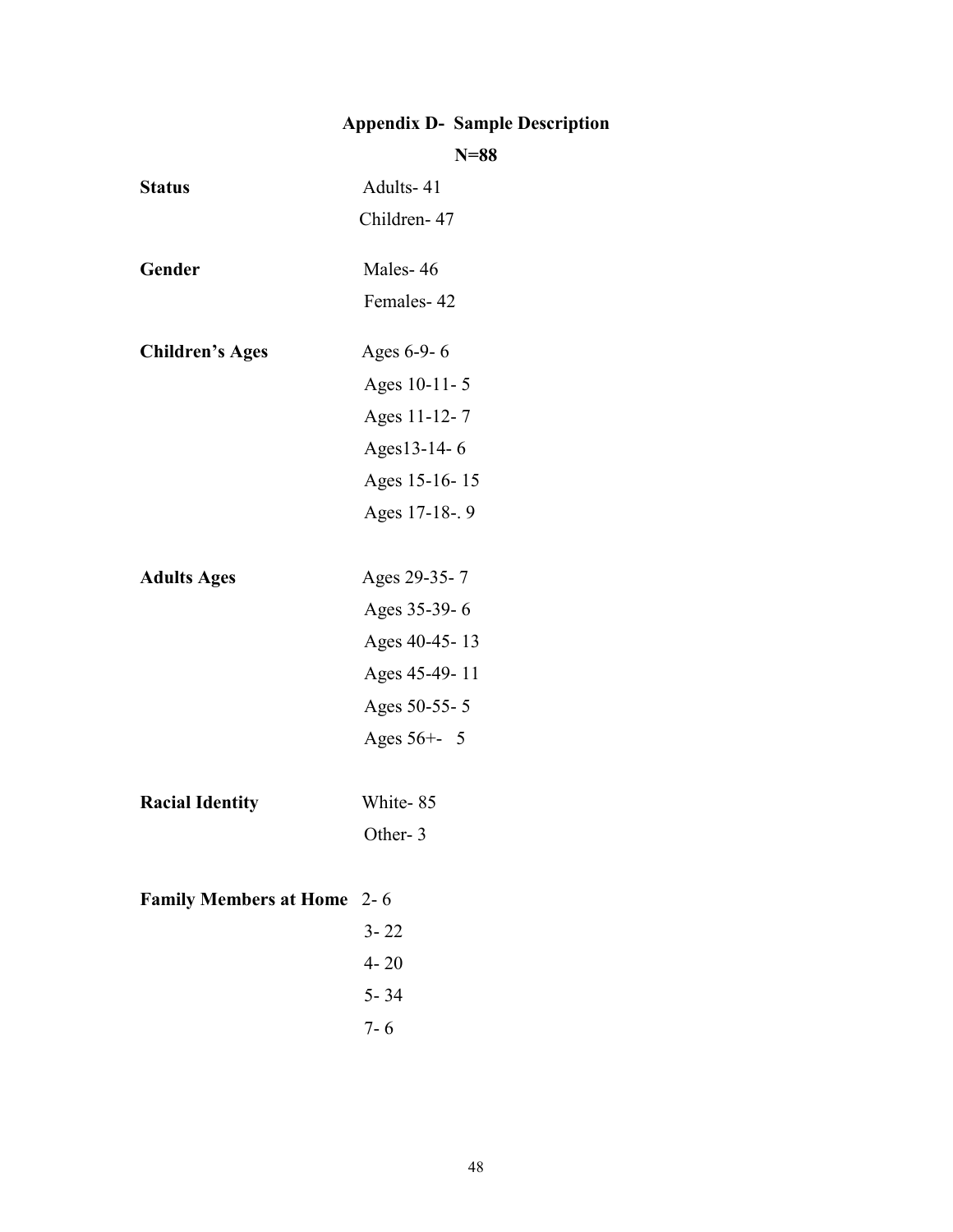| <b>Computers in Home</b> | 1-48     |
|--------------------------|----------|
|                          | $2 - 12$ |
|                          | $3 - 12$ |
|                          | $4 - 6$  |
|                          | $7 - 4$  |
|                          | $10 - 6$ |
|                          |          |
| Have own website         | $Yes-10$ |

No- 78